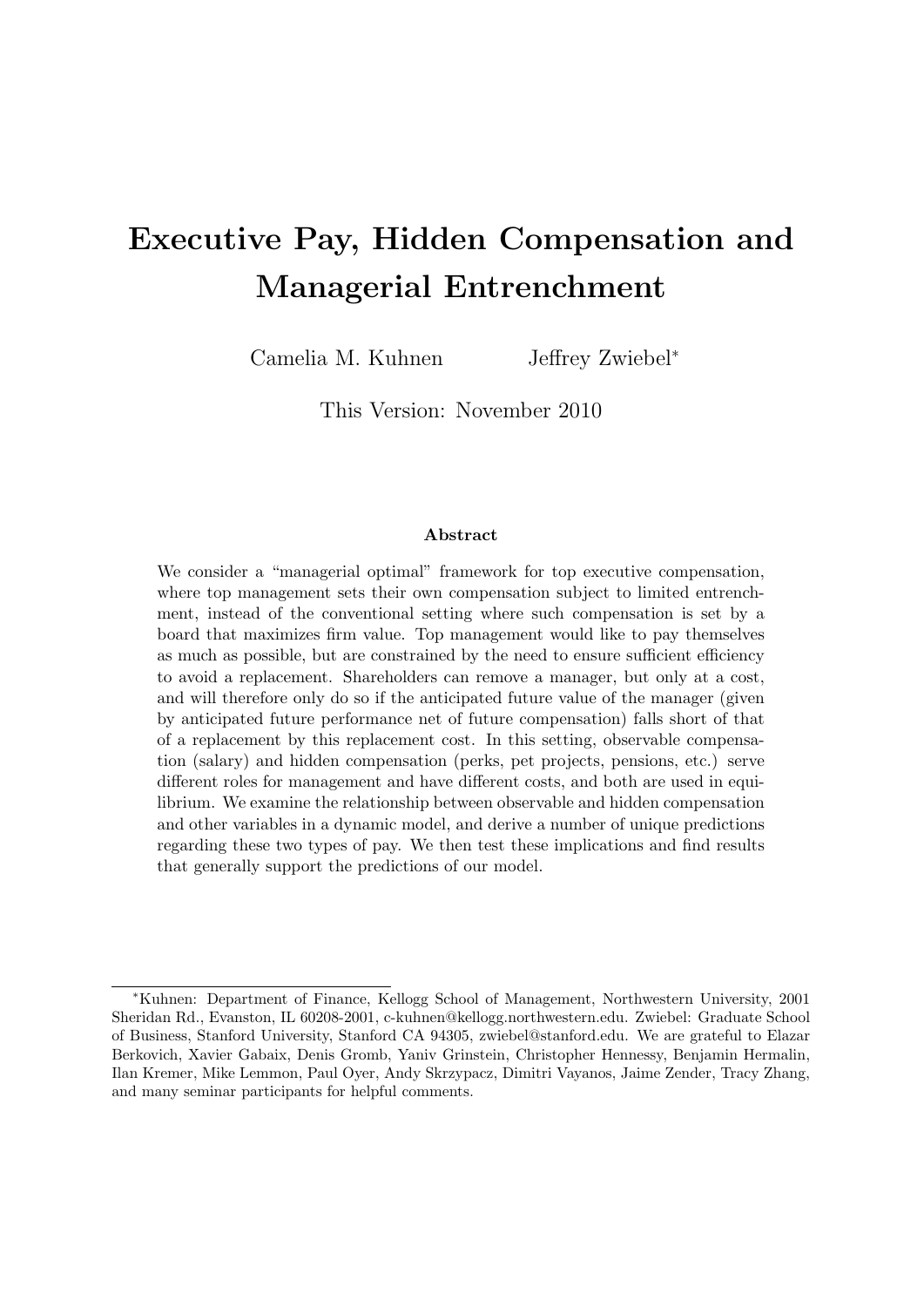# **1 Introduction**

The standard economic analysis of executive compensation begins with a familiar principalagent problem: the board of directors, acting on shareholders behalf, hires a manager who is paid, as compensation for effort and inferred ability, and as an inducement for good actions. Compensation is chosen in a manner to maximize firm value, subject to informational asymmetries, noncontractible variables, and various constraints on compensation (such as a nonnegativity constraint). As such, executive compensation is envisioned to provide efficient incentives, subject to contracting restrictions.<sup>1</sup>

One question that this standard conception has difficulty addressing, however, is why so much executive pay appears to take a "hidden" form, seemingly disguised from direct shareholder scrutiny. Hidden compensation takes many forms, including managerial perks (Jensen and Meckling (1976), Yermack (2006a), Rajan and Wulf (2006)), lavish pension plans (Bebchuk and Fried (2004), Bebchuk and Jackson (2005)) and generous severance agreements (Yermack (2006b)). Arguably most significant and costly to the firm is the discretion that management sometimes appears to be granted to pursue inefficient pet projects (Jensen and Meckling (1976), Jensen (1986)). Even executive options, while disclosed in footnotes, often seem to be beyond the clear observation and comprehension of many shareholders, and managers have vehemently opposed regulations requiring clearer disclosure. And furthermore, certain common practices with such executive options, such as backdating (Yermack (1997), Heron and Lie (2007)) and implicit agreements to reprice options in the event of a fall in the stock price (Carter and Lynch (2001)), frequently make such options packages far more valuable than what is disclosed.

In many firms, such hidden pay comprises the large majority of compensation for top managers (Bebchuk and Jackson (2005)). Yet it is hard to understand why compensation should be hidden from shareholders if it is simply an outcome of optimal contracting subject to contracting frictions. This is especially true if hidden compensation takes an inefficient form that management would not choose to pursue out of their own pockets if they were compensated directly with cash.

<sup>1</sup>See, for example, Mirrlees (1974), Mirrlees (1976), Holmstrom (1979), Holmstrom (1982), Lazear and Rosen (1981), Grossman and Hart (1983), Holmstrom and Ricart i Costa (1986), Holmstrom and Milgrom (1987), and Holmstrom and Milgrom (1991), for important formative work in the voluminous literature on the principal-agent problem in the firm and its implications for executive compensation. Murphy (1999) and Prendergast (1999) provide excellent surveys of the literatures on executive compensation and incentives in firms.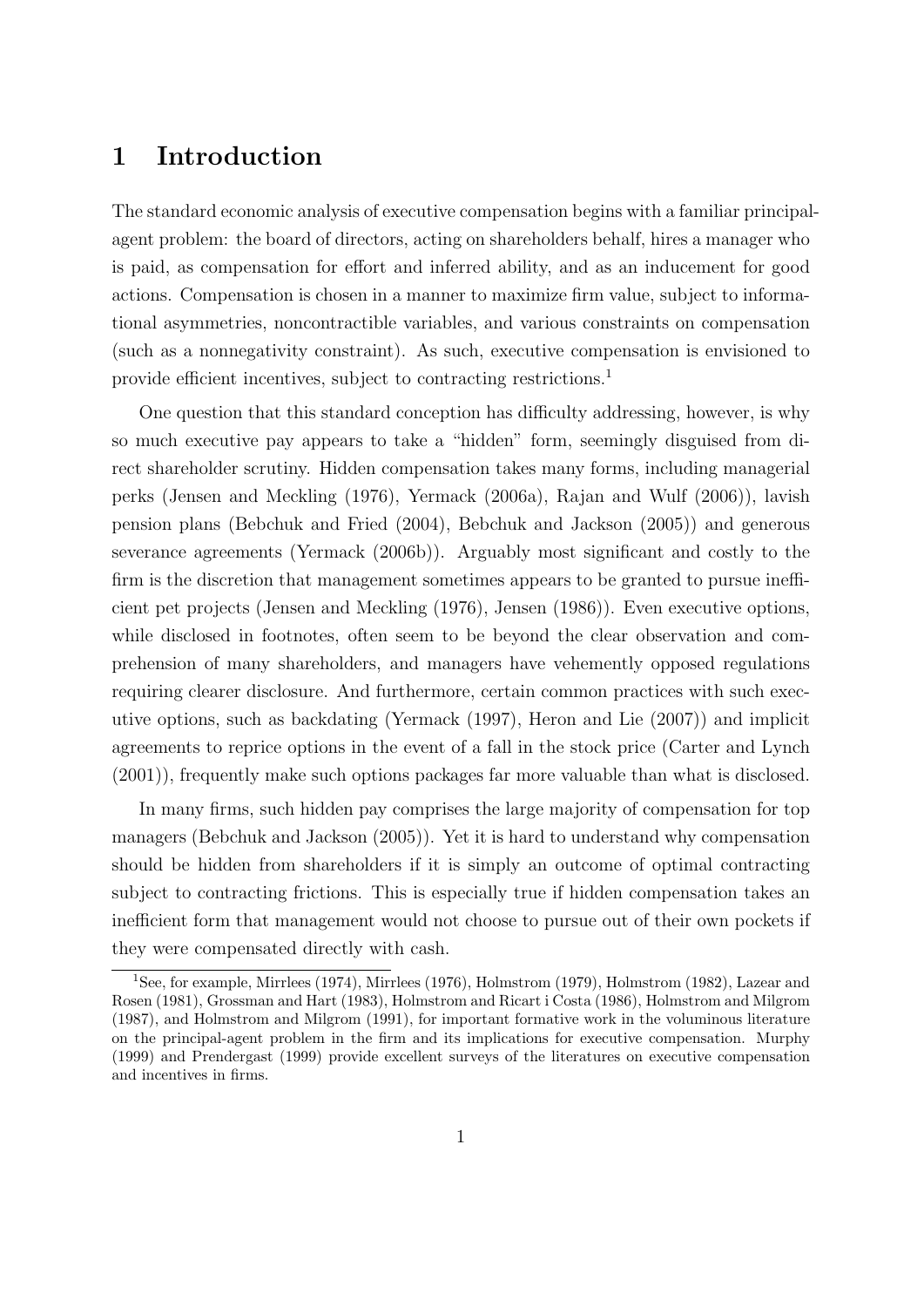An alternative conception is that of top managers setting their own pay. This notion is well-motivated by the literatures on the separation of ownership and control, on managerial entrenchment, on the performance of corporate boards, and on managerial empire-building, and is frequently expressed in the popular press. Here it is envisioned that top managers have "captured" the board of directors, and that the board and management act in concert, setting one another's pay, and protecting one another from outside challenges. Indeed, in practice, while board of directors appoints top executives, management at the same time effectively selects new members of the board and sets board members' compensation. Given that the board only faces a small direct cost, if any, for paying management with firm funds, it is argued that boards are only all too happy to accede to managers pay requests, provided that shareholders do not object too strenuously.<sup>2</sup>

Indeed, much of the literature on corporate boards has focused on the notion that they are captured or partially captured by management.<sup>3</sup> In light of this extensive literature, it is all the more surprising that this notion is often readily dismissed in regard to executive compensation, and has had very little expression in formal models of executive compensation.<sup>4</sup>

One challenge for this perspective is the question of what does constrain executive compensation if top managers set it themselves. That is, if managers are free to set their own pay, why do they not pay themselves all of their companies' value?

In this paper, we consider a model of executive pay where the top manager sets his own pay, but is subject to the important constraint of limited entrenchment. Shareholders can remove the manager, but at a cost. The manager, in turn, would like to pay himself as much as possible over time, but is cognizant of the need to remain sufficiently efficient relative to a replacement so that shareholders do not choose to remove him. Such a replacement decision depends on three elements: first, the shareholders' inference of

<sup>2</sup>See the book "Pay Without Performance" (Bebchuk and Fried (2004)) for a comprehensive and well-documented argument for this perspective. See also The Journal of Corporation Law (2005) for a collection of papers discussing and critiquing this book.

<sup>3</sup>See for example, Hallock (1997), Hermalin and Weisbach (1998), Main, O'Reilly, and Wade (1995), and Core, Holthausen, and Larcker (1999). Hermalin and Weisbach (2003) provide a survey of the literature on boards of directors.

<sup>4</sup>For example, Murphy (1999) states: "Based on my own observation and extensive discussions with executives, board members, and compensation consultants, I tend to dismiss the cynical scenario of entrenched compensation committees rubber-stamping increasingly lucrative pay programs with a wink and a nod."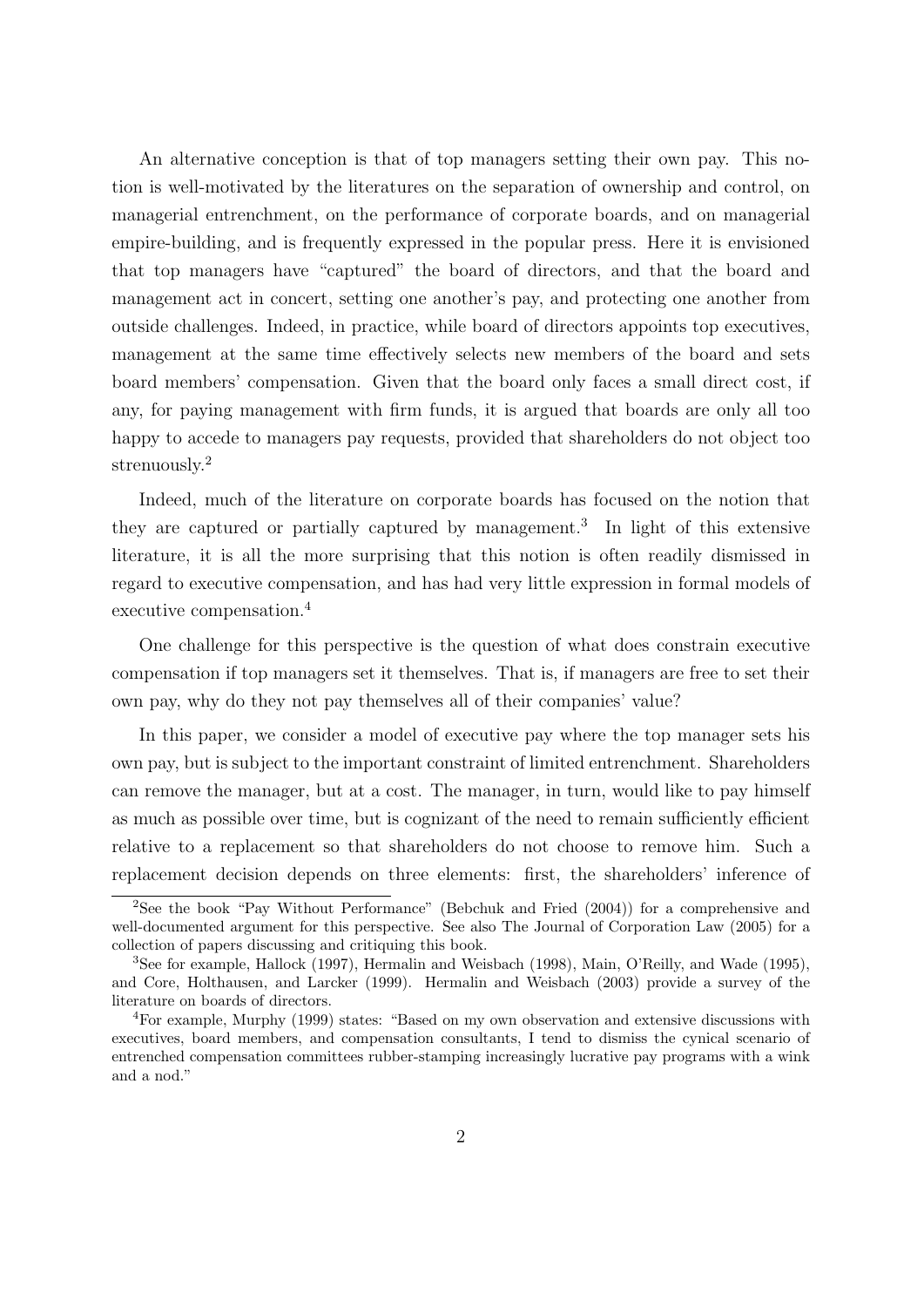the manager's ability relative to a replacement; second, the manager's compensation relative to a replacement; and third, the cost of removing the manager (i.e., the manager's entrenchment).

Building on free cash-flow notions of capital structure (Grossman and Hart (1982), Jensen (1986)), such a partially entrenched "managerial-optimal" perspective for *capital structure* is developed in Zwiebel (1996), Hart (2001), and Novais (2003), and tested by Garvey and Hanka (1999), among others. However, while this perspective has thus received considerable attention applied to the determination of capital structure, it is arguably even more naturally suited to questions of managerial compensation. Our model adopts the approach of Zwiebel (1996), and applies it in a simple manner to a setting where managerial compensation decisions replace capital structure decisions.

A key insight underlying our analysis is that once this perspective is adopted, it immediately suggests different roles that observable and hidden compensation serve for management, and different costs that management incurs from them, and consequently, this perspective yields a ready explanation for why both observable and hidden compensation are employed simultaneously in most firms. This distinction will be central both to the formulation of our model, and to our empirical predictions and tests.

In particular, the cost to a manager of observable pay is simply that if he announces he will pay himself too much relative to a potential replacement, he may be replaced immediately. If, for example, a typical manager (through his board) were to announce a salary of \$1 Billion, shareholders would reason that it is worth challenging the manager for control, even given a substantial cost to doing so, and replacing him with a new manager who would not get this pay. Note, on the other hand, that since observable pay is fully anticipated, if the manager is not replaced, such pay will not affect the shareholders' inference of the manager's ability through the observation of the outcome. That is, if shareholders understand that the manager will be paid *x* dollars in salary, they will correctly anticipate that profits will be reduced by the same amount *x*. 5

Hidden compensation, in contrast, is only inferred by shareholders rather than observed directly. Hence, if a manager in a given period takes more hidden compensation than anticipated, shareholders cannot immediately react to this through a control challenge. However, since this compensation will lower overall firm profits in an unanticipated

<sup>&</sup>lt;sup>5</sup>In our setting, there is symmetric information about managerial ability, so managers are not signaling any information with their choice of observable compensation.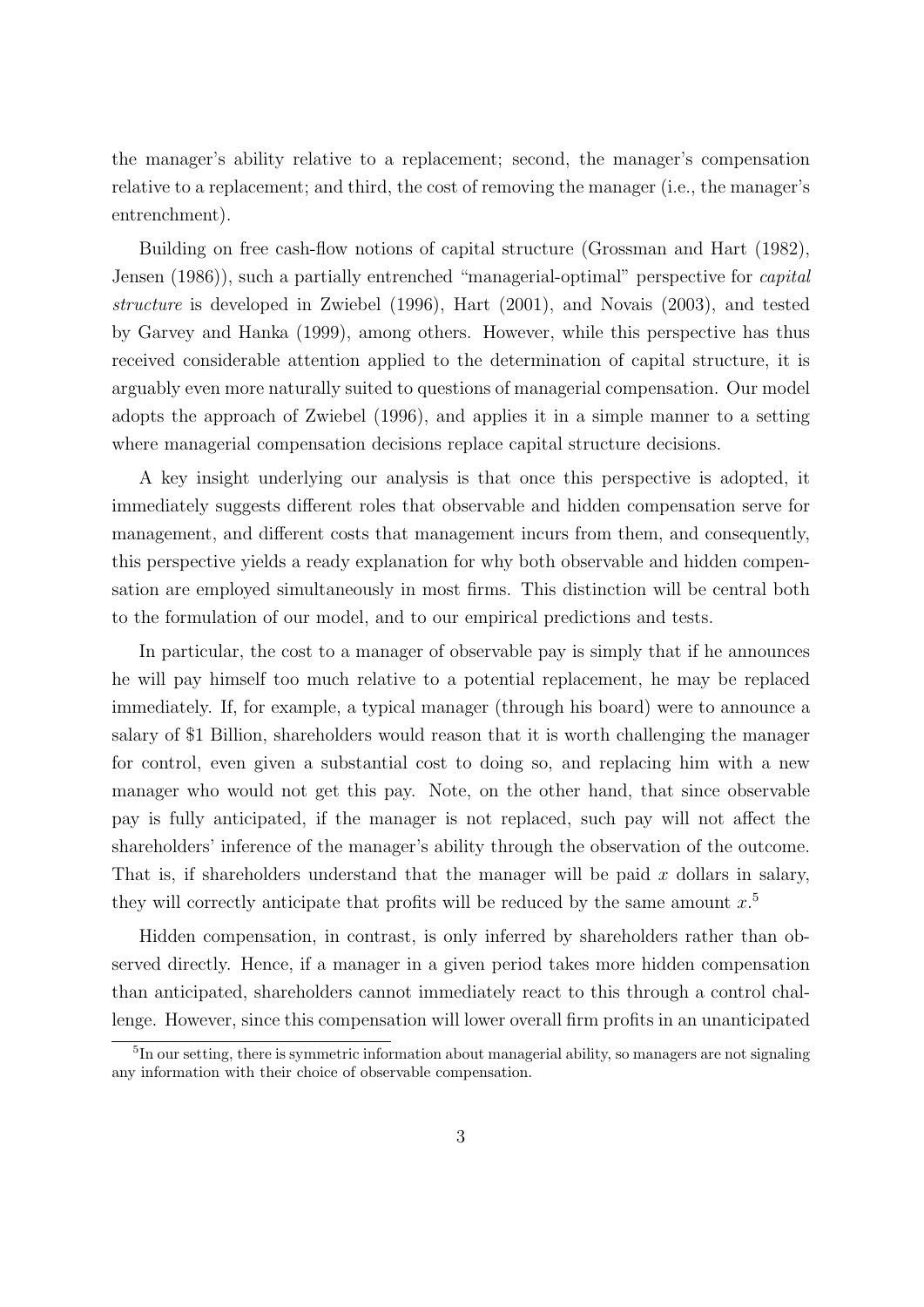manner, it will affect shareholders' inference of the manager's ability. Intuitively, if the manager were to undertake more wasteful spending on pet projects than was anticipated in equilibrium, and shareholders do not directly observe this wasteful spending, the consequent lower returns would lead the shareholders to infer a lower ability for the manager. This will in turn increase the likelihood that shareholders will want to replace the manager in the future, and will also lower the amount of observable compensation that the manager can pay himself in the future.

While for many large firms managerial compensation is small relative to earnings, and so it might at first seem that the effect that hidden compensation could have on inferences of managerial ability would be inconsequential, we argue that this effect is likely to be significant for several reasons. First, and most importantly, while compensation might be small relative to total earnings, at the same time it can be comparable in magnitude to the component of earnings that is unanticipated after accounting for the effect of observable economic state variables, other firms in the industry, etc. . . For example, it is commonplace to observe significant market reactions when firms miss their earnings target by only one or two cents a share, presumably because this is large relative to the unexpected component of earnings even if it is small relative to total earnings. Similarly, it seems quite plausible that together with these negative market reactions there is a meaningful negative inference being drawn about the manager. Note further in this regard that even for a very large firm, an earnings shortfalls of one or two cents a share is on the same order of magnitude as overall executive compensation. Second, certain forms of hidden managerial benefits, such as empire-building, might be grossly inefficient, costing the firm significant earnings even though this translates into far less value for the manager. And third, for many small and even moderate size firms, compensation of the overall team of top managers can at times be of a similar order to overall firm earnings.

Hidden compensation might also be inefficient, in the sense that a dollar cost to the firm might yield less than a dollar of benefits to the manager. While this is not necessary for most of our results, we explore this possibility, as it seems natural and gives rise to a number of additional interesting implications. Indeed, there are good reasons to think that some forms of hidden compensation (pet projects, perks, empire-building) are likely to be grossly inefficient.

Our model studies the dynamic managerial choice of observable and hidden compensation given that managers set their own compensation subject to such partial entrench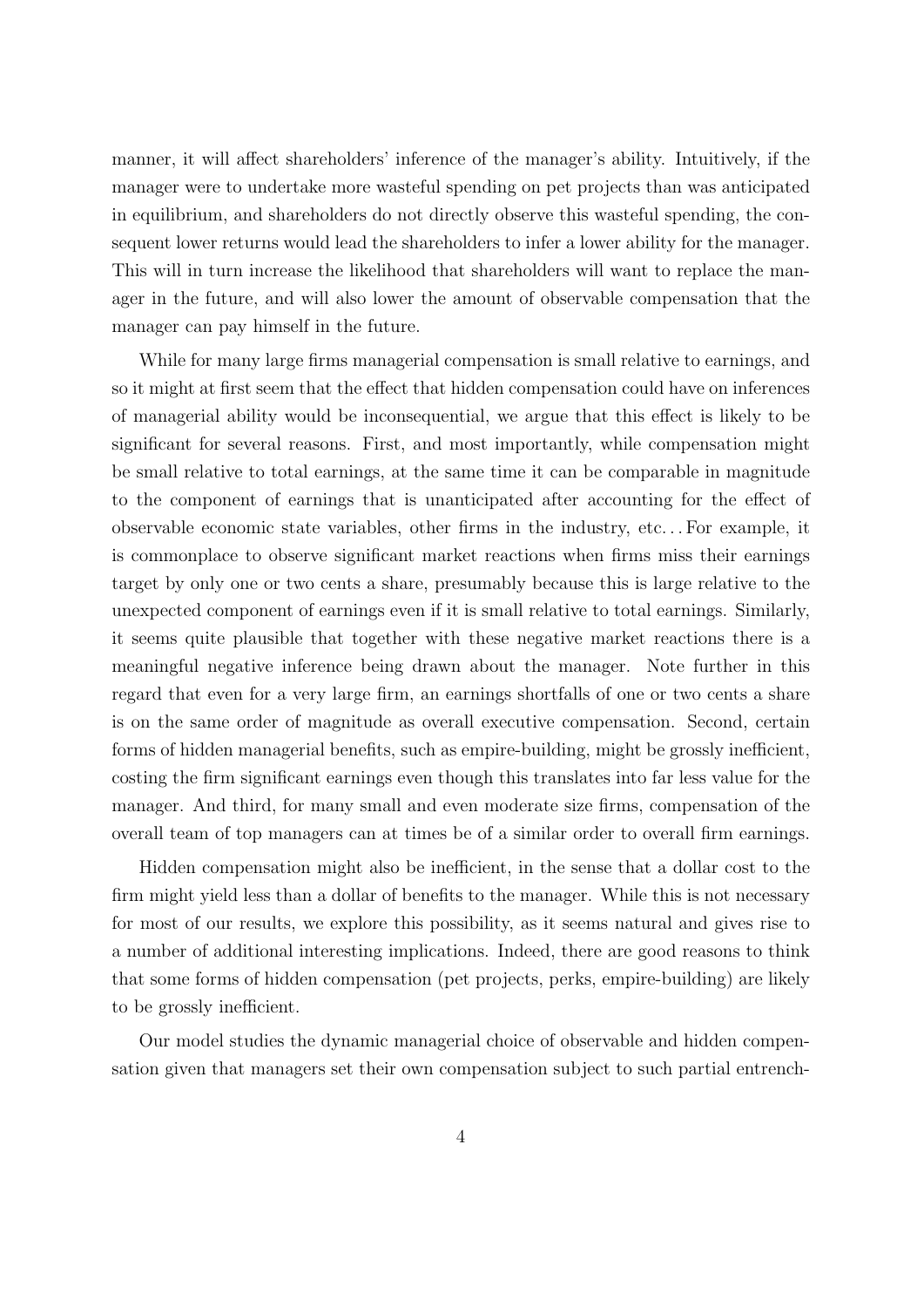ment. In particular, managers choose the pay that is best for themselves, but must take into account career concerns: their choice of the magnitude and form of pay affects the likelihood that they are retained and their perceived future ability if they are retained. In this setting we analyze how observable and hidden pay interact with one another, and how changes in exogenous variables affect these two components of pay. As such, we provide a dynamic model for both overall managerial compensation, and the composition of this compensation over time. The distinct role that observable and hidden pay have in such a model of entrenchment gives rise to a unique set of predictions regarding the magnitude and form of compensation. For example, our model predicts that observable pay will be more responsive to managerial reputation and entrenchment, whereas hidden pay will be more responsive to noise in production and uncertainty about the manager's ability. The model also yields interesting implications for managerial firings.

We exploit this distinction in empirical tests of the model and find strong support for most of our predictions. The hidden part of compensation (given by the value of options and restricted stock granted, plus that of perquisites) increases with the noise in production process (proxied by variation in the firm's industry-adjusted return on assets), with the manager's outside option (as indicated by the strength of the CEO's ties to the firm, his age and MBA education), and decreases with the noise in evaluating the manager's ability (proxied by the inverse of his tenure as CEO). The results are robust to using another set of proxies for hidden pay, namely the likelihood and magnitude of the company engaging in options backdating. All these right-hand side variables impact observable pay (salary plus bonus) much less than they impact hidden pay. At the same time, observable pay increases with inferred managerial ability (based on historical industry-adjusted stock returns and returns on assets of firms ever managed by the CEO) and with the manager's entrenchment level (proxied by the Gompers, Ishii, and Metrick (2003) governance index), as predicted by our model.

Several qualifications deserve comment here. First, while we present and motivate our model from a unique managerial-optimal perspective, one could remark that technically nothing is especially new in the type of problem that we are analyzing. The manager's choice for hidden compensation in our model is technically no different from any standard hidden moral hazard action in other models. And solving a problem which maximizes the manager's utility subject to sufficient firm profits has a corresponding dual problem of maximizing firm profits subject to the manager obtaining a given level of utility. That said, the conception of the problem as a managerial-optimal problem naturally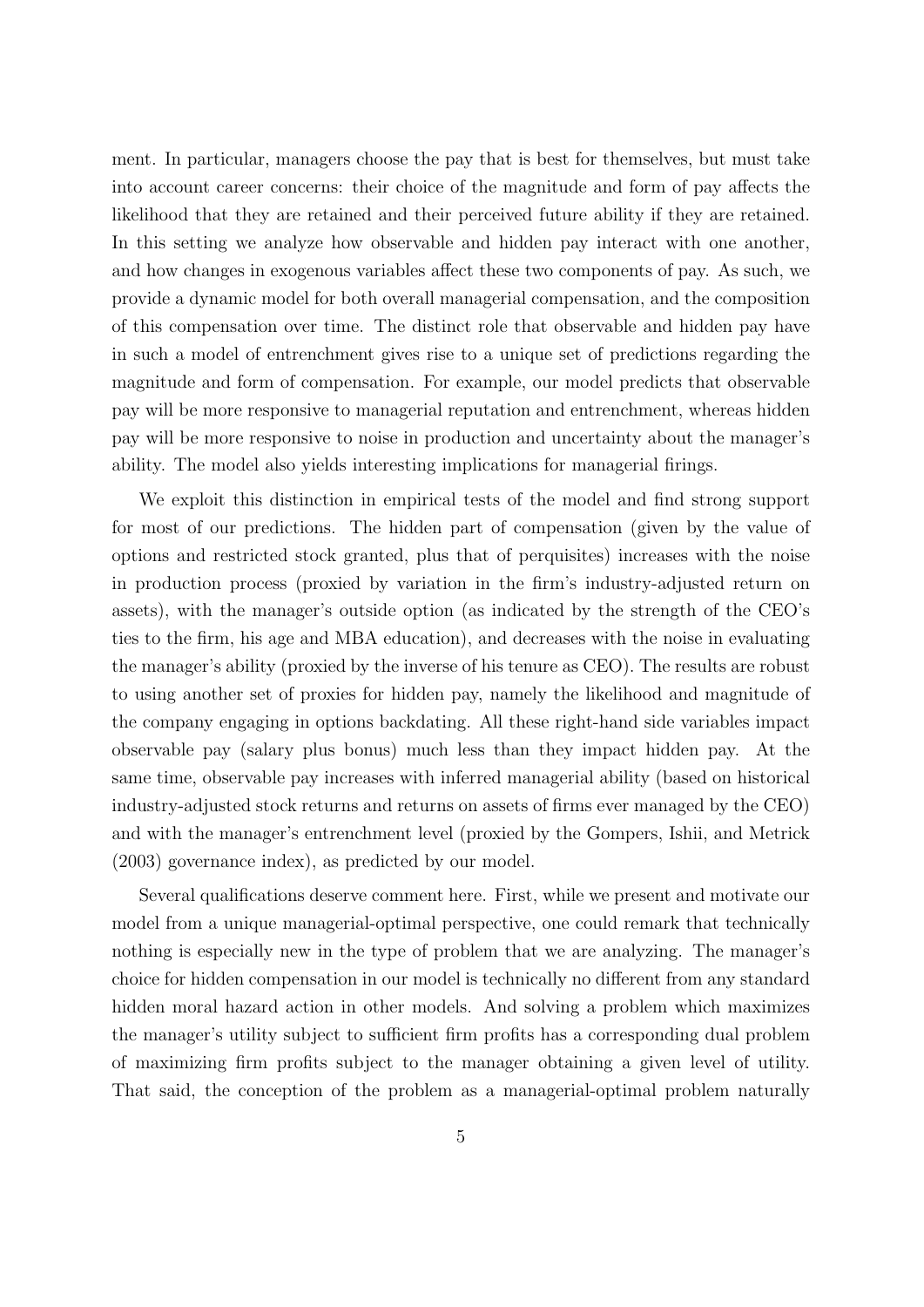leads us to writing down a different problem, with different constraints, than others, and ultimately to asking and analyzing different questions from other models as well. For example, other models of managerial compensation typically do not focus on the difference between observable and hidden compensation, or conceive of this difference as a matter of managerial choice between an observable action that is limited by a direct governance constraint and a moral hazard action that affects reputation. We would argue, however, that this conception naturally follows, and is indeed obvious, once one considers a managerial-optimal perspective as we do.<sup>6</sup>

A second qualification is that we consider a stark distinction between observable and hidden pay in our model. In reality, most executive compensation falls somewhere in between these two extremes. For example, firms disclose managerial options in annual reports, but until recently, did so in a manner that made their value difficult for many shareholders to comprehend. And at the same time, certain implicit features that significantly increase the value of option plans to managers are not disclosed at all (i.e., an implicit understanding that options will be backdated or repriced under certain circumstances). Similarly, some perks are readily observable to the vigilant shareholder, whereas others are likely to be unobservable to all but corporate insiders. Information on pension plan compensation given to executives is publicly disclosed, but deciphering legal documents to understand details of this pay is rather involved and complicated (Bebchuk and Jackson  $(2005)$ ).<sup>7</sup> We discuss compensation that is partially hidden, and how it might be incorporated into a generalization of this model in Section 6. We also discuss in Section 4 how the empirically relevant definition of hidden pay in our model is pay that is hidden from whatever mechanisms govern managerial replacement.

In Section 2 we present the basic model for this paper, and in Section 3 we analyze this model. Section 4 discusses our data, 5 provides empirical tests. Section 6 discusses implications and interpretations, with special attention paid to the questions of the recent

 $6$ As another example, our model shares a number of features with the model in Hermalin (2005). In both models firms compare an incumbent manager they may learn about with a potential replacement. Hermalin's model also analyzes the moral hazard problem of provision of effort in Section IV, that is not unlike the hidden compensation problem in our model. That said, the focus in Hermalin is on a different set of questions (primarily monitoring and tenure decisions) than ours, in part due to this differing conception of the problem.

<sup>7</sup> Indeed, in the much publicized case the \$140 million pension savings of Richard Grasso, chairman of the New York Stock Exchange, members of the board professed to be unaware of (and shocked by) the magnitude of the compensation that they themselves had approved. See for example "The Winding Road to Grasso's Huge Payday," in the New York Times, June 25, 2006.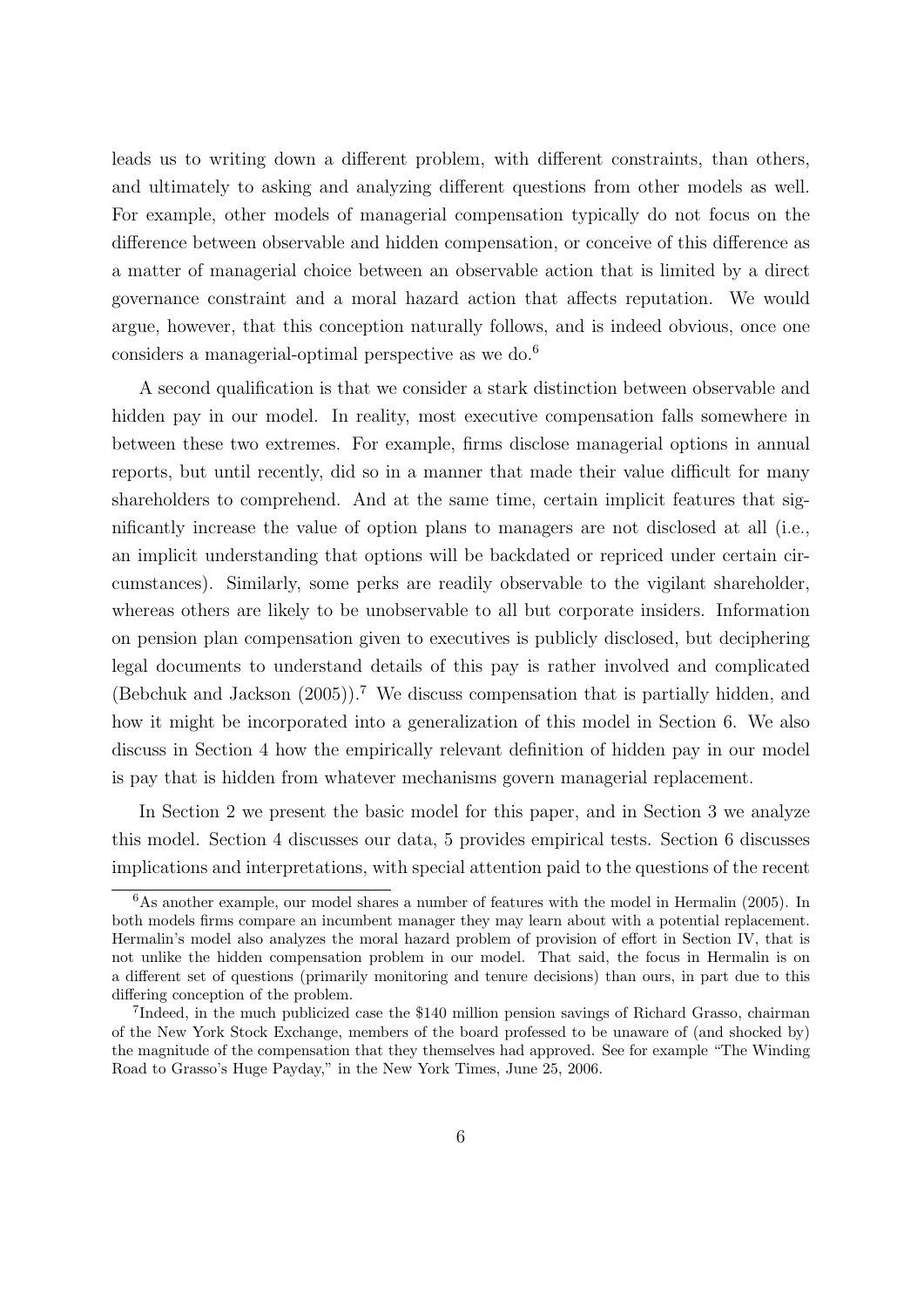

Figure 1: Timeline

sharp increase in executive compensation and of managerial firings. Section 7 concludes.

### **2 The Model**

We consider a two-period model of a firm run by a partially-entrenched manager, who sets his own compensation. In each period, compensation has two components. One is observable and committed to in advance; we will refer to this as *salary*. The other component is unobservable; we will refer to this as *perks*. 8

Within each period, the following actions and decisions occur (see the timeline in figure 1). These decisions will be described in more detail immediately below. First, the manager announces a salary that he will receive over the period. Second, shareholders can decide whether to remove the manager, in which case the manager will not receive the announced salary or any perks. If removed, the manager is replaced by a newly drawn manager from a replacement pool of potential managers. Third, the manager chooses a level of unobservable perks and production occurs. And fourth, shareholders observe returns and update their inference of the manager's ability based on this outcome and their inferences about perk consumption.

We now detail agents' decisions and payments in each of these subperiods:

At the start of each of the two periods  $t = 1, 2$ , the manager is free to declare any salary  $c_t$  (up to the value of the firm).<sup>9</sup> As such, we envision the board of directors, who

<sup>9</sup>We use subscripts on salary, perks, and inferences, to denote periods. Insofar as most of our attention

<sup>8</sup>Of course, in practice some components of salary are hard to observe and some components of perks may be readily observable. We use this nomenclature simply as a shorthand, and emphasize that the key distinction between our two forms of compensation is observability. That said, we would argue that many perks are indeed hard for shareholders to observe, or at least hard to observe that they are perks. Even for some readily observable accouterments of management – such as a jet plane, for example – it may be hard for an outsider to distinguish whether they are necessary expenditures for efficient firm operations, or inefficient benefits bestowed on management.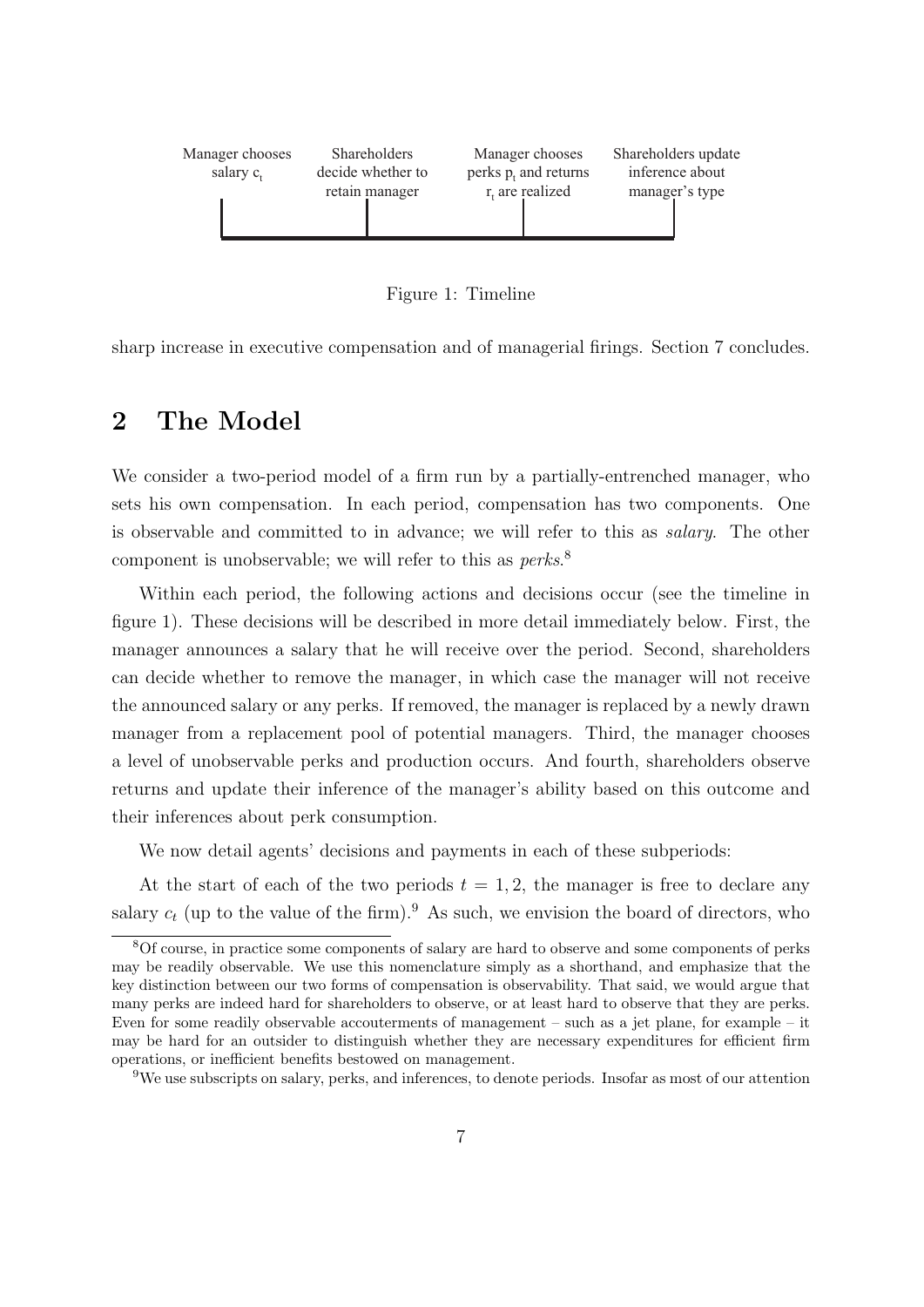formally decides salary in the corporation, as being captured by the manager.

The manager, however, is constrained in this decision by the possibility that shareholders will remove him before he receives this pay. Specifically, after the manager announces *c<sup>t</sup>* , shareholders decide whether to remove the manager or not. Shareholders remove a manager if they anticipate that the net outcome under this manager, including all anticipated compensation across all periods, will be worse than a replacement by more than a given amount  $E_t$ , that represents *entrenchment*. This involves comparing the manager's anticipated salary, perks, and the anticipated outcome to production given his inferred ability with that of a newly drawn manager, accounting for equilibrium play in all remaining periods.<sup>10</sup>

We call  $E_t$  entrenchment. Entrenchment can be interpreted as the cost that shareholders must face to replace a manager, due to free-rider problems, takeover defenses, legal challenges, coordination problems, search costs, firm reputation, or any other manner of replacement costs. Note that when we speak of entrenchment *E<sup>t</sup>* , we are speaking of the amount by which the current manager can fall short in anticipated value of a replacement before being removed. As such, this term does not include any differences in inferred ability between the manager and a replacement (as is sometimes the case when this term is used). That is, managers in our model may have leeway for high compensation without being replaced by shareholders *both* because they are inferred to be of high quality and because they are entrenched; we separate these two terms in our notation and our nomenclature.

In each period *t*, entrenchment is given by

$$
E_t = s_t - \beta c_t. \tag{1}
$$

In this expression  $s_t$  is an exogenously given level of entrenchment that can be thought of reflecting both the general governance environment as well as firm specific institutional

will be on first period decisions, we will drop the subscript for first period decisions when the meaning is clear. Second period decisions will always be subscripted.

<sup>&</sup>lt;sup>10</sup>We speak throughout this paper of "shareholders'" decisions. It should be understood that shareholders here could instead represent a raider, a subset of active shareholders, or any other group of agents that can initiate action to remove the manager at a cost. This distinction may lead to a different interpretation of "hidden" compensation – some components of compensation not easily observable or understood by a typical shareholder may be well observed and understood by a raider. We discuss the relationship between the governance mechanism and the interpretation of what is observable further in Section 4.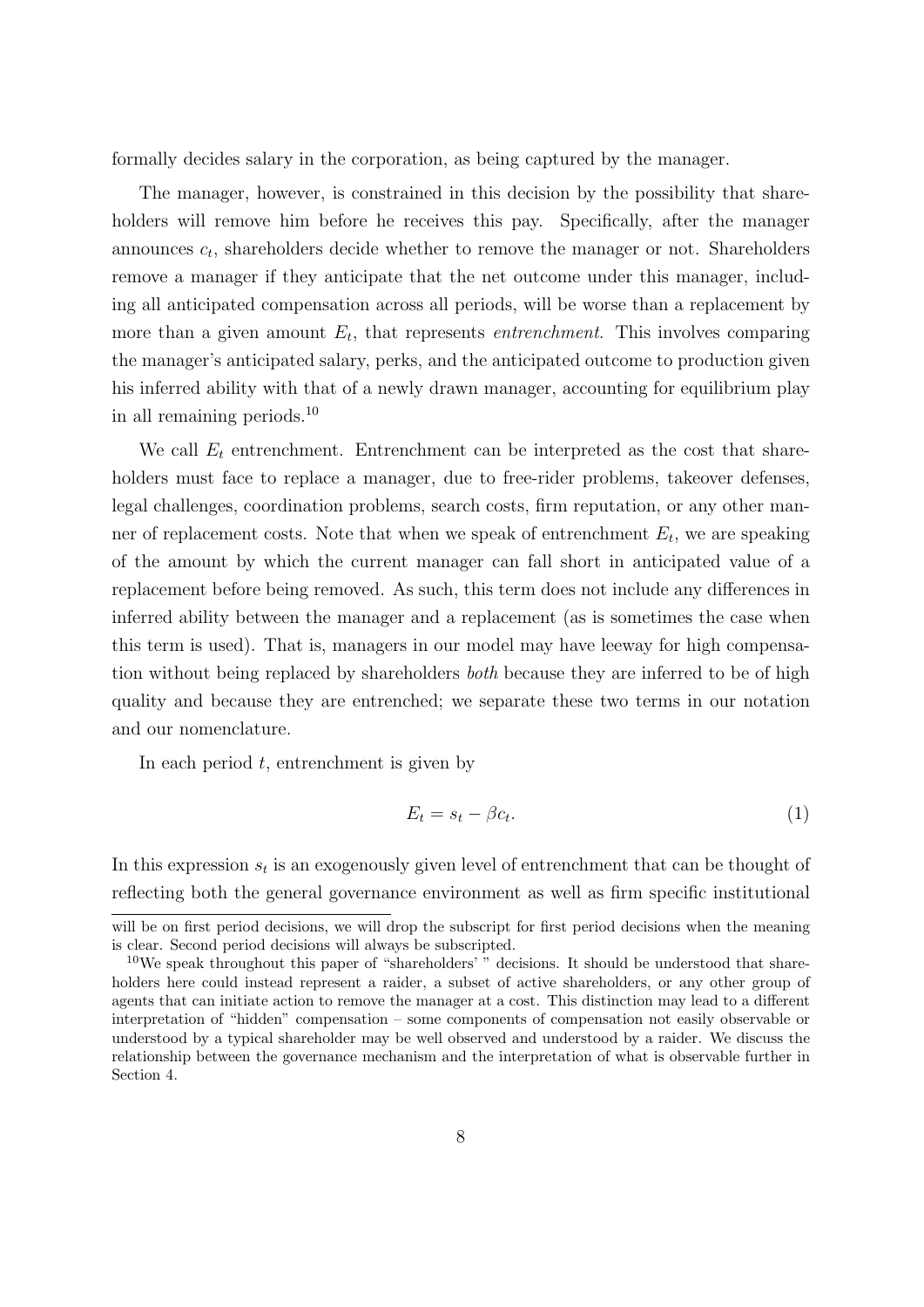features (i.e., the presence of takeover defenses, the composition of the board, etc.). For much of our analysis we will take this term to be fixed over time, and denote this by *s*. The  $\beta c_t$  term, with  $\beta \geq 0$ , captures the possibility that entrenchment may be lessened through higher pay.<sup>11</sup> This term is not critical in our analysis, and all of our qualitative results for other variables follow without it. However, this effect can interact in interesting ways with some other effects in our model, so we allow for the possibility of  $\beta > 0$ . In Section 6 we also discuss the possibility of including random noise in the determination of  $E_t$ , which generates interesting implications for managerial firings.<sup>12</sup>

After a retention decision is made, whichever manager is then in place chooses the level of perks  $p_t$  to consume. Perks, in contrast with salary, may be inefficient. In particular, for perks that cost the firm  $p_t$  dollars, the manager is assumed to obtain utility given by  $V(p_t)$ , with  $V(0) = 0$ ,  $0 < V'(\cdot) \leq 1$ , and  $V'' \leq 0$ . This captures the notion that hidden pay may be inefficient, with this inefficiency increasing in the amount that is hidden. Indeed, some of the more significant forms of hidden compensation (pet projects, empire-building, etc.) may be very inefficient; the expected cost to the firm may vastly exceed the benefits to the manager. Consequently, an interpretation of *V ′* being close to 0 when  $p$  is high may be reasonable in many settings.<sup>13</sup>

Additionally, there is an upper bound to perk consumption each period, given by  $\bar{p}$ , representing a limitation to the amount of compensation that can be hidden by the manager. (Or equivalently,  $V'(p) = 0$  above some upper bound  $\bar{p}$ .) This bound  $\bar{p}$  may

<sup>&</sup>lt;sup>11</sup>For example, higher pay may agitate shareholder action, or might lead to negative media or regulatory attention that increases the likelihood of replacement. See for example the discussion in Bebchuk and Fried (2004).

<sup>&</sup>lt;sup>12</sup>It should be noted that in our model managers have scope for additional compensation due to both a) an inference by shareholders that they are better than a replacement manager, and b) this cost *E<sup>t</sup>* of replacement. Often in common parlance, the term entrenchment is used to encompass both of these effects which are present here in the model, though we use this term to refer to only the latter effect. Thus, while the fixed cost of replacement that we call entrenchment  $E_t$  does not increase with inferred managerial type in our model, a higher inferred type does make managers less susceptible to replacement in our model, which leads to higher compensation, in accord with common usage of the term entrenchment.

Along similar lines, nothing in our analysis precludes entrenchment *E<sup>t</sup>* from being 0 or even taking a negative value (a bias for a replacement over the incumbent). In such an event, managers of high enough inferred type will still be retained and will have scope for observable and hidden pay due to their superior ability relative to a replacement. However, we focus on positive entrenchment  $E_t$  in all our interpretations.

<sup>&</sup>lt;sup>13</sup>Note at the same time this specification does not rule out  $V(p_t) = p_t$ ; i.e., no inefficiency from perks. However, some of our comparative statics results will rely on  $V'(\cdot) < 1$ , as without this perks may be characterized by a bang-bang solution, rather than an interior optimum.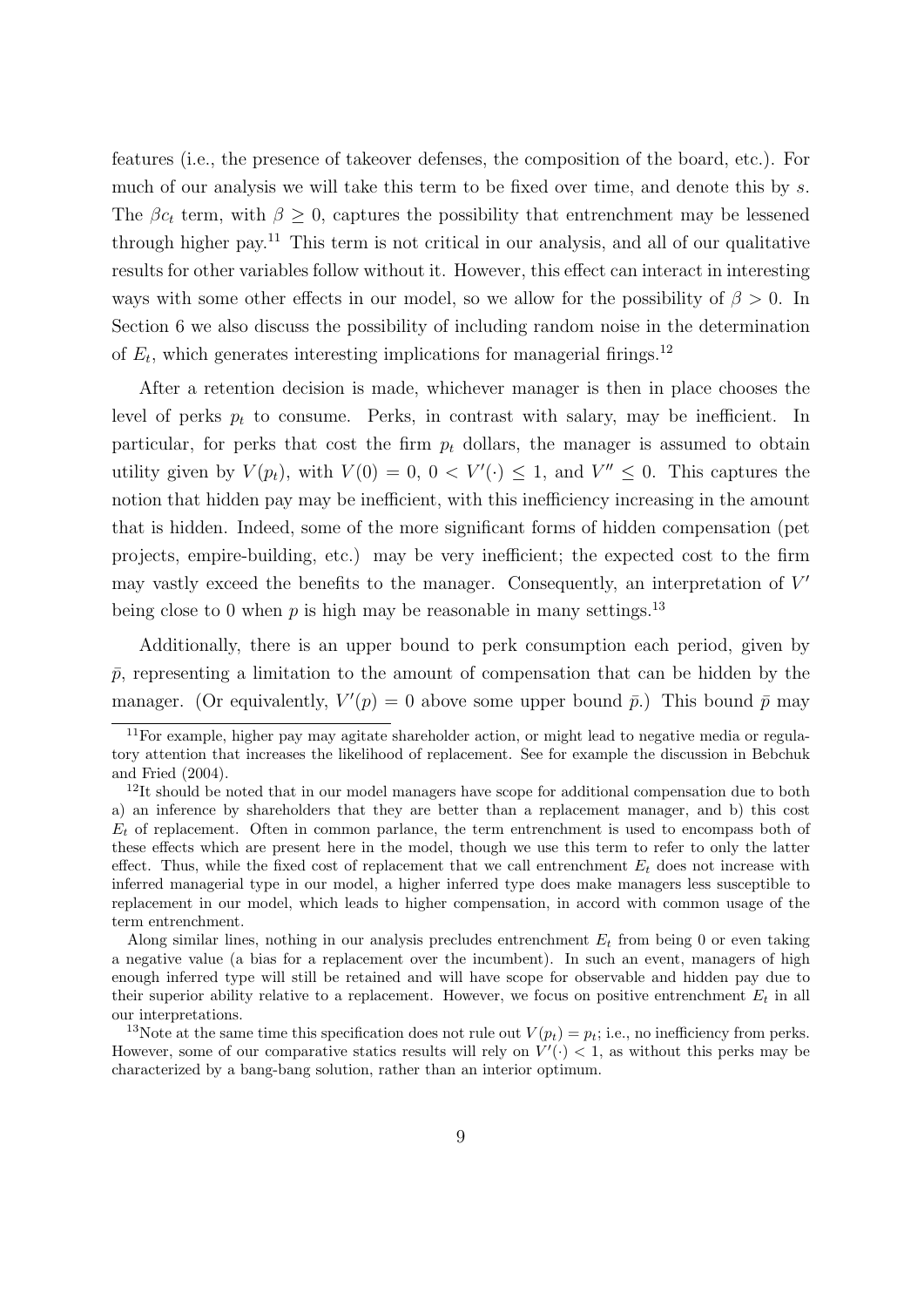the thought to be represent a technical limitation on hidden pay, which may change as new forms of compensation become technically available.<sup>14</sup> This upper bound will be binding, trivially, in the final period, as in that period the manager has no further reputational considerations. It may or may not be binding in the first period, when the manager has a reason to care about future reputation, and this distinction will be seen to give rise to an interesting difference in implications. After perks are chosen, production occurs. Production is mechanical (there is no effort in our model), with returns to the shareholders in period *t* given by:

$$
r_t = a - c_t - p_t + \eta_t; \tag{2}
$$

where *a* gives the manager's (unknown) ability, *c<sup>t</sup>* and *p<sup>t</sup>* are salary and perks paid this period, and  $\eta_t$  is noise, distributed as  $\eta_t \sim N(0, \delta^2)$ , where *N* represents the normal distribution, parameterized by its mean and variance. Returns are observable to the manager and shareholders alike, but are not contractible.<sup>15</sup>

Shareholders and the manager are symmetrically informed about the manager's ability. They both start with a prior given by  $a_1$ , distributed according to  $a_1 \sim N(\mu, \gamma^2)$ . If the manager is removed, he is replaced by a newly drawn manager whose ability is drawn from a pool distributed according to  $a_n \sim N(0, \gamma^2)$ . The expected ability  $\mu$  of

<sup>&</sup>lt;sup>14</sup>More specifically, we envision that while a board of directors may be captured and willing to allow management to dictate pay, they may not be willing to approve a form or type of pay that is not adopted elsewhere, or that has not been deemed acceptable by compensation consultants. In effect, the manager's capture of the board might be limited by board members requirement that the possibility of litigation, scandal, or impropriety be avoided. As such,  $\bar{p}$  might represent "acceptable" hidden pay, that the board and/or management believes will not be subject to future legal challenges. See Bebchuk and Fried (2004) on this point as well.

<sup>&</sup>lt;sup>15</sup>This formulation permits negative returns for shareholders, and consequently, does not incorporate limited liability. This would not be hard to address, at the cost of some notational complexity. In particular, a fixed constant could be added to returns (or equivalently, to managerial ability). This would not affect any decision, and the probability of negative returns could be made arbitrarily small with a large enough fixed constant. And with a small enough probability of negative returns, truncating shareholder returns at 0 to incorporate limited liability would then have a negligible effect. We do not undertake this detail here, but it would be straightforward to incorporate into the model.

Similarly, a more realistic model would divide returns into a large predictable component that is a function of observable state variables and a smaller residual component governed by equation (2). Such a setting would rationalize how hidden compensation could impact inferences about the manager's ability even while it was small relative to overall earnings, as per the discussion in the introduction. That is, this would make hidden compensation significant relative to *unanticipated* earnings, which might be much smaller than overall earnings. Such an addition would clutter the model without altering the analysis. But in line with this remark, *r<sup>t</sup>* in equation (2) might best be interpreted as unanticipated earnings after controlling for all exogenous observable variables.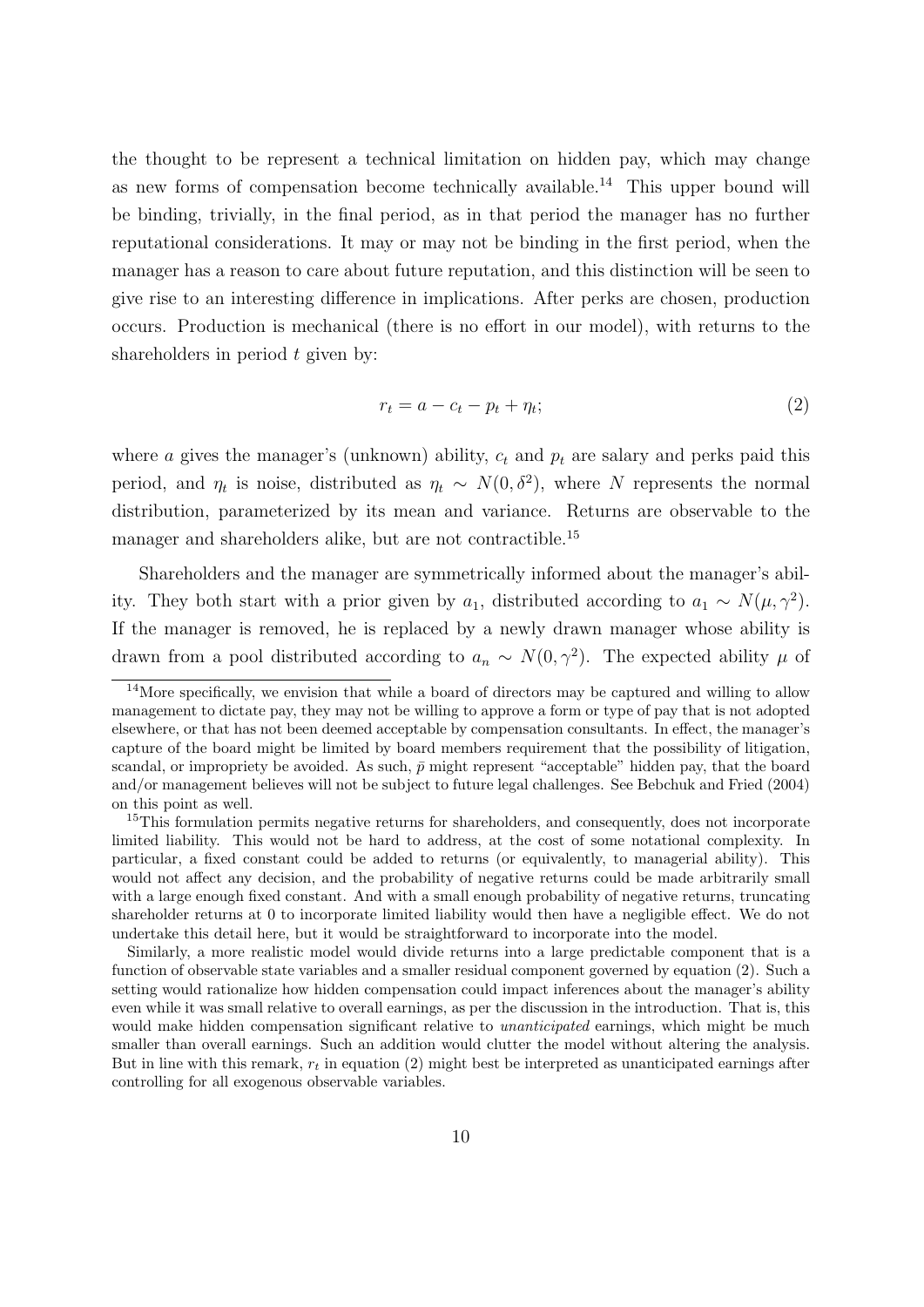the incumbent manager may differ from that of a new draw, based on prior (unmodeled) periods or other information. We refer to the mean  $\mu$  of this prior as a manager's "type", but emphasize that type in our model is not private information. After observing the outcome *r*<sup>1</sup> in period 1, the manager and shareholders update their inference about their manager's ability, taking into account the observed salary  $c_1$  and their inference for perks *p*1.

If the manager is fired, he obtains an outside option of  $q \geq 0$  in each future period. We assume that the utility a manager can get from consuming the maximal amount of perks exceeds the manager's outside option:  $V(\bar{p}) > q$ . This ensures that the manager's IR constrain is not binding while employed by the firm (see the discussion on this point in the introduction). Also, a manager's salary and perks are constrained to be greater than or equal to 0. Thus, a manager cannot commit to pay money into the firm and take a negative salary. We presume that shareholders can set the salary for a replacement manager in the period when she is hired. Effectively, we are assuming that a replacement manager will not be entrenched until after she is hired, and this hiring can be contingent on her acceptance of a stated initial period salary. After such hiring, however, the replacement manager will be entrenched just as the initial manager, with the same entrenchment parameter *s*, and the same ability to choose perks in the current period and salary and perks in future periods. As such, entrenchment *s* should be interpreted as a benefit that any manager will enjoy once she is installed in the firm.<sup>16</sup>

Shareholders and the manager are risk neutral, and both maximize expected returns. The discount rate is 0, or equivalently, returns can be thought to be expressed in units of the initial period. The manager's utility is separable in salary and perks, and separable across periods. Hence he maximizes the expectation of the sum of all salary, the value from all perks, and any outside pay he receives if fired. All random variables in the model  $\{\eta_t\}_t$ ,  $a_1$ , and  $a_n$  are uncorrelated, both cross-sectionally and over time.

 $16$ Instead allowing the replacement manager to set her initial period salary immediately does not have any qualitative effect on results. We need to choose one assumption for specificity, and we chose the former assumption only because it seems reasonable to presume that initial salary may be negotiated as part of the hiring process before the new manager is entrenched.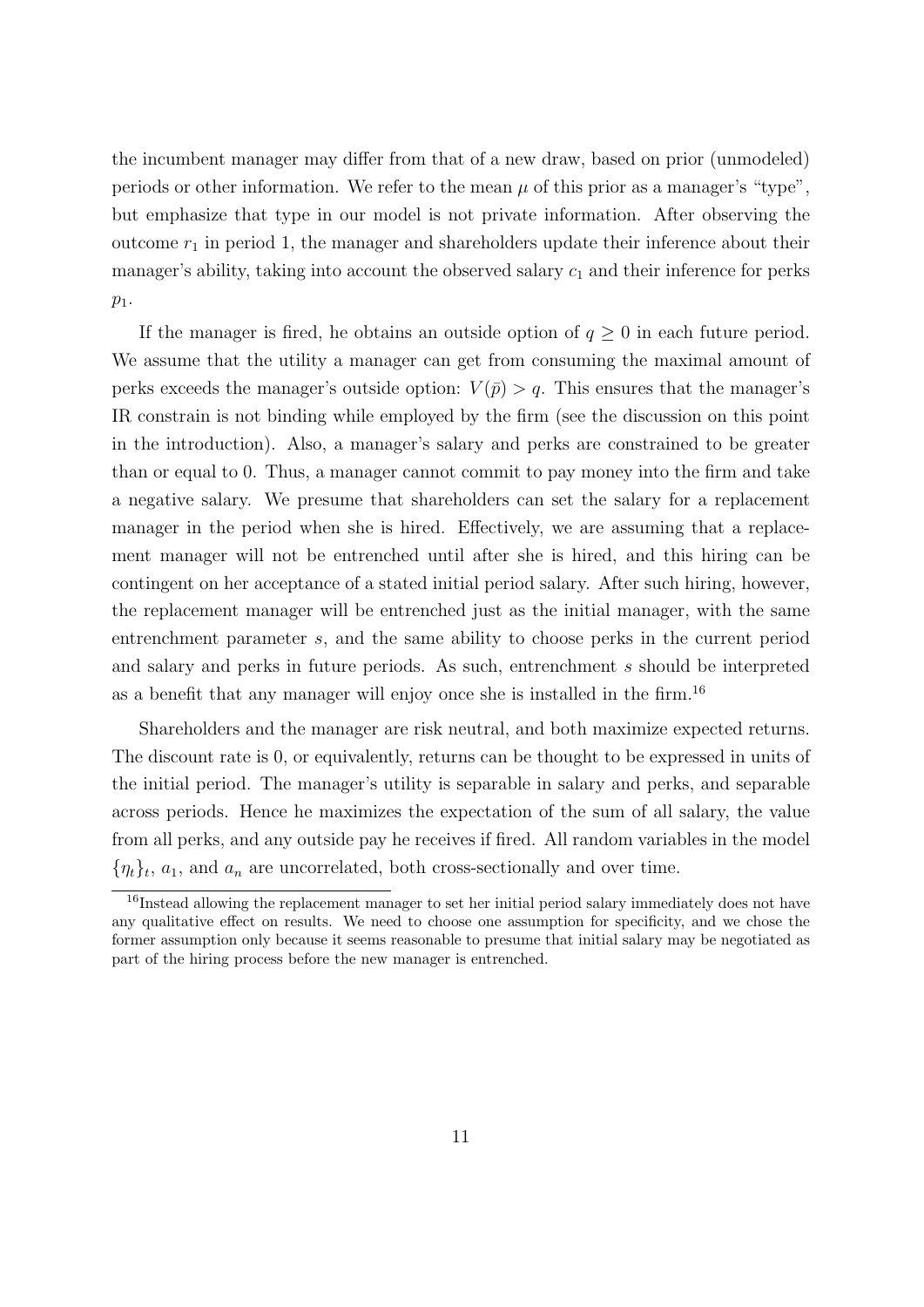### **3 Analysis**

We look for Perfect Bayesian Equilibria (PBE) to our game. We solve the game backwards, as usual, beginning in period 2 (the final period), and then preceding to period 1. As is typical for games of career concerns or reputation, the final period is trivial, and it exhibits a number of particular "endgame" features. As such, our interest is not primarily in the outcome in the final period but rather the outcome in period 1, with the final period serving as a future period that will induce career concerns in period 1 play. All comparative statics results that we state in our Propositions and that we test empirically are for period 1 actions.<sup>17</sup>

First consider the final period, period 2. Whether the initial manager or a replacement manager is in charge, maximal perks,  $\bar{p}$ , will be chosen in this final period, as there is no further reputational considerations after this period to constrain perks. Therefore, when shareholders are making the managerial retention decision this period, they correctly infer that all managers will consume the same perks  $\bar{p}$ . Hence the comparison between the incumbent and a replacement depends only on the difference in salaries, and the different inference of abilities.

Suppose that entering period 2, the market infers that the managers' expected type is  $\mu_2$ . The values of  $\mu_2$  will of course be derived from inferences given period 1 outcome. Suppose that the manager has announced a salary of  $c_2$ , and recall that a replacement manager could instead be paid a salary of 0 for her initial period. Then, given entrenchment of  $e_2 = s - \beta c_2$ , it follows that the market will retain the incumbent manager if and only if:

$$
\mu_2 - c_2 - \bar{p} + s - \beta c_2 \geq -\bar{p};
$$

that is, provided that

$$
c_2 \le \frac{\mu_2 + s}{1 + \beta}.
$$

At the beginning of this period, the incumbent manager recognizes that his perk consumption is unaffected by his salary this period, provided that he is not fired. And since reputation does not matter after this period, all he cares about is salary plus perks. If

<sup>&</sup>lt;sup>17</sup>In practice, we would expect managers to have reputational concerns even in their "final" year. First, they might not know in advance when this final year in fact is, and second, such concerns are likely to extend to future employment, or even to legacy considerations. This is yet a further reason not to stress end-game results in a career concerns model, but rather, to focus on results prior to the final period, as we do here.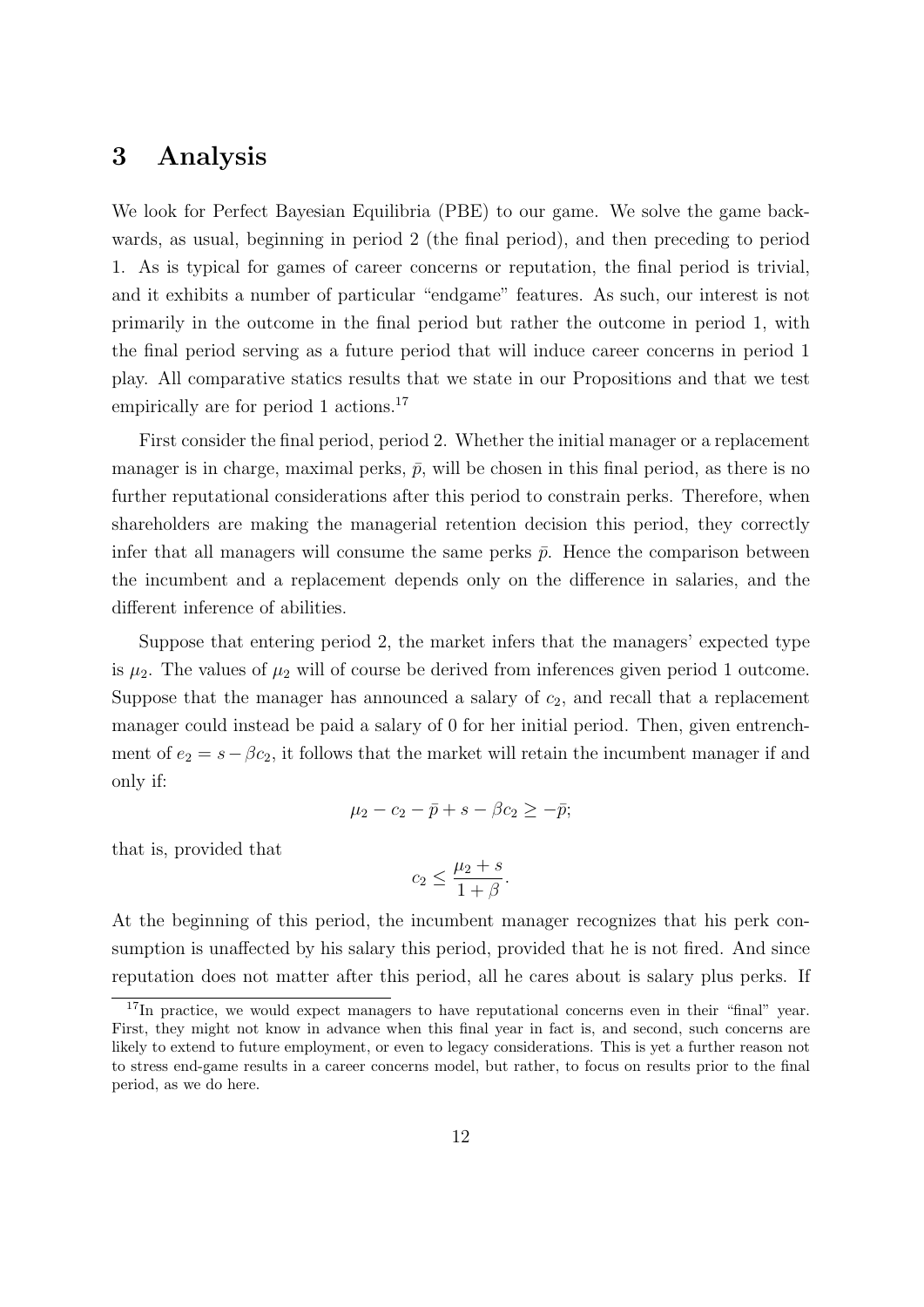instead, he is fired, he will not get either. Consequently, he sets salary to the highest level possible subject to not being fired; that is,

$$
c_2 = \frac{\mu_2 + s}{1 + \beta},\tag{3}
$$

for  $\mu_2 + s \geq 0$ . If instead  $\mu_2 + s < 0$ , then the manager cannot prevent firing in period 2 (recall that salary cannot be set to be negative).

Overall, then, the manager will realize benefits of

$$
\frac{\mu_2 + s}{1 + \beta} + V(\bar{p})\tag{4}
$$

in the final period provided that  $\mu_2 \geq -s$ , and benefits of *q* (the outside option) if this does not hold.

While this final period is trivial, it serves as the basis for decisions in the first period, and therefore deserves some comment. First, note the form this compensation takes as a function of the manager's inferred ability. The lowest type manager that is retained receives a surplus  $V(\bar{p}) - q > 0$  over the outside option. That is, the manager's ability to extract perks ensures that his IR constraint will not be binding. The marginal CEO that is retained in our model is better off than one who is fired; he is not indifferent as in many standard executive compensation models.

Second, managerial compensation increases linearly with the market's inference  $\mu_2$ of the manager's ability. The lowest type manager that is retained is determined by entrenchment; that is, the lowest retained type is  $\mu_2 = -s$ . This manager receives net pay relative to the outside option of  $V(\bar{p}) - q$ . Higher types receive higher pay, due to their ability to extract a higher salary without getting fired.

Third, note that the shape of this final period compensation is as in Zwiebel (1996), and for similar reasons. In that model, managerial pay was determined through managerfirm bargaining subject to a replacement cost. The manager's ability to extract some of this replacement cost through the threat of leaving serves a role similar to the entrenchment here, resulting in managerial pay that exceeds an outside option. Also, in this paper, as well as in the present one, higher inferred ability translates into higher managerial compensation due to the higher anticipated outcome associated with a manager with higher ability.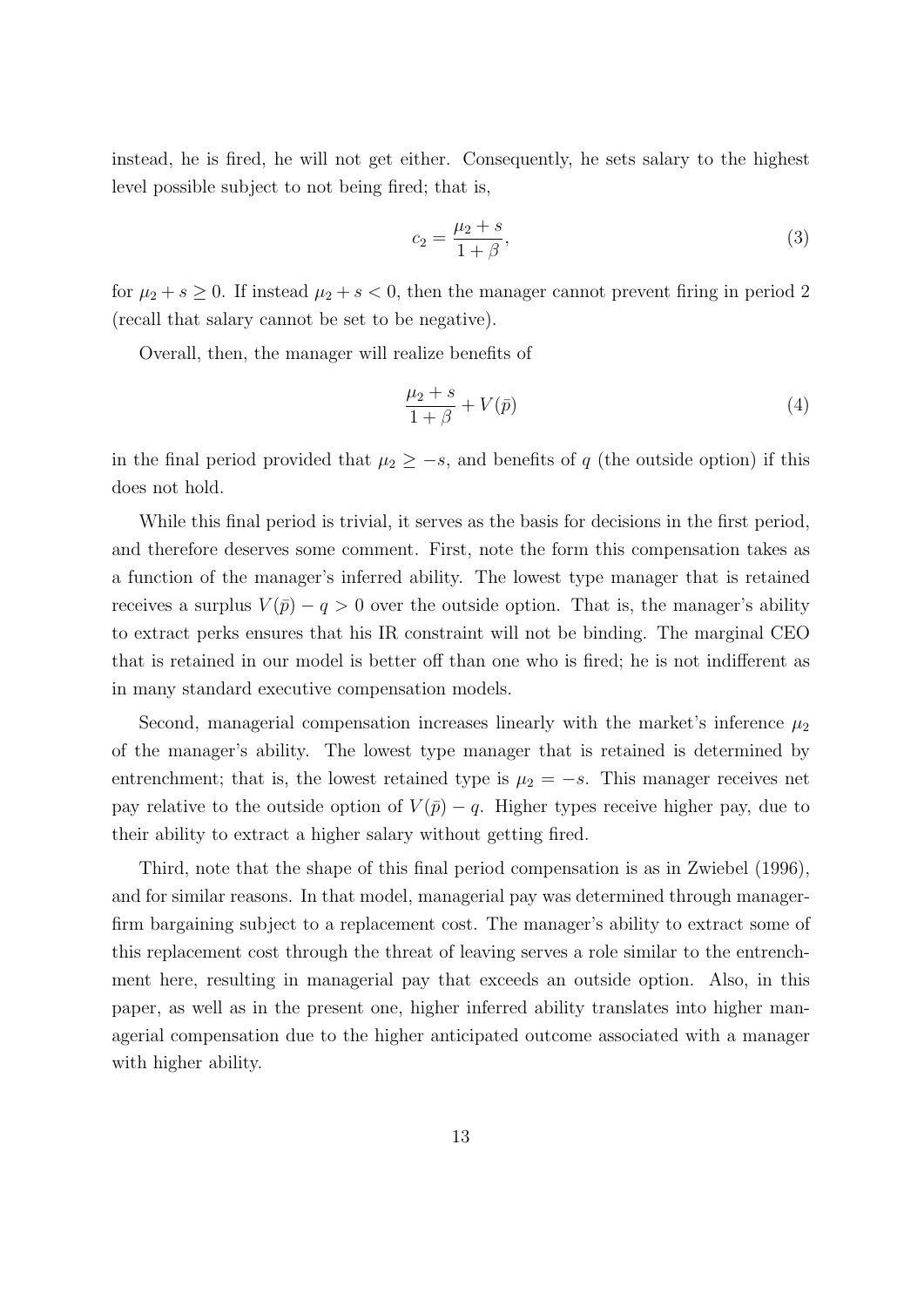Now consider period 1. Working backwards we first solve for the manager's perk decision. At the time of this decision, either the incumbent manager or a replacement manager may be present. The two differ only in that the inferred ability of the incumbent is distributed according to  $N(\mu, \gamma^2)$ , while that of a replacement manager is distributed according to  $N(0, \gamma^2)$ . We derive the perks for the former; the corresponding term for the latter follows immediately by setting  $\mu = 0$ .

In choosing perks, a manager must take into account the effect that this will have on the shareholders' inference of his ability, and consequently his pay and retention in the final period. Shareholders observe the returns *r* as given by equation (2) and salary *c*, and have an inference  $\hat{p}$  about period 1 perks. Given normality assumptions for  $a$  and  $\tilde{\eta}$ , it then follows from a standard normal learning model that shareholders' posterior inference  $a_2$  for the manager's ability will be normally distributed, with a mean given by: $18$ 

$$
\mu_2 = \frac{\delta^2}{\delta^2 + \gamma^2} \mu + \frac{\gamma^2}{\delta^2 + \gamma^2} [r + c + \hat{p}],\tag{5}
$$

and precision (the reciprocal of variance) given by:

$$
\frac{1}{\delta^2} + \frac{1}{\gamma^2}.\tag{6}
$$

Intuition for equations  $(5)$  and  $(6)$  is straightforward. Upon observing outcome  $r$ , the shareholders update their inferred mean ability of the manager to be a weighted average of their prior  $\mu$  and what their best estimate of ability would be if they only observed *r* and had a diffuse prior. (This is given simply by the inference that would follow with no noise,  $r + c + \hat{p}$ , and is also the maximum likelihood estimator.) The weights that are put on the prior versus the new estimate depend on the signal to noise ratio – if the prior is very noisy (high  $\gamma^2$ ), more weight is put on the new information, while if the new information is very noisy (high  $\delta^2$ ), more weight is put on the prior. With the new observation, the posterior is more precise than the prior, with precision increasing (and hence variance decreasing). The fact that precisions of the initial noise and the signal are additive for the new prior, and that the posterior follows a normal distribution, follows from normality assumptions of both noise terms.

The outcome  $\tilde{r}$  is of course stochastic for both the manager and shareholders, as

<sup>18</sup>see DeGroot (1970), Chapter 9 for details on normal learning models and more generally, on conjugate prior distributions.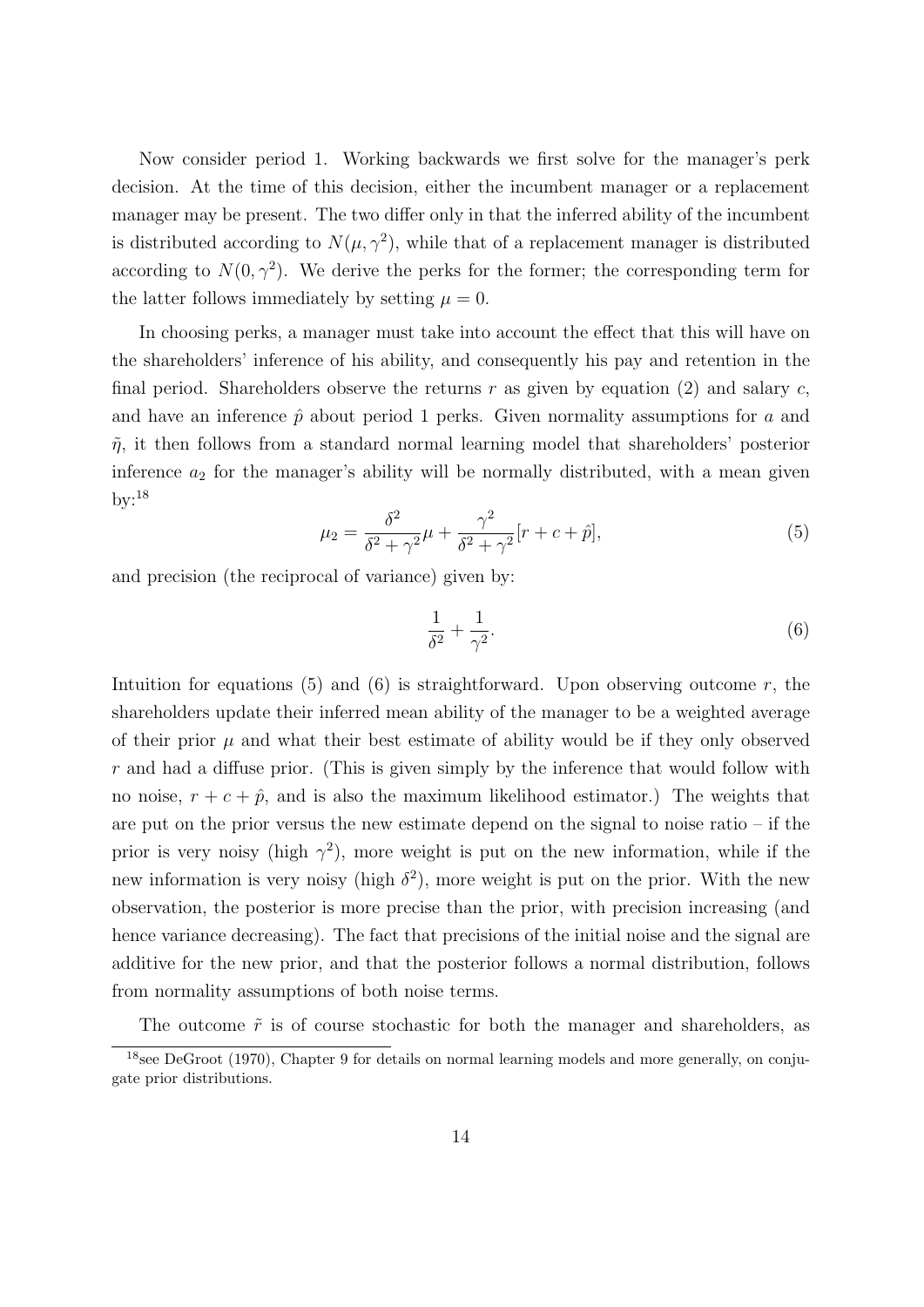ability *a* and the outcome of  $\tilde{\eta}$  are both unknown. Furthermore the manager may choose a different level of perks than that anticipated by shareholders. Substituting (2) into (5), it follows that:

$$
\mu_2 = \frac{\delta^2}{\delta^2 + \gamma^2} \mu + \frac{\gamma^2}{\delta^2 + \gamma^2} [a + (\hat{p} - p) + \tilde{\eta}].
$$

And now, noting that  $a \sim N(\mu, \gamma^2)$ ,  $\eta \sim N(0, \delta^2)$ , and these two terms are uncorrelated, it follows that this can be rewritten as:

$$
\mu_2 = \mu + \frac{\gamma^2}{\delta^2 + \gamma^2} [(\hat{p} - p) + \tilde{w}], \tag{7}
$$

where  $\tilde{w}$  is a random variable distributed according to  $N(0, \delta^2 + \gamma^2)$ . Equation (5) indicates that the ex-ante distribution of the mean of the shareholders' posterior at the end of period 1 will be given by their prior, plus a term that is positive (negative) if they inferred a perk that was higher (lower) than the actual perk, plus a 0-mean noise term. Intuitively, if the manager consumes more perks than anticipated, this will lower returns, and will be attributed in part by the shareholders to a lower ability and in part to a bad draw of noise *η*. Conversely, if the manager consumes less perks than anticipated, this will lead to a higher inference by shareholders. In equilibrium, of course, the inferred perks will be correct, and on average, the posterior mean will be the same as that for the prior. It follows immediately from equation (7) that if the manager consumes perks *p*, then the ex-ante distribution of the shareholders' mean inference of this manager's ability will be given by:

$$
\mu_2 \sim N\left(\mu + \frac{\gamma^2}{\delta^2 + \gamma^2}(\hat{p} - p), \frac{\gamma^4}{\delta^2 + \gamma^2}\right).
$$
\n(8)

The manager chooses *p* in order to maximize his combined expected period 1 and period 2 returns. Period 1 salary is already sunk, and period 2 returns are given by equation (3) if he is retained, and by  $q$  is he is fired. Hence,  $p$  is chosen to maximize

$$
V(p) + \int_{-s}^{\infty} \left( V(\bar{p}) + \left( \frac{\mu_2 + s}{1 + \beta} \right) \right) g(\mu_2) d\mu_2 + \int_{-\infty}^{-s} q g(\mu_2) d\mu_2; \tag{9}
$$

where  $g$  is the density of  $\mu_2$  as given in equation (8).

We let  $u(p)$  and  $\sigma^2$  represent the mean and variance of the ex-ante distribution of  $\mu_2$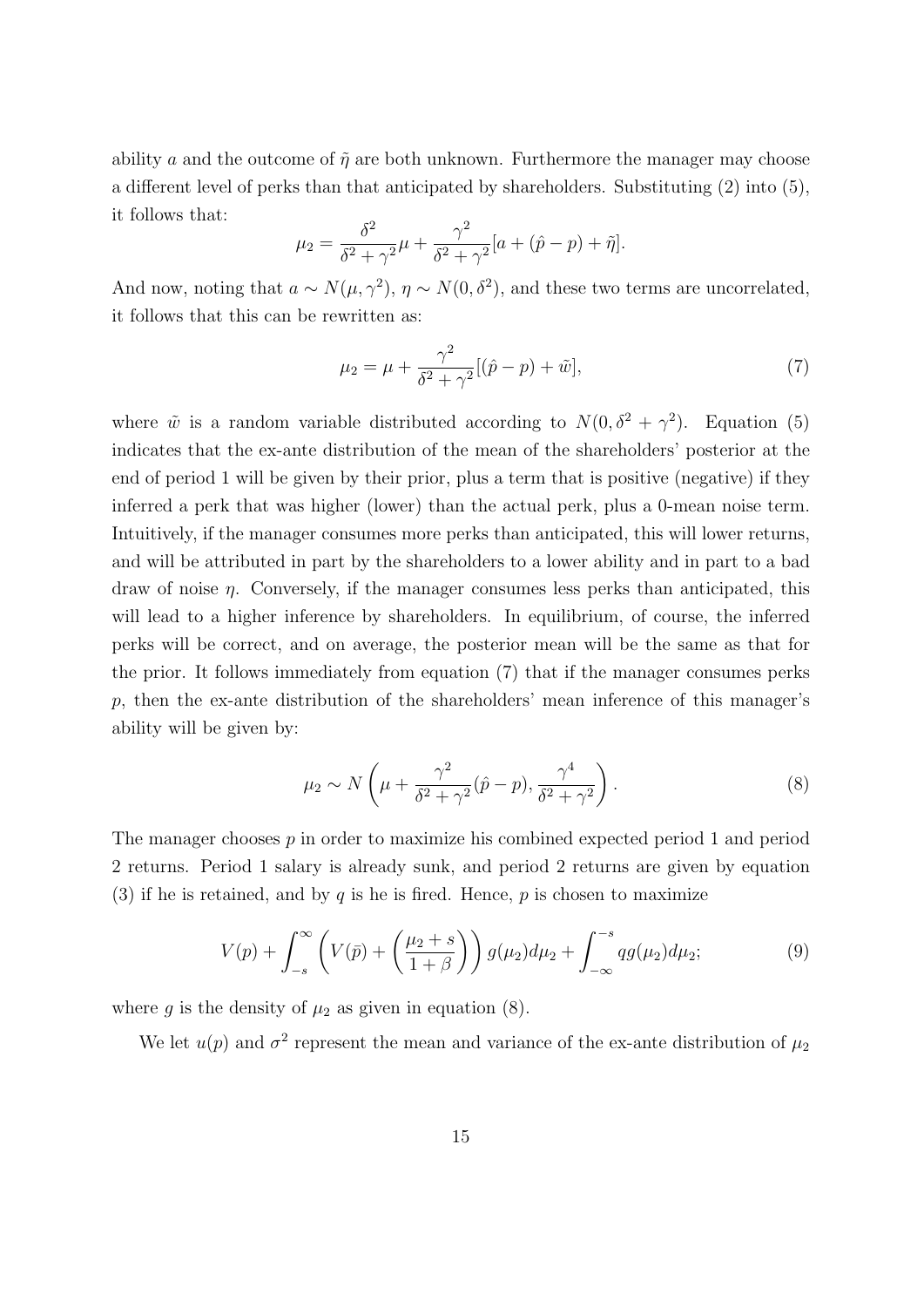in equation (8); that is,

$$
u(p) \equiv \mu + \frac{\gamma^2}{\delta^2 + \gamma^2} (\hat{p} - p),
$$

$$
\sigma^2 \equiv \frac{\gamma^4}{\delta^2 + \gamma^2};
$$

and we let  $\phi$  and  $\Phi$  represent the density function and the cdf of the standard normal distribution respectively. Then, after a substitution of variables, evaluating the integrals, and rearranging terms, expression (9) can be rewritten as:

$$
V(p) + \left(1 - \Phi\left(\frac{-s - u(p)}{\sigma}\right)\right) \left(V(\bar{p}) + \frac{u(p) + s}{1 + \beta}\right) + q\Phi\left(\frac{-s - u(p)}{\sigma}\right) + \frac{\sigma}{1 + \beta}\phi\left(\frac{-s - u(p)}{\sigma}\right) \tag{10}
$$

*.*

Differentiating this expression with respect to *p*, and rearranging terms, yields the following first order condition for p:

$$
V'(p) = \frac{\gamma^2}{\delta^2 + \gamma^2} \left[ \frac{1}{\sigma} \phi \left( \frac{-s - u(p)}{\sigma} \right) \left( V(\bar{p}) + \frac{u(p) + s}{1 + \beta} - q \right) + \frac{1}{1 + \beta} \left( \phi \left( \frac{-s - u(p)}{\sigma} \right) \left( \frac{-s - u(p)}{\sigma} \right) + \left( 1 - \Phi \left( \frac{-s - u(p)}{\sigma} \right) \right) \right) \right].
$$
\n(11)

Equation (11) is readily interpreted. The left hand side gives the first period benefits of added consumption from increasing *p*. The right hand side gives the reputational costs of increasing *p* in the second period. The term on the first line of this expression accounts for the additional probability of being fired if *p* is increased, as the last bracketed term of this expression gives the difference in expected second period compensation between a manager with inferred type  $u(p)$  and one that is fired. The coefficient on this term gives the increased likelihood of being fired if *p* is increased. This term is always positive; the greater the perks *p* consumed, the lower the inference and the greater the probability of being fired for all types.

The second line on the right hand side accounts for the cost of lower reputation independent of firing that follows from an increase of *p*. Second period compensation increases linearly in reputation as per equation (3), and consequently, a lower reputation translates into lower expected second period compensation even if the manager is not fired. Dividing this term by  $1 - \Phi\left(\frac{-s - u(p)}{\sigma}\right)$ ) , gives 1 plus the hazard rate of the standard normal distribution evaluated at this point. From this, it is immediate to show that the second line on the right hand side is always positive (representing a net cost), decreases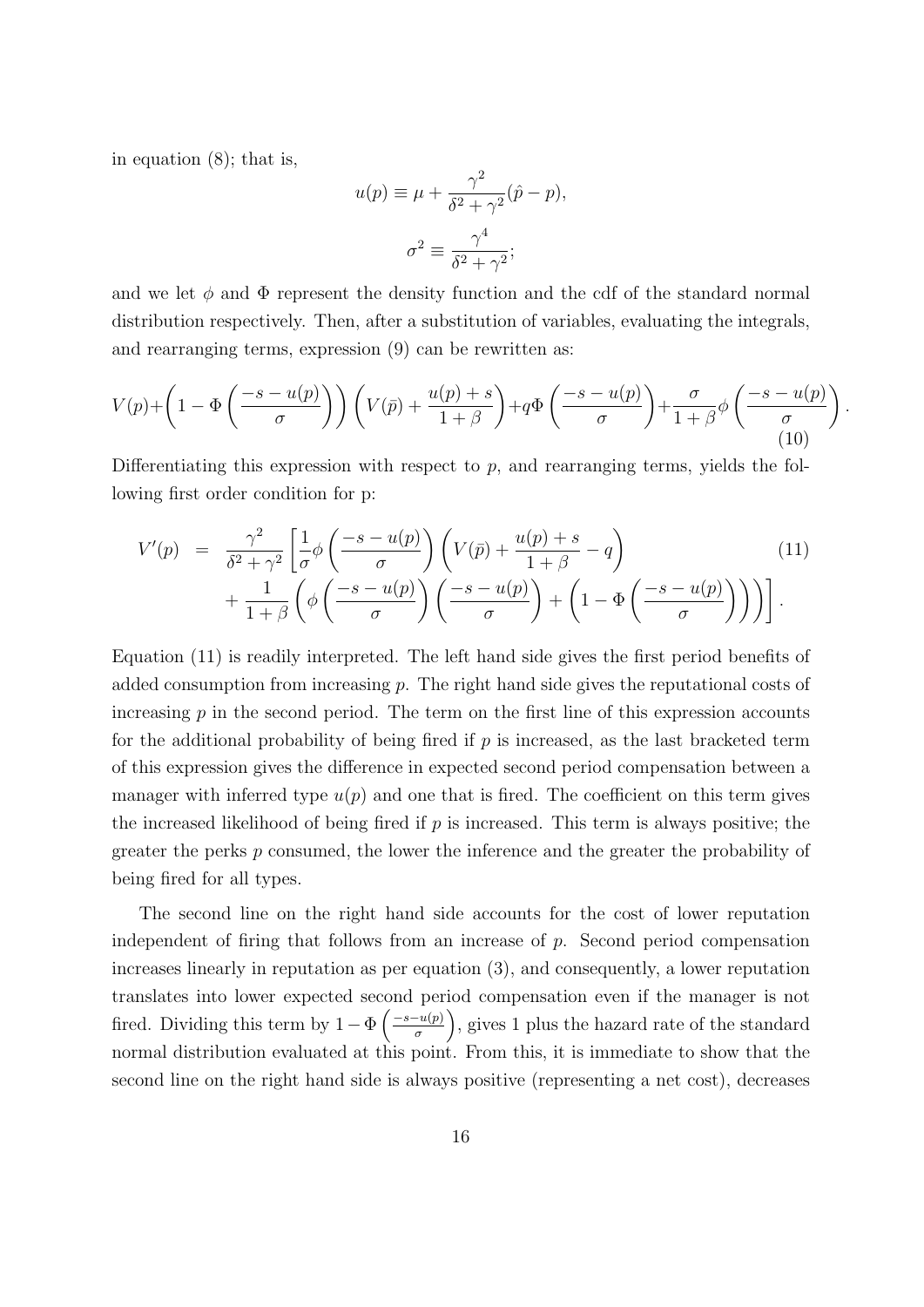in the argument  $\left(\frac{-s-u(p)}{\sigma}\right)$ ), and takes values from  $\frac{1}{1+\beta}$  (as  $\left(\frac{-s-u(p)}{\sigma}\right)$ ) *→ −∞*) to 0 (as ( *−s−u*(*p*) *σ* ) *→ ∞*).

Both terms on the right hand side of equation (11) have the coefficient  $\frac{\gamma^2}{\delta^2 + \gamma^2}$  $\frac{\gamma^2}{\delta^2 + \gamma^2}$ , signifying that the extent to which an increase in perks will affect second period reputation depends on the signal to noise ratio. In particular if  $\delta$  is large relative to  $\gamma$ , then because there is a lot of noise in outcome, inferences will not change as much with a change in perks, as variations in outcome will mainly be attributable to production noise. Consequently, the reputational cost of consuming perks will be lower. Conversely, if *γ* is very large relative to  $\delta$ , increasing perks will translate almost one to one with an expected lower inference.

Equation (11) can readily be simplified by canceling the  $(u(p) + s)/(1 + \beta)$  terms and imposing the equilibrium condition that  $\hat{p} = p$  (and therefore  $u(p) = \mu$ ), i.e, that shareholders' inferences about *p* are correct. This gives:

$$
V'(p) = \frac{\gamma^2}{\delta^2 + \gamma^2} \left[ \frac{1}{\sigma} \phi \left( \frac{-s - \mu}{\sigma} \right) (V(\bar{p}) - q) + \frac{1}{1 + \beta} \left( 1 - \Phi \left( \frac{-s - \mu}{\sigma} \right) \right) \right]. \tag{12}
$$

Note that the right hand side of equation expression (12) is always positive, as  $V(\bar{p}) > q$ . We will explore this expression in detail in our comparative statics below, after first turning to the manager's first period choice of salary *c*.

Equation (12) gives equilibrium first period perk consumption. If parameters are such that the value of the right hand side of equation (12) falls between  $V'(0)$  and  $V'(\bar{p})$ , then there will be an interior level of perk consumption. If instead the value of the right hand side of equation (12) is less than  $V'(\bar{p})$  then  $\bar{p}$  will be consumed, and if it is greater than  $V'(0)$ , then no perks will be consumed. One special case is if the value of perks *V* is linear in perks *p* (our assumption of weak concavity did not rule this out). Then generically, all types will choose one of  $p = \bar{p}$  (if the right hand side of equation (12) is less than the constant of linearity for *V*) and  $p = 0$  (if the converse holds).

Let  $P_1(\mu)$  represent the equilibrium first period perks chosen by a manager of type *μ*. We now consider first period salary *c*. First consider the case when  $β = 0$ . In such an event, the expected return  $r_2$  that shareholders get in the second period does not depend on the manager's type  $\mu$ , since the manager extracts any surplus in salary. Consequently, shareholders receive expected returns of

$$
\mu - c_2 - p_2 = -s - \bar{p}
$$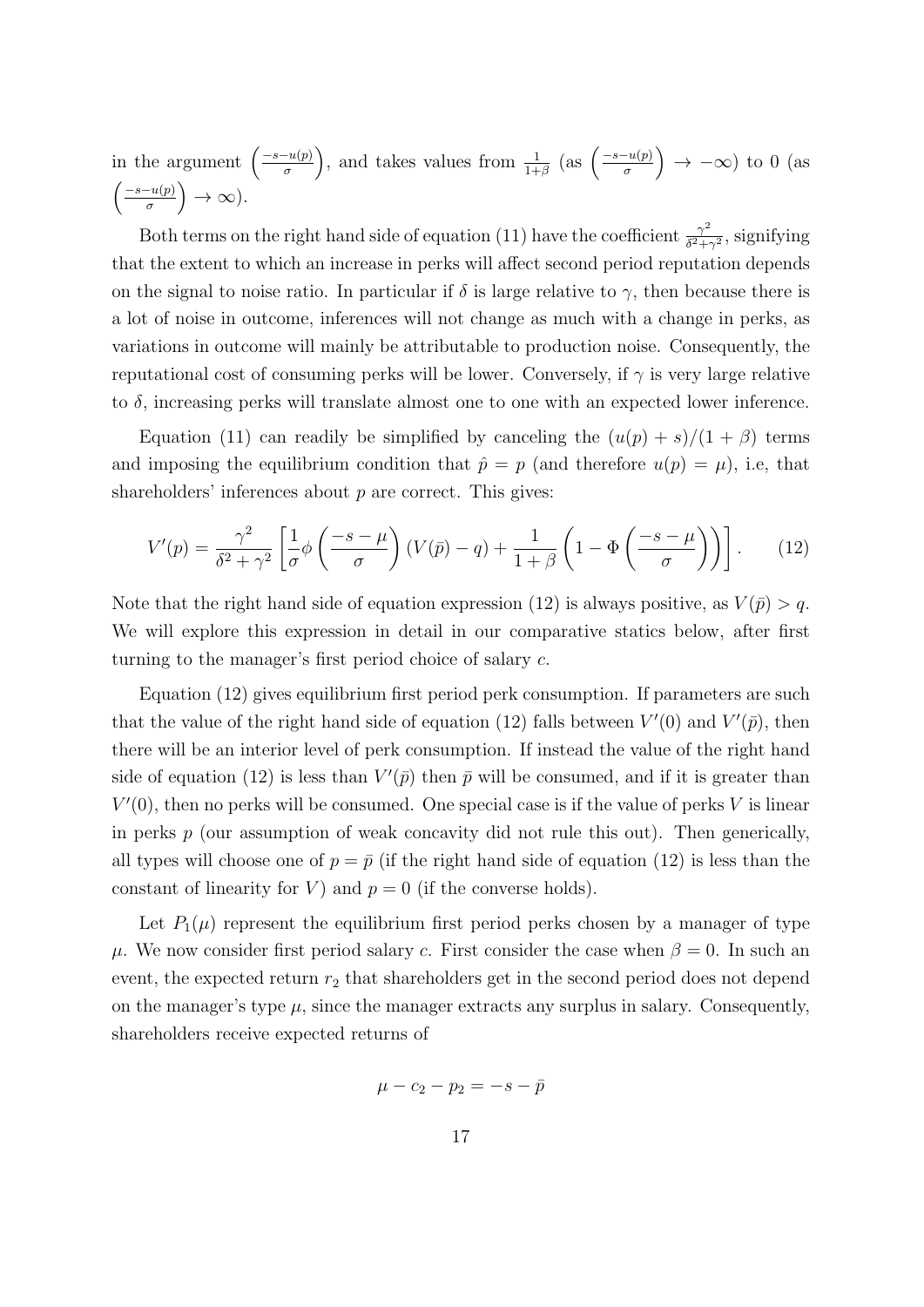for all types. If instead the shareholders fire the manager, they receive expected returns of  $-p$  (since a new manager will consume maximum perks in the final period and will be of type  $\mu = 0$ ), and they will have to pay the replacement cost of s, yielding once again the same net expected benefits.<sup>19</sup>

Consequently, it follows that for  $\beta = 0$ , when shareholders make firing decisions in the first period, they do not need to consider the benefits from type in the second period, as their expected returns will be the same in equilibrium for all types. Hence, they only need to consider whether first period expected returns for a manager given the announced salary will come within  $E = s$  of expected returns in the first period for a newly drawn manager. Since a new manager receives salary of 0, and is of type  $\mu = 0$ , it follows that expected first period returns of a newly drawn manager is simply given by  $-P_1(0)$ . And since a manager of type  $\mu$  will set salary as high as possible without triggering replacement, it follows that this manager will choose period 1 salary to satisfy

$$
\mu - c - P_1(\mu) + s = -P_1(0),
$$

or simply

$$
c = \mu + s + (P_1(0) - P_1(\mu)).
$$
\n(13)

When instead  $\beta > 0$ , things are more complicated for several reasons. First, since higher salary lowers managerial entrenchment, it is no longer the case that in the final period all managers extract the full benefit of their inferred value through salary. And since shareholders realize some surplus, they are no longer indifferent between who will manage in the second period. High type managers can in turn extract some of this second period surplus through higher first period salary. Second, higher first period salary affects first period entrenchment, thereby dampening the extra first period salary that higher types extract.

Considering the first effect, it follows from equation (3) that the equilibrium value to shareholders of a type  $\mu$  manager in period 2 is given by:

$$
\mu - c_2 - p_2 = \frac{\beta}{1 + \beta}\mu - \frac{s}{1 + \beta} - \bar{p}.
$$

<sup>&</sup>lt;sup>19</sup>The fact that these expected benefits are negative is once again only a scaling convention. If returns for all types also included a constant independent of type, this constant would go to shareholders.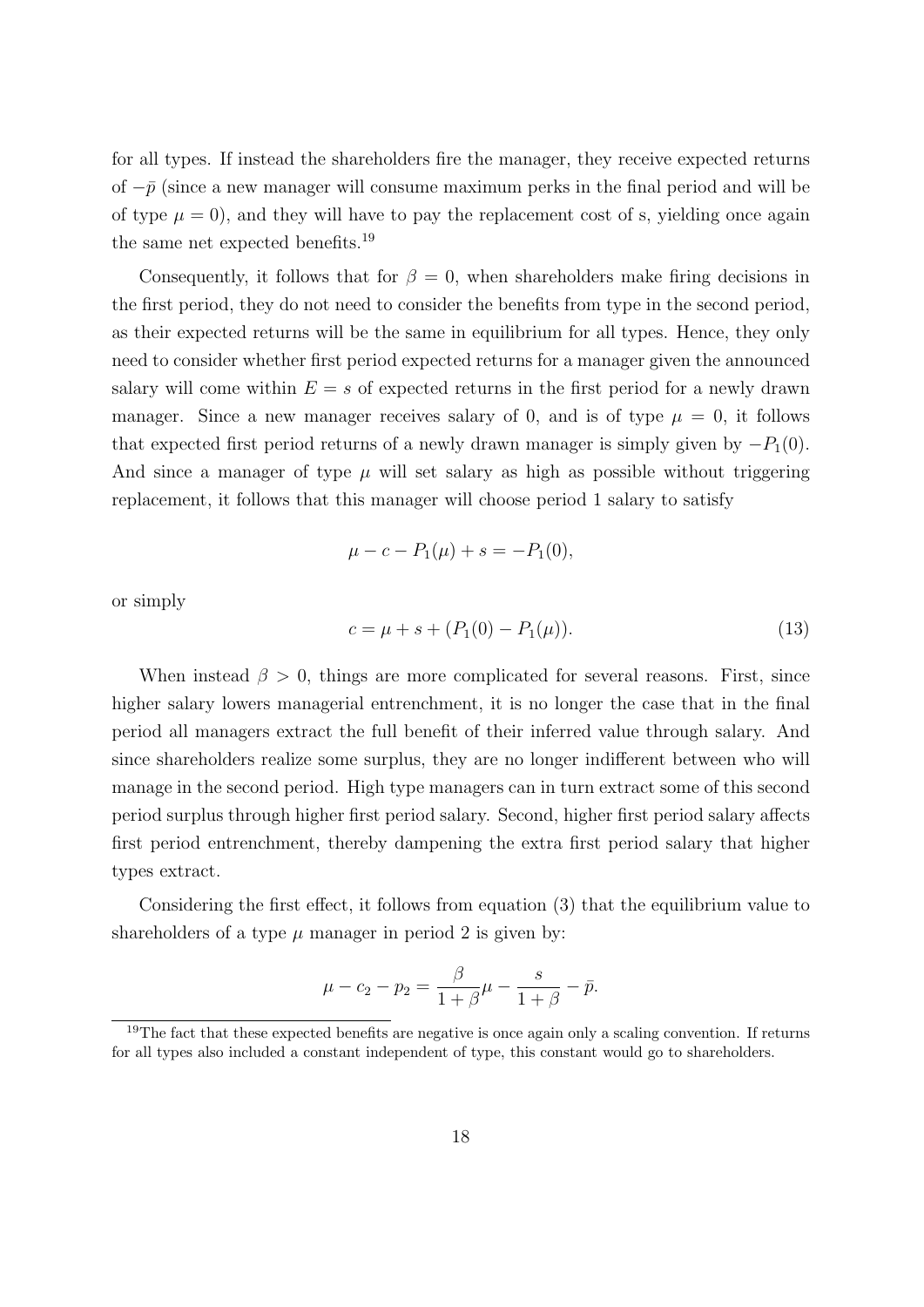Consequently, the expected difference in value in period 2 between a type  $\mu$  manager and a type 0 manager (hired in period 1) will be

$$
\frac{\beta}{1+\beta}\mu.
$$

Turning now to the second effect, it then follows that at the beginning of period 1, a manager of type  $\mu$  will choose period 1 salary  $c$  to satisfy

$$
\mu - c - P_1(\mu) + s - \beta c + \frac{\beta}{1 + \beta}\mu = -P_1(0);
$$

or equivalently,

$$
c = \frac{1}{1+\beta} \left[ \frac{1+2\beta}{1+\beta}\mu + s + (P_1(0) - P_1(\mu)) \right].
$$
 (14)

We summarize our results for perks and salary in the following Proposition.

**Proposition 1** *In period 2, salary and perks are given by:*

$$
p_2 = \bar{p};
$$

$$
c_2 = \frac{\mu_2 + s}{1 + \beta}
$$

*.*

*In period 1, perks are given by the solution to:*

$$
V'(p) = \frac{\gamma^2}{\delta^2 + \gamma^2} \left[ \frac{1}{\sigma} \phi \left( \frac{-s - \mu}{\sigma} \right) (V(\bar{p}) - q) + \frac{1}{1 + \beta} \left( 1 - \Phi \left( \frac{-s - \mu}{\sigma} \right) \right) \right]
$$

*if this condition is satisfied for some*  $0 \leq p \leq \bar{p}$ , and otherwise by  $p = \bar{p}$  or  $p = 0$  *if right hand side of this expression is less than*  $V'(\bar{p})$  *or greater than*  $V'(0)$  *respectively. Letting this solution for perks as a function of type be given by*  $P(\mu)$ *, first period salary is given by:*

$$
c = \frac{1}{1+\beta} \left[ \frac{1+2\beta}{1+\beta}\mu + s + (P_1(0) - P_1(\mu)) \right].
$$

Comparative statics results for salary and perks follow from this equilibrium determination. Salary and perks in the second period are a consequence of "endgame" effects, when there are no further career concerns. Consequently, we focus on the period 1 results,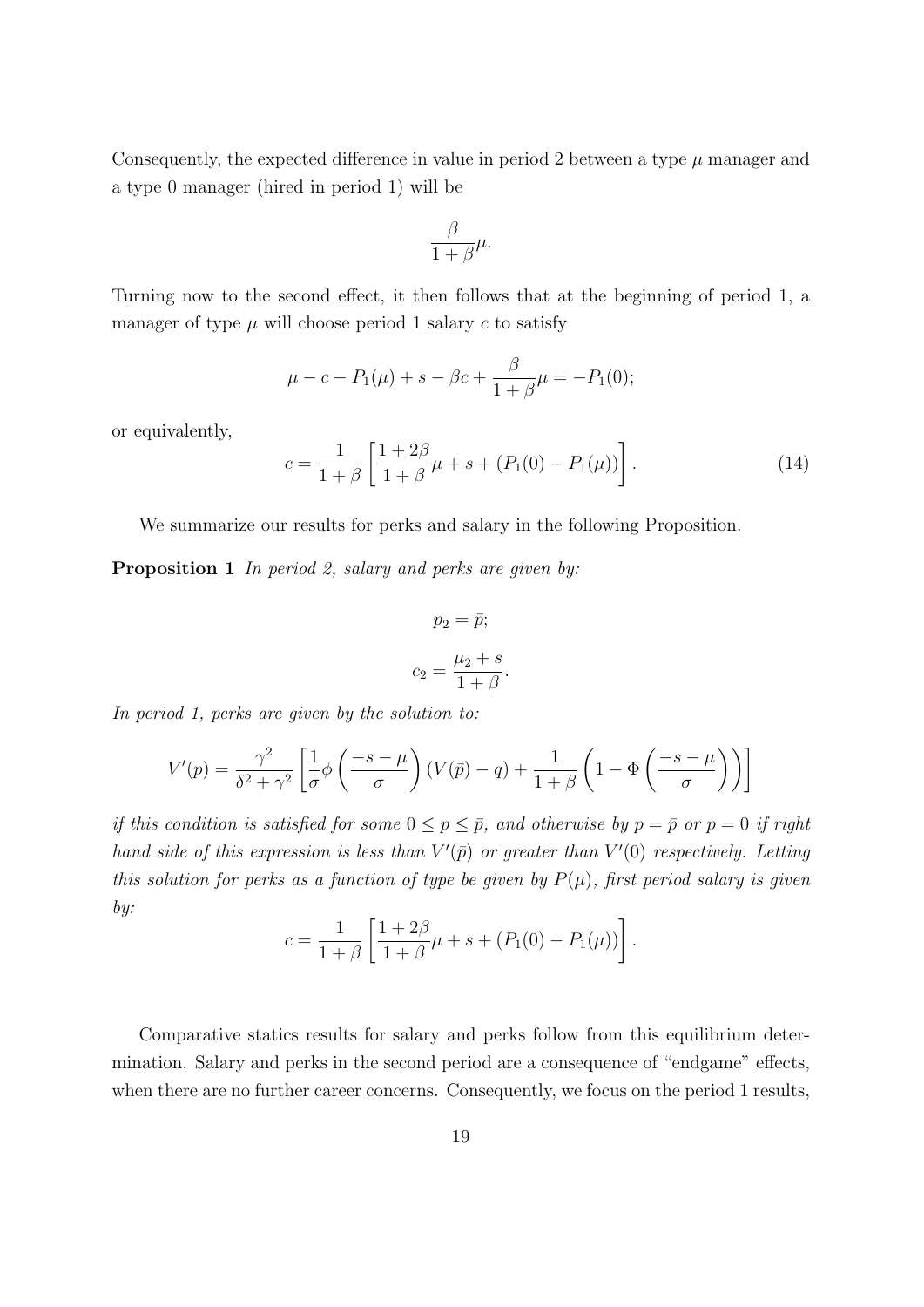which are more relevant for any setting where managers must trade off current compensation with considerations of future reputation. The next two propositions summarize a number of comparative statics results for first period salary and perks, and form the basis for many of our empirical tests.<sup>20</sup>

**Proposition 2** *Provided that first period perks has an interior solution (i.e., perks are*  $not\ either\ 0\ or\ \bar{p}$ , first period perks p are increasing in  $\delta$  (noise in the production process), *q (the manager's outside option), and β (the loss of entrenchment due to high pay), and are decreasing in*  $\gamma$  *(uncertainty in the manager's ability), and*  $\bar{p}$  *(maximum perks). If perks are instead given by a corner solution, all these results hold weakly, save for the effect of changes in*  $\bar{p}$ . When  $p = \bar{p}$  *is binding, perks increase in*  $\bar{p}$ .

To understand the intuition for these results in Proposition 2 note that perks are costly to managers because they lower their inferred ability, and consequently, their future pay. Perk consumption lowers output, and when shareholders observe a lower output than expected, they must decide how much of this to attribute to a lower than expected managerial ability, and how much to attribute instead to unrelated noise. The more uncertainty there is about managerial type, and the less production noise there is in outcome, the more weight will be placed by shareholders on lower managerial ability, and consequently, the greater the expected negative impact on reputation of increasing perk consumption. Perks increase in the manager's outside option, because this places a bound on the maximum reputational cost that higher perk consumption can induce. Perks increase in the loss of entrenchment that comes about from high pay because this term lessens the amount that managers with a higher reputation can extract, and therefore lessens the importance of future reputation. Finally, there are two effects of an increase in the upper bound of  $\bar{p}$  on perk consumption in the first period. If this bound is binding, then trivially, increasing this bound will lead to greater perk consumption. However, if it is not binding, perk consumption will decline, because increasing  $\bar{p}$  increases the value of managing in the second period (because  $\bar{p}$  in perks will always be extracted in the second period), which makes the manager more adverse to being fired and consequently more sensitive to reputation.

The effect that these variables have on first period salary is more subtle, and depends on whether the variable changes just for the manager in question or for all potential

<sup>20</sup>Proofs are in the appendix.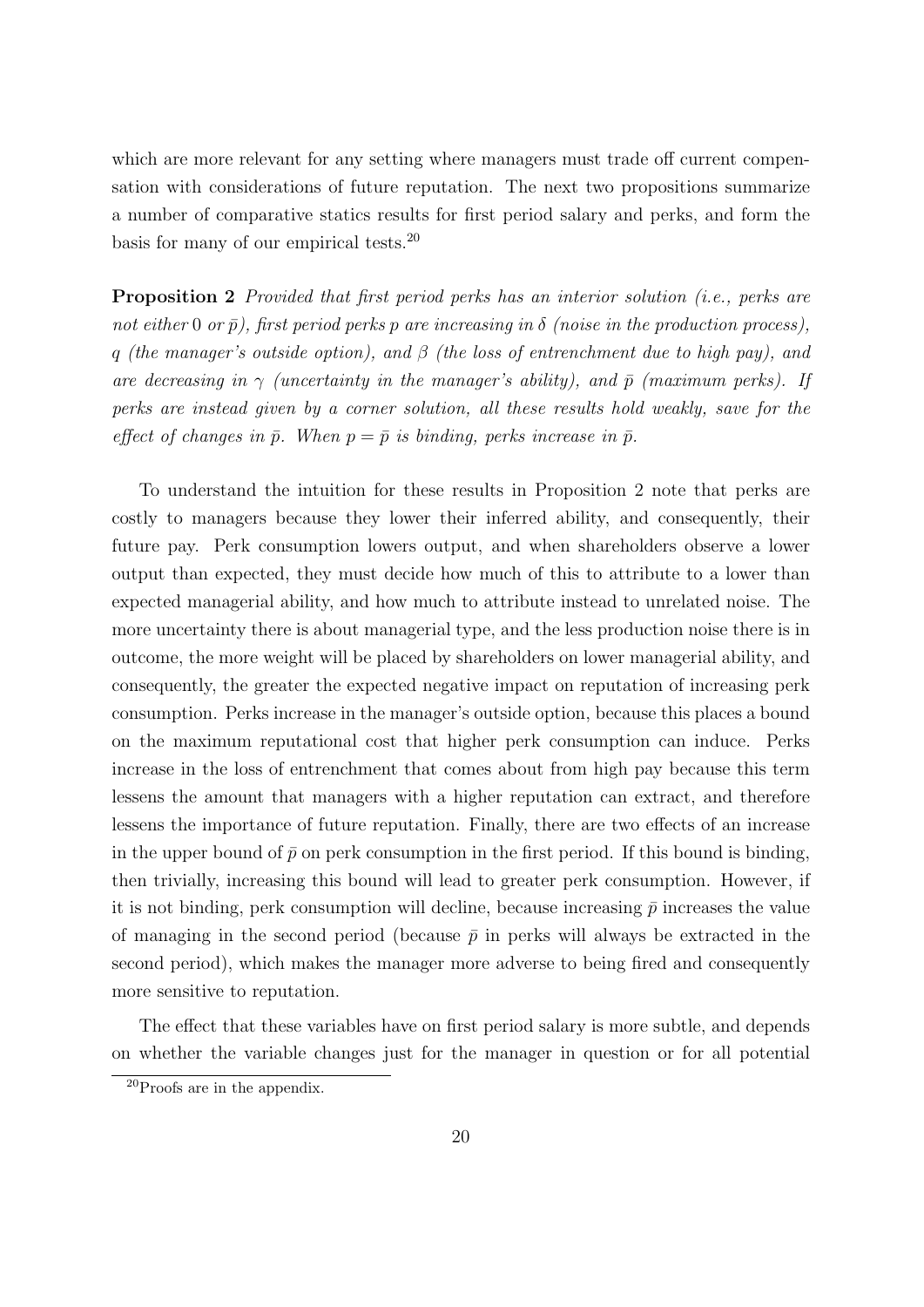managers of the firm. Note that none of these direct considerations with perks are relevant to first period salary. Since salary is observable, it does not affect market inferences about the manager's ability, and hence does not affect reputation. However, all of these variables do effect first period salary indirectly through their effect on perks. Recall that managers will pay themselves the largest salary that they can without getting fired, and this will depend on shareholders' inferences about the value of a manager relative to a replacement. Given this, if shareholders infer that perk consumption will be higher in the first period for a given type manager, it follows that the manager will have less leeway to extract a salary in this period as well. This will cause all of these variables to affect salary in the opposite direction as in Proposition 2.

However, at the same time, the overall benefits that an incumbent manager can extract depends on what a potential replacement manager will get as well. If the variable in question also changes for the replacement manager, this will have an opposite effect on the incumbent. That is, any increase (decrease) in perks that the replacement manager obtains in turn slackens (tightens) the constraint on first period salary faced by the incumbent. Hence, if a change in one of the exogenous variables of Proposition 2 applies to both the current manager and a replacement manager, the net effect on the salary of the current manager will depends on whether second period perk consumption increases more for the type in question or for the replacement type  $(\mu = 0)$ . In general either is possible, however, in general the net effect will typically be that changes in these exogenous variables affect salary less than perks.

These effects are formalized in the following two propositions. Proposition 3 considers the easy case, where exogenous variables change only for the incumbent and not for a replacement manager. The result is trivial, following immediately from equation (14). Proposition 4 considers the more complicated case where exogenous variables change for both the incumbent and the replacement manager. Both of the propositions are of empirical interest, as in some settings changes are likely to be manager specific, while in other settings, changes are likely to affect all managers a firm might hire.

**Proposition 3** *Suppose that changes in δ (noise in the production process), q (the manager's outside option),*  $\gamma$  *(uncertainty in the manager's ability), and*  $\bar{p}$  *(maximum perks) are changes only for the current manager and not a replacement manager. Then, the effect of a change in any of these variables on first period salary is given by*  $-\frac{1}{1+}$  $\frac{1}{1+\beta}$  *times the effect that the change of this variable had on first period perks.*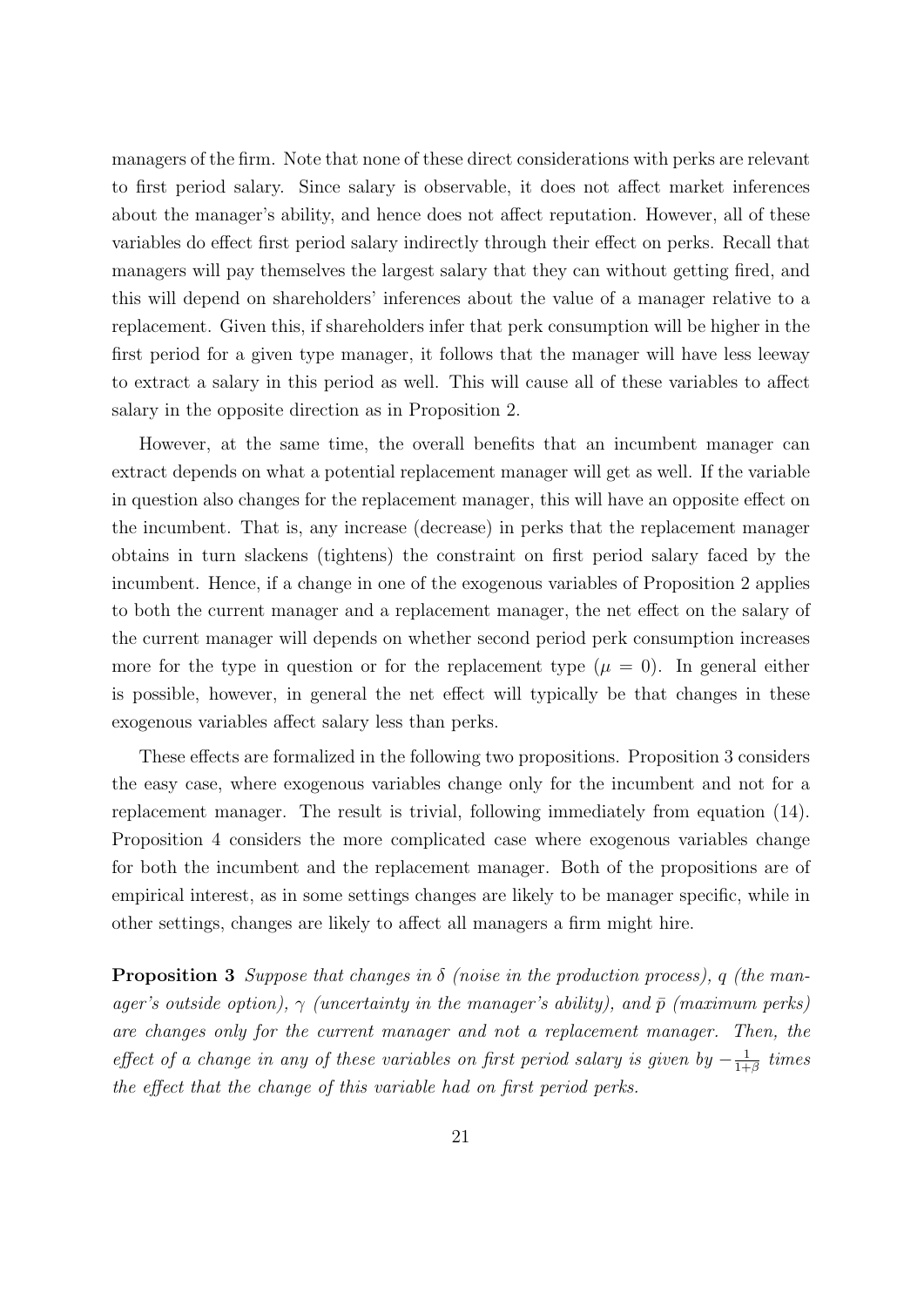**Proposition 4** *Consider changes in δ (noise in the production process), q (the manager's outside option),*  $\gamma$  *(uncertainty in the manager's ability), and*  $\bar{p}$  *(maximum perks) that are changes for both the current manager and any potential replacement manager. Then, provided that first period perks has an interior solution (i.e., perks are not* 0 *or*  $\bar{p}$ ),

- *1.* For any type  $\mu$ , the effect of a change in  $\delta$ ,  $q$ ,  $\gamma$ , and  $\bar{p}$  on first period salary c will *be of the opposite sign as the effect of the change of this variable on perks, if and only if the change in perks for this type µ is larger than the change in perks for the replacement type* 0*.*
- *2.*

$$
\frac{dc}{d\delta} > -\frac{dp}{d\delta}; \qquad \frac{dc}{dq} > -\frac{dp}{dq}; \qquad \frac{dc}{d\gamma} < -\frac{dp}{d\gamma}; \qquad \frac{dc}{d\bar{p}} < -\frac{dp}{d\bar{p}}.\tag{15}
$$

3. Let  $V'''(x) = 0$ . Then for all types  $\mu$  such that  $\phi\left(\frac{-s-\mu}{\sigma}\right) \geq \frac{1}{2+1}$  $\frac{1}{2+\beta}\phi\left(\frac{-s}{\sigma}\right)$ *, the effect of a change in*  $\delta$ *, q,*  $\gamma$ *, and*  $\bar{p}$  *on first period salary c will all be of smaller absolute magnitude than their effect on first period perks p.*

Propositions 3 and 4 effectively indicate that changes in  $\delta$ ,  $q$ ,  $\gamma$  and  $\bar{p}$  have a greater impact on perks than on salary. In particular, Proposition 3 indicates that if these variables only change for the manager in question, the effect on consumption *c* is always smaller and in the opposite direction from the change in perks *p*. Proposition 4 indicates that if any one of these variables change for both the manager in question and any replacement manager, that 1) the change in *c* will be in the opposite direction as the change in *p* if and only if the effect of this change on perks for the manager in question is larger than for a replacement manager; 2) if this change in  $c$  is of the opposite sign as the change in p it is always of smaller absolute magnitude; and 3) if  $V''' = 0$  then, for "most types" the change in *c* is of smaller absolute magnitude than the change in *p* regardless of it's sign.

Intuitively, if these variables did not affect the value of a replacement manager, first period salary would simple reverse the change in anticipated perks through equation (14) (weighted by  $\frac{1}{1+\beta}$ ). So if a given manager was expected to consume more perks, he would have to reduce salary by a similar amount. This is true even though he would prefer to consume salary if perks are inefficient. However, if this effect is mitigated by similar changes in the perks of the replacement manager, the effect on salary is not as large. And if the replacement manager changes perks more than that of a given type of manager in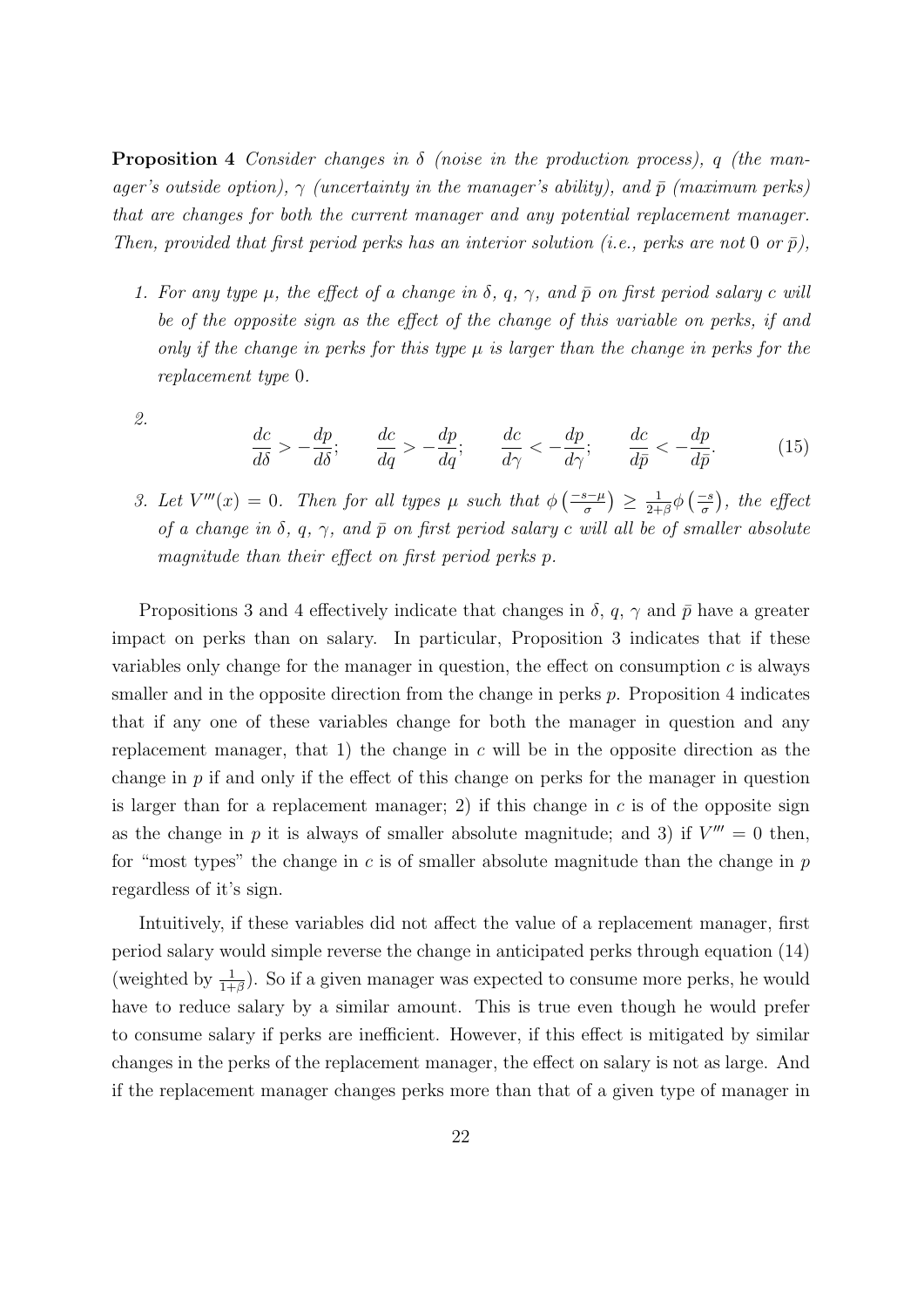response to a change in an exogenous variable, then the change in both perks and salary will go in the same direction for this type of manager.

While the condition in part 3 in Proposition 4 is restrictive  $(V^{\prime\prime\prime} = 0, i.e., V$  is quadratic), several points are worth noting. First, no similar restrictions are necessary in Proposition 3, where we hold fixed the compensation for the replacement manager; we only need this assumption in this more general setting. While the change in the manager's own perks always leads to an opposite change in salary, the change in the replacement manager's perks goes in the opposite direction. Inequality (21) in the Appendix indicates that taken together, the overall effect on the incumbent's salary will be less than the effect on perks unless this latter effect exceeds the former by a factor of  $(2 + \beta)$ . We use the assumption of  $V''' = 0$ , to rule out this possibility for types within the range specified in condition 3.

A second point is that this range of types specified in part 3, given by  $\mu$  such that  $\phi\left(\frac{-s-\mu}{\sigma}\right) \geq \frac{1}{2+1}$  $\frac{1}{2+\beta}\phi\left(\frac{-s}{\sigma}\right)$ , will include "most" types of managers provided that entrenchment *s* is large. This restriction provides both an upper and lower bound for types, but it is straightforward to show that the lower bound is below *−s*, and that the firing threshold in the first period exceeds that level. (This is shown at the end of the proof to this Proposition.) Thus, all managers below this lower bound (that don't satisfy this restriction on types) will not be retained by the firm anyways. Consequently, the result of part 3 of the Proposition holds for all managers still in the population except the highest types which exceed the upper bound given by this type restriction.

Finally, it is worth remarking that these restrictions are much stronger than necessary for many specific functional forms. Furthermore, by continuity, if  $V'''$  is small, we will obtain the same result for a very similar set of types. In summary, under "reasonable" settings, the magnitude of a change in one of the exogenous variables in Propositions 3 and 4 on *c* will be smaller than the effect on *p* for most types, even when we allow for this chance in the variable to affect the replacement manager as well as the incumbent.

In contrast with Propositions 2-4, changes in managerial type  $\mu$  and exogenous entrenchment *s* both have a direct effect on salary and perks, as summarized in Proposition 5.

**Proposition 5** *Provided that γ (uncertainty about a manager's type) is "large enough", if type µ or entrenchment s increases, first period salary increases. First period perks may either increase or decrease, depending on the level of*  $\mu + s$ *. In particular, perks*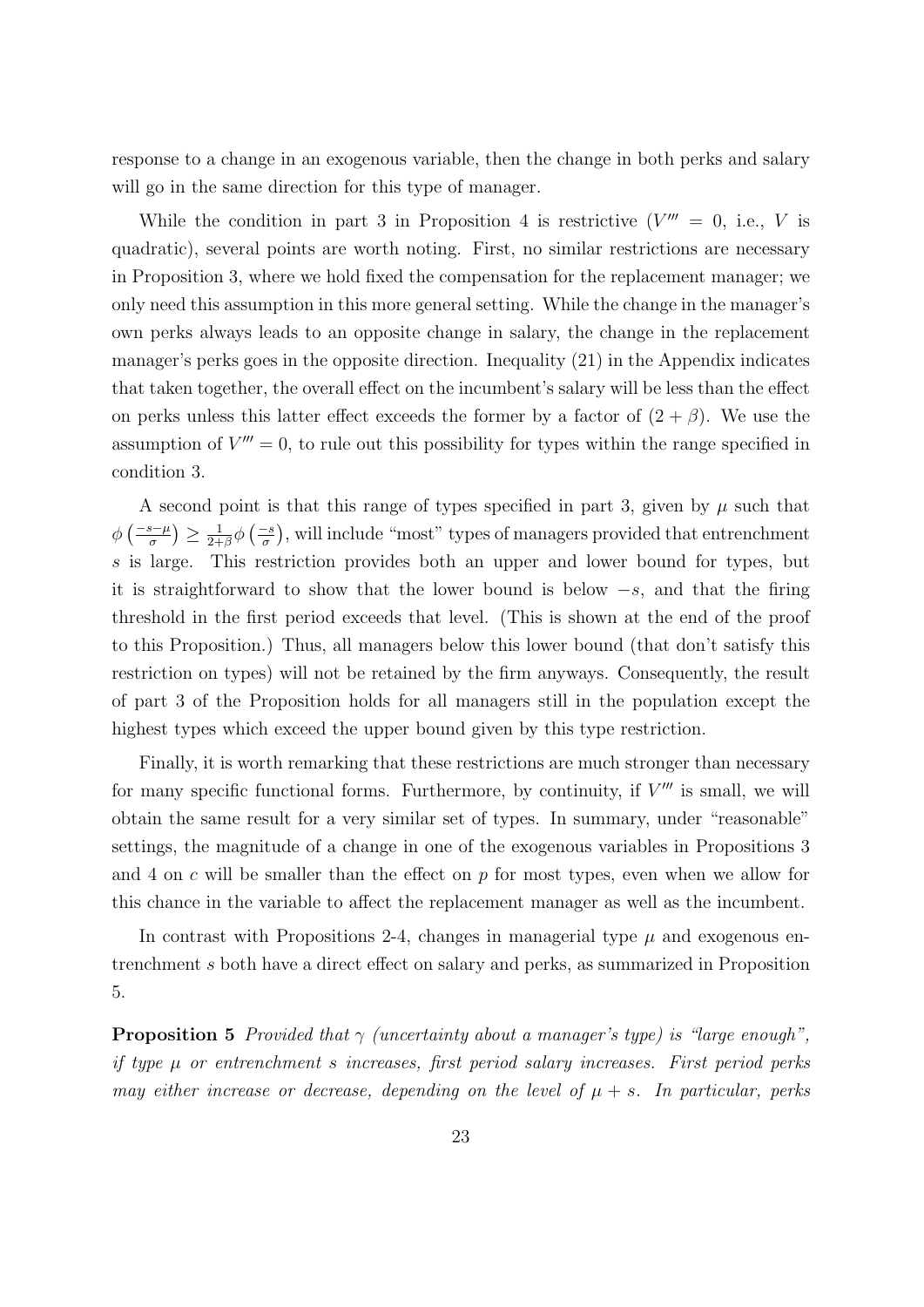*increase in µ and s if and only if*

$$
s + \mu \ge \frac{\sigma^2}{(1+\beta)(V(\bar{p}) - q)}.\tag{16}
$$

Note that if  $V(\bar{p}) - q$  is much larger than  $\sigma^2$ , condition (16) is approximately  $\mu \geq -s$ . The intuition for this is that the marginal increase in the likelihood of being below the firing threshold level if *p* is increased marginally above its inferred value is greatest for type  $\mu = -s$ . Up to that point this marginal cost increases, and types will therefore decrease perks. Above that point the marginal cost decreases. Intuitively, types way above *−s* are unlikely to receive such a low outcome to be fired in the second period even if they undertake a high *p*, while types way below (if they even survive the first period) are likely to be fired in any event in the second period. The right hand side term is present in this expression because the cost of being fired is mitigated by the lower bound on pay ensured by *q*. Lower types receive more value from this outside option than higher types, and therefore are marginally more inclined to engage in more *p* holding the firing effect fixed. As  $V(\bar{p}) - q$  grows (the discontinuity from firing becomes more significant, or as  $\sigma$  falls (there is less uncertainty about type), this effect becomes less important.

Note however that shareholders will replace managers in the first period who are below a given threshold (just as in the second period). This threshold will be defined by the type such that even with a salary of  $c = 0$ , the expected future value of a replacement manager exceeds this type by the level of entrenchment *s*. While characterizing this threshold is more complicated than doing so for the final period, under a moderate parametric assumption, one can demonstrate that it exceeds  $-s + \frac{\sigma^2}{(1+\beta)(V+1)}$  $\frac{\sigma^2}{(1+\beta)(V(\bar{p})-q)}$ , and consequently, Proposition 5 indicates that perks will increase in  $\mu$  and  $\sigma$  for all types of managers that are retained.

As noted above, if the right hand side of equation (12) is less than  $V'(\bar{p})$ , then perk consumption will be given by the upper bound  $\bar{p}$ . This can occur for a number of reasons, the most empirically relevant, perhaps, being a low signal to noise ratio. In particular, if shareholders learn little about a manager's ability from a change in outcome due to increased perks, reputation does not serve to constrain perks. This may be the case for many large firms, or for firms with lots of exogenous noise in outcome.

In such an event, our model would suggest that perks, and overall managerial compensation, are only constrained by the extent to which compensation can be hidden. Note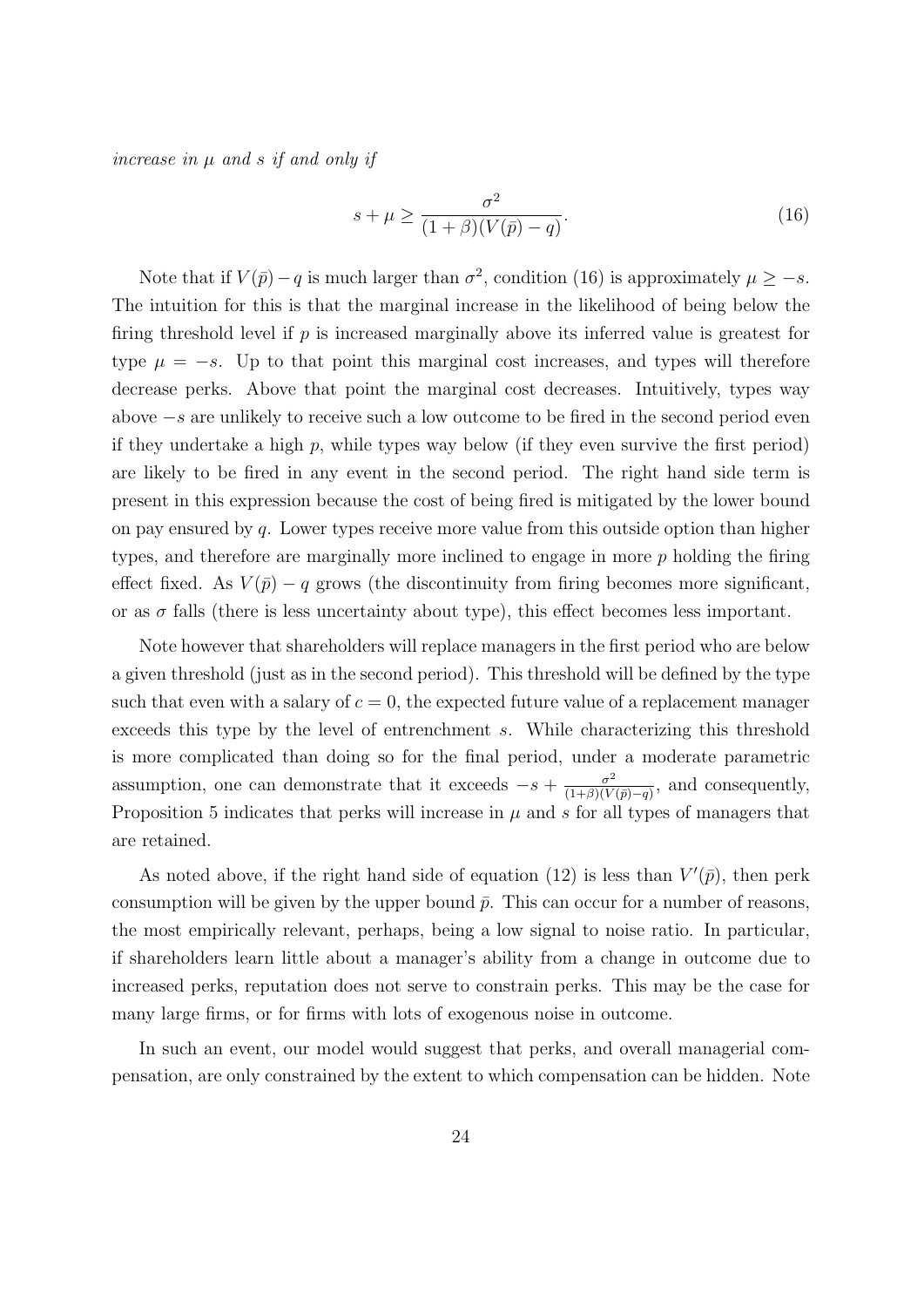that one critical difference between our model and a standard formulation of managerial pay is that if managerial pay is being determined by a profit maximizing principal, higher perks should be offset with lower salary. To the extent that options, or pension plans, or severance pay is an efficient manner to pay management, when such forms of pay become available, salary should be decreased commensurately. In our setting, if  $\bar{p}$  increases and the right hand side of (12) is low, overall pay of all managers increases, as the shareholders cannot constrain even a newly hired manager from consuming a lot of perks, and the pay of other managers follows in relation to this based on ability and entrenchment. We return to this notion in our discussion section, and offer up some thoughts on how this may explain the dramatic rise in CEO pay in the U.S. over the last 50 years.

# **4 Empirical methodology**

When turning to test our model, two methodological issues arise relating to limitations in measuring hidden compensation. First, there is the basic question of what should be included in observable and hidden compensation. "Hidden", in the context of our model, means hidden from the mechanism responsible for retaining or firing the manager. While formally most managerial firings come at the board's behest, what may be more relevant is the pressure underlying such decisions. In practice, this mechanism is likely to be complex, and to vary across firms and time.

Consequently, how "hidden" compensation in our model best translates into empirical variables is open to interpretation. One could posit for example, that anything observable to the researcher is observable to the mechanism underlying corporate governance, and therefore, we should have no scope to measure hidden compensation. This view seems too extreme to us. In practice, managerial replacement often seems to require widespread shareholder dissent or repeated negative media coverage. Such mechanisms are arguably financially "unsophisticated", and not fully aware of the scope or composition of managerial compensation. In effect, shareholders and/or the financial press might not directly observe or comprehend the value of, say, option grants or perquisites when given to management.

Motivated by such an interpretation, we take direct salary and bonuses to be most observable, and consider all other forms of compensation to be more "hidden". As such, in our interpretation of the tests, we will often effectively be taking the perspective that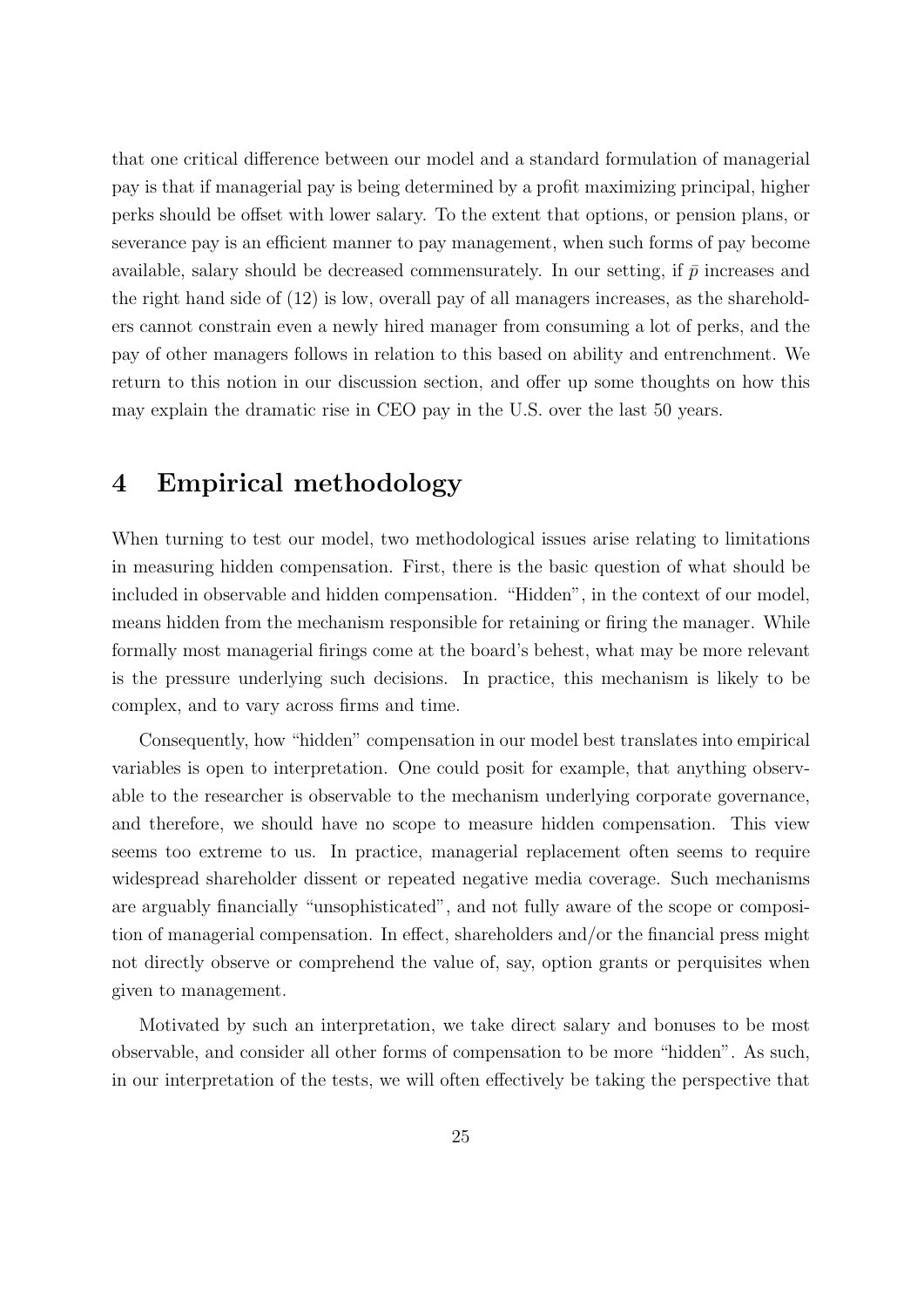the relevant governance mechanism is rather naive. We realize there are good objections to such an interpretation, and acknowledge its limitations. Given such objections, we test the implications of the model separately for all our different components of both observable and hidden pay, so that it is transparent how each of these pieces affect our results and conform to our predictions separately.<sup>21</sup>

It is also worth emphasizing that our measurements of the likelihood and amount of backdating are likely to be relatively free from the above critique. In particular, backdating activity is generally acknowledged to have been unobservable to shareholders when undertaken, and measurements of backdating were only constructed long after this activity was undertaken. As such, backdating should serve as a measure of hidden compensation even if one takes the governance mechanism to be very sophisticated. Indeed, given that the incentive effects of backdated options could readily be replicated in other manners, it appears somewhat difficult to explain why a firm would engage in backdating, with its associated potential for legal jeopardy, without some notion that it also provided a valuable means to hide compensation.

A second issue is that our set of proxies of hidden compensation are limited and incomplete. While we have argued that some forms of compensation might be hidden to the average shareholder but discernable to the financial economist, other forms are likely to be hidden to all but corporate insiders or select board members. CEO perks may include, for instance, the execution of "pet projects" but there is no clear way to identify such endeavors. Thus we are potentially missing a significant fraction of the value of hidden compensation. We acknowledge that this as a limitation to our results. This drawback notwithstanding, it is notable that our proxies for hidden compensation yield results that are generally consistent with one another and with the predictions of our model.

For all companies tracked by the Execucomp dataset available through Compustat NorthAmerica, we extract information regarding the identity of the CEOs, their observable compensation, proxies for perks, and measures of company performance. Our final

<sup>&</sup>lt;sup>21</sup>It has been suggested to us that changes in disclosure requirements have made a number of our components of "hidden" compensation more observable and transparent over the time of our study, and consequently we should find stronger effects for such variables earlier in our sample than later. Dividing our sample over time, we generally find stronger results as predicted for the relationship between our measures of hidden compensation and other variables in the first half of the sample than in the second half, however many of these differences are not statistically significant.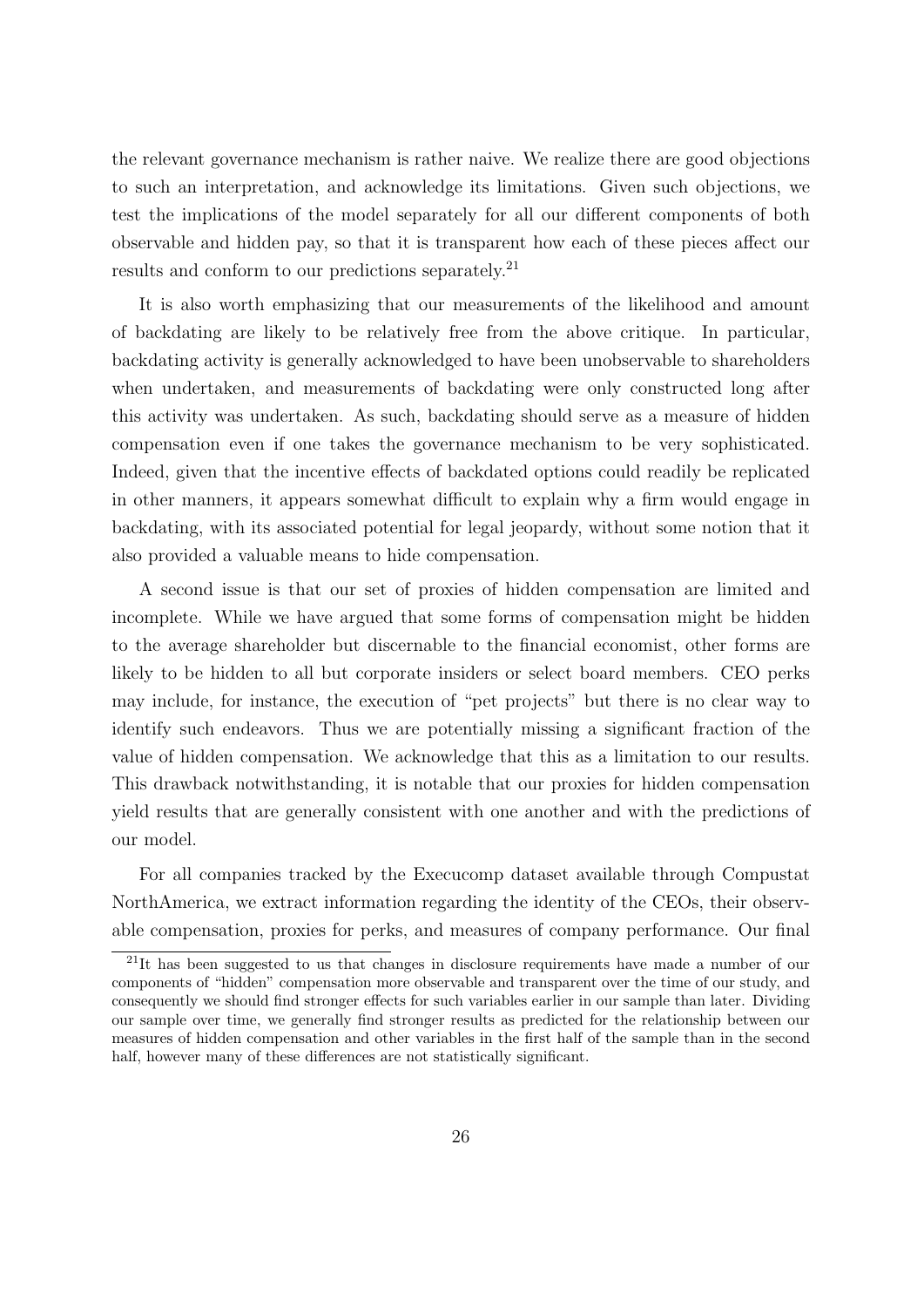panel dataset contains 1724 companies and 2383 CEOs during 1993-2005.<sup>22</sup>

We construct two proxies for inferred CEO ability  $\mu$ , based on either of two performance measures: the company's return on assets (*ROA*) and its stock return (*RET*). Each year we divide the companies in our sample into bins based on their two-digit SIC code. The two proxies for  $\mu$ ,  $MeanInferredAibility_t^{ROA}$  and  $MeanInferredAibility_t^{RET}$ , are constructed for each CEO each year by averaging the yearly performance of the companies managed by the CEO since he entered our dataset up to and including that year. The yearly performance is measured as the ranking of the company's *ROA* (or *RET*) relative to the *ROA* (or *RET*) of its peers in the corresponding year-industry bin. For instance, if a company ranks 2 out of 20 in year *t* in its industry group, then its ranking for *t* is 2/20=0.1. The higher is the ranking, the better is the performance of the company that year, and thus the higher is the inference about the CEO's quality.<sup>23</sup>

As proxy for the level of CEO entrenchment *s* we used the Governance Index proposed<sup>24</sup> by Gompers, Ishii, and Metrick (2003), as done previously by Fisman, Khurana, and Rhodes-Kropf (2005). By construction, the higher is the governance index, captured by our variable *Entrenchment<sup>t</sup>* , the more restricted are the shareholder rights, and thus, the higher is the managerial power.<sup>25</sup>

We use several variables from Execucomp to measure the observed CEO compensation *c*. *T otalObservedCompensation<sup>t</sup>* is the sum of the CEO's salary (*Salaryt*) and bonus (*Bonust*) in fiscal year *t* (data items *tcc*, *salary* and *bonus* in Execucomp, respectively).

We use three data sources to construct proxies for hidden pay. The first source is Execucomp. Our proxies for hidden CEO compensation *p* gathered from this source are captured by the variables<sup>26</sup>  $Options<sub>t</sub>$ ,  $RestrictedStock<sub>t</sub>$  and  $OtherAnnual<sub>t</sub>$  (data items

 $22$ The number of CEOs tracked by Execucomp is roughly twice as large as those in our final dataset, but only half of those observations have non-missing entries for all the variables needed in the empirical analysis. The Execucomp variable that is most sparse is *joined c*, the year when the executive joined the company. We need this variable to calculate a proxy for the executive's firm-specific capital, which we argue is inversely related to his outside option *q*.

<sup>&</sup>lt;sup>23</sup>Both variables  $MeanInferredAibility<sub>t</sub><sup>ROA</sup>$  and  $MeanInferredAibility<sub>t</sub><sup>RET</sup>$  are noisy proxies for  $\mu$ , because *ROA* and *RET* are noisy measures of CEO ability. *ROA* is prone to accounting manipulations, and the stock return *RET* contains the market's inferences about other firm or CEO characteristics that influence future performance, aside from the CEO's ability.

<sup>24</sup>We thank Andrew Metrick for providing us with the index data.

<sup>&</sup>lt;sup>25</sup>We currently do not have an appropriate proxy for the maximum perk compensation  $\bar{p}$ . Empirically, changes in  $\bar{p}$  and changes in entrenchment *s* are difficult to dissentangle, and thus we can not readily test the model's predictions regarding  $\bar{p}$ .

 $^{26}$ In the executive compensation literature the norm is to use the log value of compensation as depen-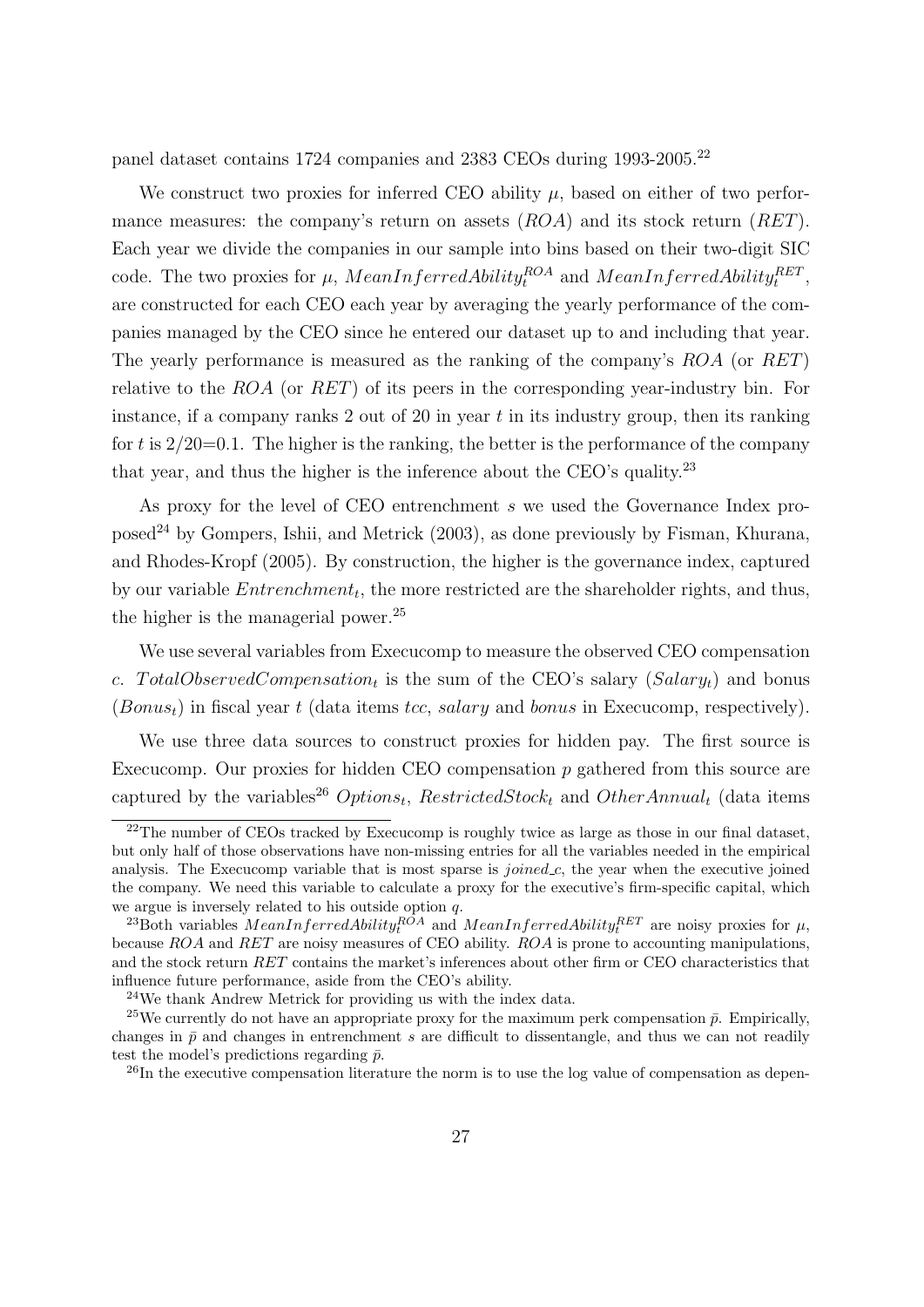*blk valu*, *rstkgrnt* and *othann* in Execucomp, respectively.) We also calculate the total hidden compensation for each CEO each year,  $TotalPerks_t$ , as the sum of  $Options_t$ , *RestrictedStock<sup>t</sup>* and *OtherAnnual<sup>t</sup>* .

*Options<sup>t</sup>* is the aggregate value of the stock options granted to the executive during year *t*, valued at the time they are granted using the S&P Black Scholes methodology. *RestrictedStock<sup>t</sup>* captures the dollar value of restricted stock granted during the year to the CEO. *OtherAnnual<sup>t</sup>* captures the dollar value of other annual compensation not classified as salary or bonus, and includes items such as perquisites and personal benefits, above market earnings on restricted stock, options or deferred compensation paid during the year but deferred by the CEO. It also includes tax reimbursements, and the value of the difference between the price paid by the CEO for company stock and the actual market price of the stock under a stock purchase plan not available to shareholders or employees of the company.

In addition, we use data from Bizjak, Lemmon, and Whitby (2006) to classify firms as likely to have engaged in options backdating in any given year during 1996-2002.<sup>27</sup> Options backdating fits our model's notion of hidden pay well; the actual grant day is not revealed to shareholders, and hence, neither is the true size of additional compensation received by the CEO from the backdated grant date. Bizjak, Lemmon, and Whitby  $(2006)$  classify a firm as likely to have backdated options in a given year if at least  $20\%$ of the firm grant days that year exhibit evidence of backdating. An option grant day is identified as being backdated if the market-adjusted stock price declined at least 10% in the 20 days prior to the grant and increased at least 10% in the 20 trading days after the grant. We define the variable *BackdatingLikelihood<sup>t</sup>* to be a dummy equal to 1 for firm-year observarvations for which the firm is likely to have engaged in backdating according to Bizjak, Lemmon, and Whitby (2006).

Finally, we estimate the value of additional compensation obtained by the CEO by backdating stock options granted during year *t*. For each grant received by the CEO during year *t* we calculate *Blkvalu T ranDate<sup>t</sup>* , the Black Scholes value of the grant assuming that it was made on the declared transaction date as listed in Thompson Financial In-

dent variable in regressions that analyze the determinants of pay, and not the \$ value of this quantity. Similarly, log value of firm size is usually included as a right-hand side variable. The predictions of our model dictate that we use the \$ value of various types of compensation, as well as \$ value of firm size, and not their logs. However, our empirical results are similar when we use log values instead of \$ quantities.

<sup>&</sup>lt;sup>27</sup>We are grateful to Michael Lemmon and his co-authors for sharing their data with us.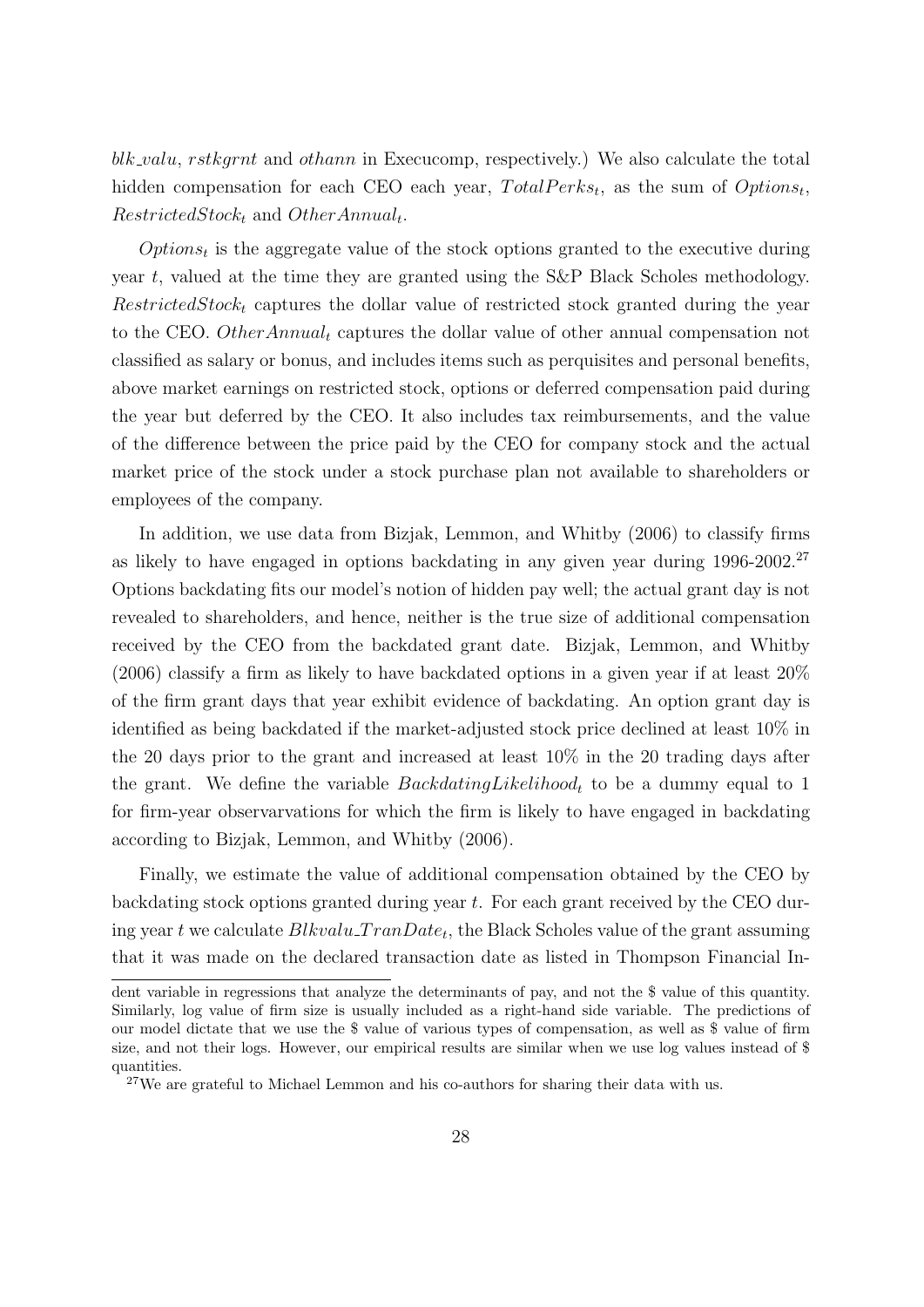sider Filings Database. We also calculate *Blkvalu SecDate<sup>t</sup>* , the Black Scholes value of the grant assuming that the CEO actually received the options on the day the company disclosed the grant to the SEC, but used as strike the share price on the declared (and earlier) transaction date.<sup>28</sup> To calculate both *Blkvalu\_TranDate<sub>t</sub>* and *Blkvalu\_SecDate<sub>t</sub>* we use the annual estimates for the firm's volatility and dividend yield as found in Execucomp (data items *bs volatility* and *bs yield*), as well as the annual risk free rates used by Execucomp to calculate their own values for executive option grants. The amount of compensation gained by the executive by backdating is defined as:  $BackdatingAmount<sub>t</sub>$  $(Blkvalu\_SecDate_t - Blkvalu\_TranDate_t) * 1_{Blkvalu\_SecDate_t > Blkvalu\_TranDate_t}$ 

Our proxy for the uncertainty in the manager's ability is the inverse of the length of the officer's tenure at the company as CEO (*InverseCEOT enuret*). We therefore assume that  $\gamma$  is positively correlated with  $InverseCEOTenure_t$ <sup>29</sup>

In the empirical analysis we will assume that the shock  $\eta_t$  in the production process of a company has a firm-specific as well as an industry-specific component, and the latter is observable. The inference about CEO ability in a particular year should therefore be done after filtering out the industry-wide observable shock, which we will assume is the average ROA in the industry that year. If the industry-wide shock is not variable over time, then this component of  $\eta_t$  can be ignored. Our first proxy for the standard deviation  $\delta$  of  $\eta_t$  is constructed based on this assumption. For each industry, defined by a two-digit SIC code, we calculate the standard deviation of ROA, across all firms in that group, and across all years in our sample. The resulting variable,  $\sigma (ROA)^{Industry}$ , is our first proxy for the noise in production  $\delta$ , and will have the same value for all firms with the same two-digit SIC code. Implicitly, we assume that there is no correlation between the industry-specific noise in output  $\delta$ , and the CEO-level noise in ability,  $\gamma$ , and thus we can identify  $\delta$  from the industry-specific variation in ROA. If, however, executives with high uncertainty in ability (high  $\gamma$ ) tend to work in industries with higher noise in production *δ*, then using  $\sigma (ROA)^{Industry}$  as a proxy for *δ* would be problematic. However, we have

<sup>28</sup>We thank Yaniv Grinstein for suggesting this approach and directing us to the appropriate data sources.

<sup>&</sup>lt;sup>29</sup>It is worth noting that using *InverseCEOT enure*<sub>t</sub> as a proxy for  $\gamma$ , while quite intuitive, could be problematic, because tenure may be correlated with entrenchment. In our model entrenchment *s* is exogenous, but in reality it may not be. CEOs who have had their job for longer may have higher values of *s*, perhaps because they have had more time to become friendly with the board of directors. Thus, the inverse of tenure may be a proxy for a combination of noise in ability  $\gamma$  and entrenchment *s*, but this problem is alleviated since in our regression models we include the Gompers, Ishii, and Metrick (2003) index as a separate measure of *s*.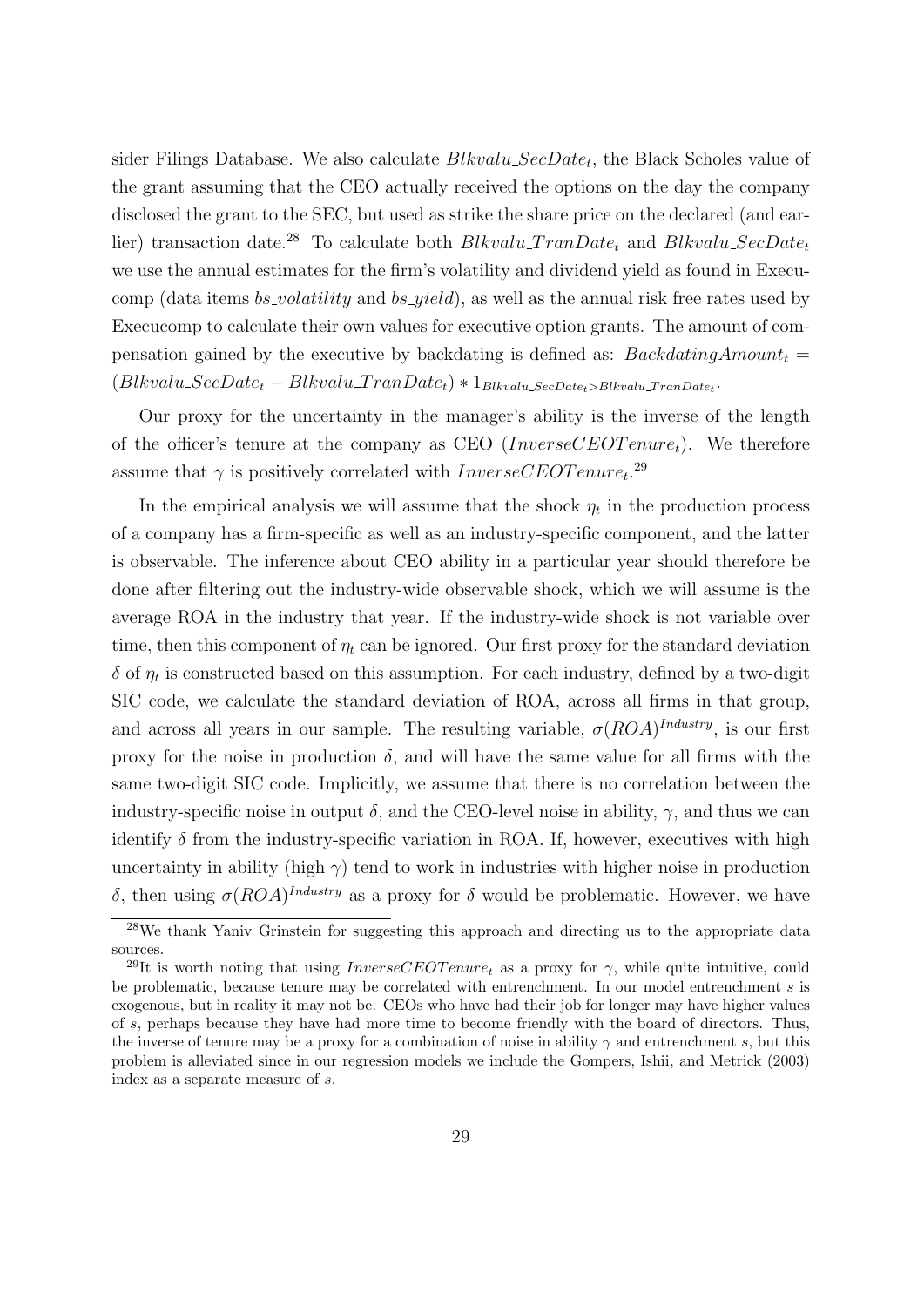no reason to expect this to be the case.

Our second proxy for  $\delta$  allows for there to be variation over time in the industry-wide shock to ROA. The inference about a CEO's ability at time *t* will be made based on the excess ROA of the CEO's company relative to the industry-average ROA that year. We calculate our new proxy for  $\delta$ , labeled  $\sigma(ROA_{i,t} - ROA_{IND,t})$ , by taking the standard deviation across all firms in an industry of those firms' excess ROA every year. We find that the two proxies for  $\delta$ ,  $\sigma (ROA)^{Industry}$  and  $\sigma (ROA_{i,t} - ROA_{IND,t})$ , have a correlation of 0.99, indicating that the industry-wide component of the production shock *η<sup>t</sup>* does not have much time variability during our sample period. Therefore, for brevity, we will only use one of these two variables, namely  $\sigma (ROA_{i,t} - ROA_{IND,t})$ , as the proxy for  $\delta$  in the rest of the paper.

We construct several proxies for parameter *q*, the manager's outside option. The first measure, *Inverse of Firm* − *Specific Capital*, is the inverse of the number of years the executive worked for the company before becoming its CEO. The length of employment in the company prior to getting the CEO position is a measure of firm-specific capital (Murphy and Zabojnik (2004)), and arguably it is inversely related to the manager's outside option. The second proxy for *q* is the indicator variable *HasMBA*, which is equal to 1 for observations corresponding to executives who have an MBA degree. These data were obtained by manually searching for the biographical information of all CEOs in our sample in two sources of such data, Marquis' Who's Who and ZoomInfo.com. As suggested by Frydman (2005), having an MBA degree is an indicator general human capital. Therefore, we assume that *HasMBA* is positively correlated with the manager's outside option *q*. Finally, our third proxy for *q* is the dummy variable  $Age_t \leq 60$ , which is equal to 1 for observations belonging to CEOs who are under 60 years of age in year *t*. As suggested in the empirical labor literature, older workers have worse employment opportunities (Hutchens (1988)). Thus,  $Age_t \leq 60$  should be positively correlated with outside option *q*. We obtained the CEOs' birth years from the same sources of biographical information as above, Marquis' Who's Who and ZoomInfo.com.

In accordance with prior work (Baker, Jensen, and Murphy (1988), Rosen (1992), Core, Holthausen, and Larcker (1999)) we include as controls in our executive pay regressions proxies for firm complexity and growth opportunities. Firms operating in more complex environments and facing better investment opportunities benefit more from hiring better managers, to whom they have to offer higher wages in equilibrium. This effect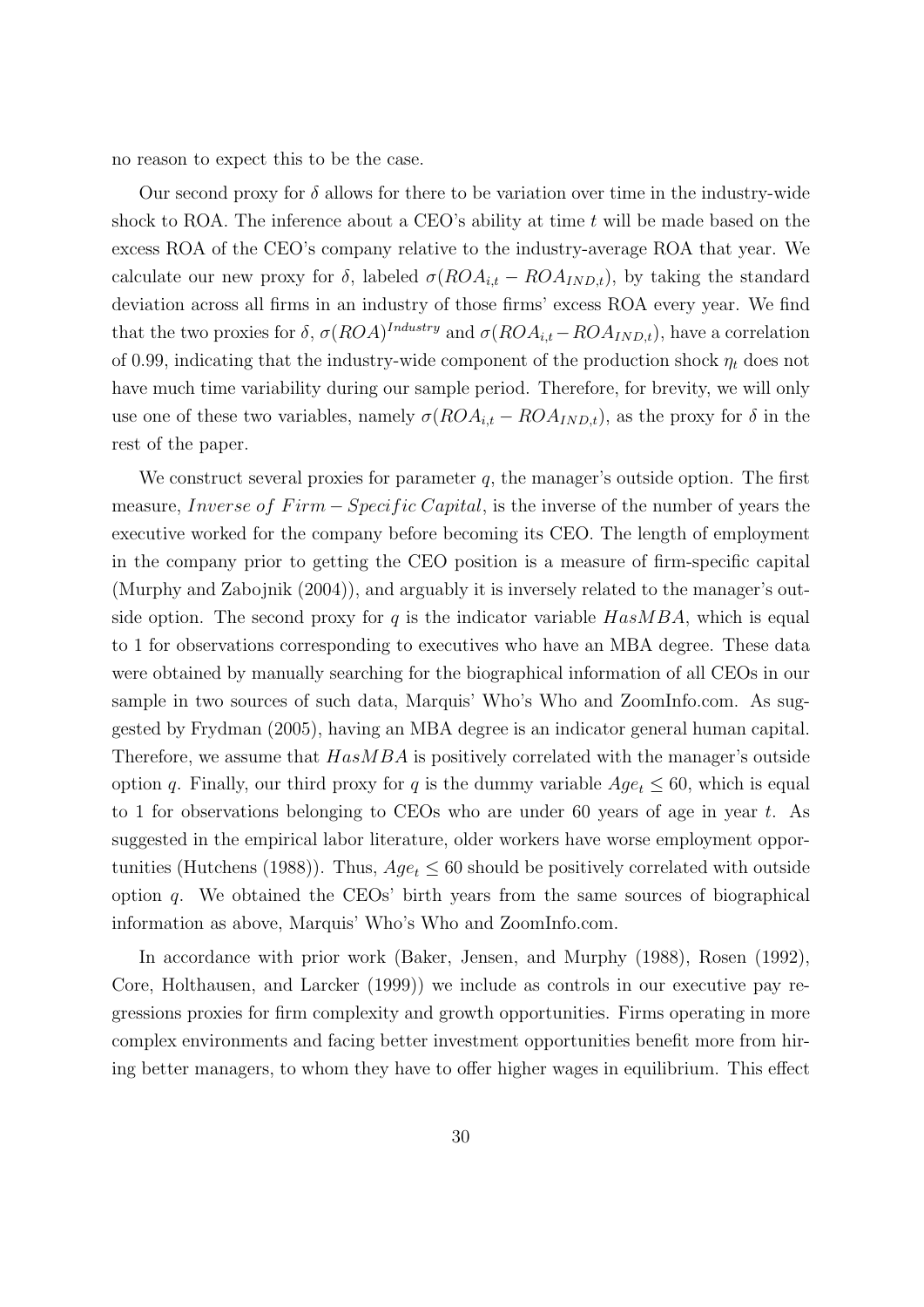is not captured in our model, which deals with one firm only. However, as we test the model using data from a cross-section of firms, it is necessary to include these additional controls. We use the industry-specific<sup>30</sup> mean return on assets during 1993-2005, as well as year fixed-effects, to control for growth opportunities. We use the company size proxied by the value of sales (*Salest*) to control for firm complexity.

### **5 Empirical results**

In this section we test the empirical implications of propositions 2 through 5 using pooled OLS regressions.<sup>31</sup> The summary statistics of the variables of interest, namely measures of executive compensation *c* and *p*, and our proxies for model parameters *s*,  $\delta$ ,  $\gamma$ ,  $\mu$ , *q* as well as control variables, are shown in Table  $1.^{32}$ 

**Proposition 2** states that perks *p* are increasing in  $\delta$  (noise in the production process), *q* (the manager's outside option) and are decreasing in  $\gamma$  (uncertainty in the manager's ability).

We find strong support for these predictions. We use several measures for the value of hidden pay *p*, captured by left-hand side variables *Options<sup>t</sup>* , *BackdatingLikelihood<sup>t</sup>* , *BackdatingAmount<sup>t</sup>* , *RestrictedStock<sup>t</sup>* , *OtherAnnual<sup>t</sup>* and *T otalP erks<sup>t</sup>* . The results are shown in Tables 2 - 7. As explanatory variables we include proxies for CEO inferred ability  $\mu$ , entrenchment *s*, outside option *q*, uncertainty in managerial ability  $\gamma$  and the noise in production process  $\delta$ . Since executive pay varies across industries, with firm size and over time (Murphy (1999)), we include as control variables the industry-specific return on assets  $(\mu (ROA)^{Industry})$  during 1993-2005, the firm size captured by the dollar value of its sales  $(Sales_{t-1})^{33}$  and year-fixed effects.

<sup>&</sup>lt;sup>30</sup>We assign companies to industries each year based on two-digit SIC codes extracted from Execucomp. <sup>31</sup>In all empirical analyses we correct standard errors to allow for heteroskedasticity and correlations among the error terms in observations that belong to the same company-CEO pairing. Our clustering unit is the Execucomp variable *co per r* which uniquely defines company-CEO pairs.

<sup>&</sup>lt;sup>32</sup>In our empirical tests we only include firm-year observations for which the CEO has been in their current position for at least one year, and who obtained the CEO job after 1980. Empirical analyses not included here indicate that there are large differences in the composition of compensation offered to executives who became CEOs before and after 1980. In particular, individuals who became CEOs before 1980 receive through time a much smaller fraction of their pay in the form of options and stock, even after controlling for inferred ability, industry, fixed-effects and demographic characteristics of the CEO. We investigate this effect further in another paper.

<sup>33</sup>Using *Size<sup>t</sup>* as a predictor of CEO pay in year *t* would be problematic, since both CEO pay and firm sales in year *t* depend on the company's performance that year. Hence we use the lagged value of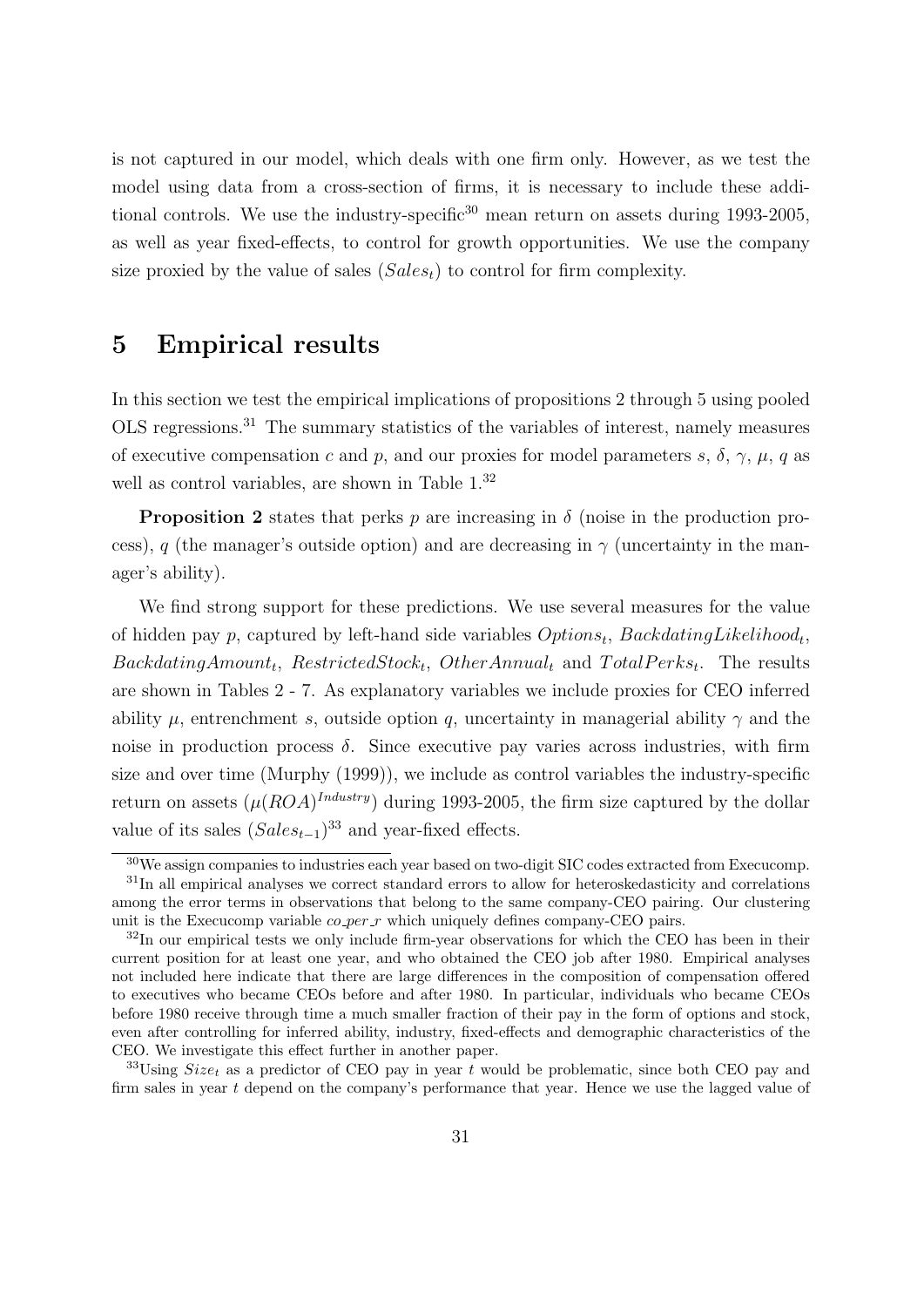Proposition 2 implies that the loadings on  $\sigma (ROA_{i,t} - ROA_{IND,t})$  (our proxy for  $\delta$ ), and on *Inverse of Firm* – *Specific Capital*, *HasMBA* and  $Age_t ≤ 60$  (our proxies for *q*) should be positive, while the loading on *InverseCEOT enure<sup>t</sup>* (our proxy for *γ*) should be negative. As shown in Tables 2 - 7 these predictions are matched by the data, and the effects reach statistical significance in most specifications. The model's predictions receive greatest support when the proxies for hidden pay are  $Options_t$ ,  $Back dating Likelihood_t$ ,  $Back datingAmount<sub>t</sub>$  and  $TotalPerks<sub>t</sub>$ . The least strong results are obtained when using *OtherAnnual<sup>t</sup>* and *RestrictedStock<sup>t</sup>* as proxies for perks.

The economic significance of the effect of the model parameters on the size of hidden pay is considerable. An increase of one standard deviation (see Table 1) in the value of  $\sigma(ROA_{i,t}-ROA_{IND,t})$  (*δ*) corresponds to increases of \$0.48 million in the value of options granted in a given year to the CEO, \$0.44 million in the total value of his hidden compensation, and \$0.21 million in the amount of backdating gains (Panel A, Tables 2, 4 and 7). An increase of one standard deviation in the value of *Inverse of F irm−Specif ic Capital* (*q*) corresponds to increases of \$0.30 million in the value of options granted in a given year to the CEO, \$0.34 million in the total value of his hidden compensation, and \$0.10 million in backdating gains (Panel B, Tables 2, 4 and 7). CEOs who have an MBA degree (high *q*) get \$0.40 million more in option grants per year, \$0.51 million more in total perks, and \$0.09 million more in backdating gains (Panel C, Tables 2, 4 and 7). Similarly, if a CEO is under the age of 60 (high *q*), he receives \$0.36 million more in options, \$0.37 million more in total hidden pay per year, and \$0.13 million more in backdating gains compared to a similar CEO who is older than 60 years (Panel D, Tables 2, 4 and 7). Also, an increase of one standard deviation in the value of *InverseCEOT enure<sup>t</sup>* (*γ*) corresponds to decreases of \$0.19 million, \$0.23 million and \$0.06 million in option grants, total perks, and backdating amount (Panel B, Tables 2, 4 and 7). To put these effects into perspective, the mean yearly option grant, value of total perks and backdating gains are \$2.22 million, \$2.79 million, and \$0.44 million, respectively (Table 1).

The logit models in Table 3 show  $34$  that most of the predictions of proposition 2 are also confirmed when we use *BackdatingLikelihood<sup>t</sup>* as a proxy of hidden pay. The variable  $\sigma(ROA_{i,t} -ROA_{IND,t})$ , our proxy for  $\delta$ , is a positive and significant predictor of the likelihood of backdating, in all specifications. Two of the proxies for  $q$ ,

sales to proxy for firm size.

<sup>&</sup>lt;sup>34</sup>The number of observations in Table 3 is much smaller than that in all other tables, because the backdating data only covers years 1996-2002, half of our main sample (1993-2005).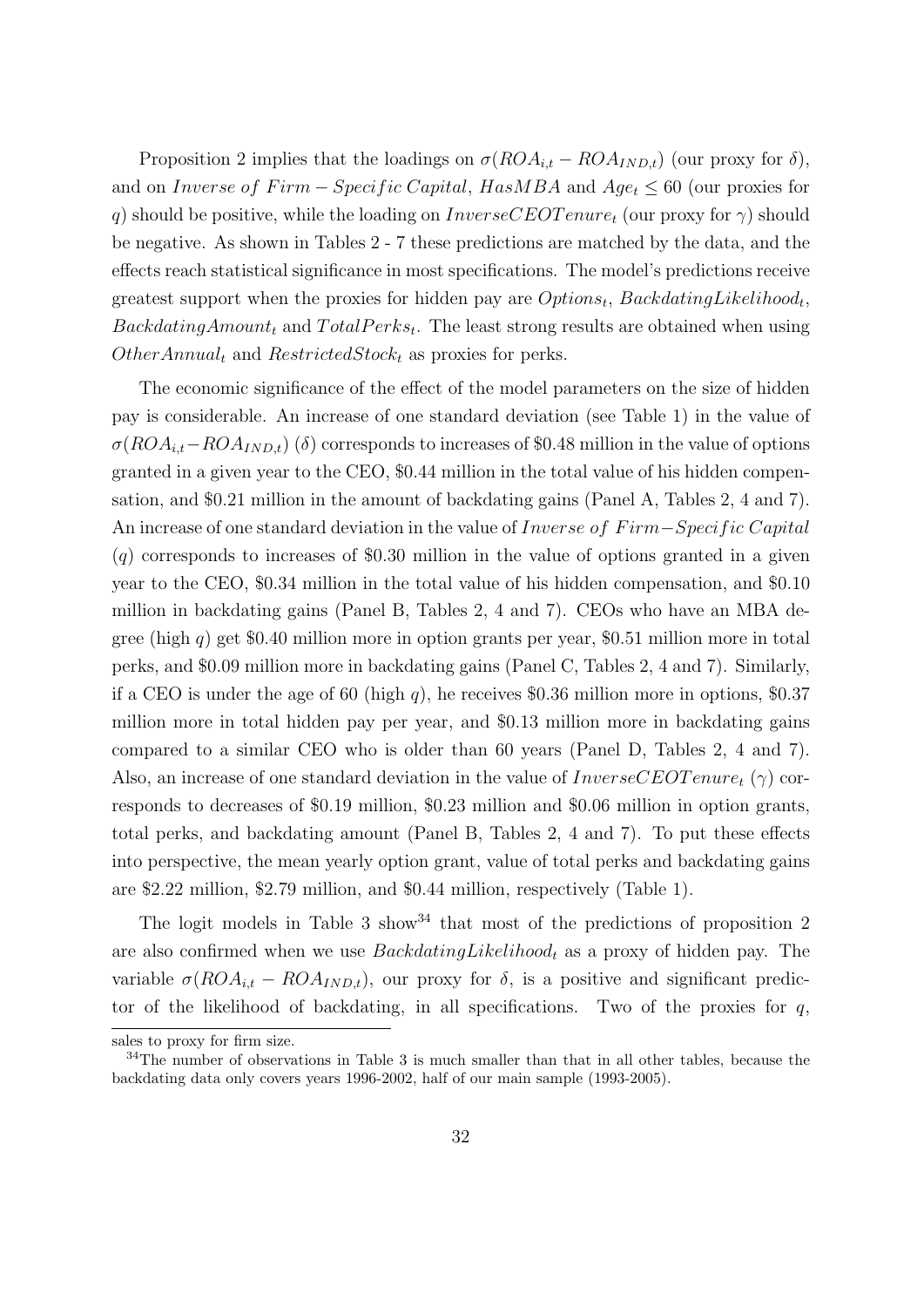*Inverse of Firm* – *Specific Capital* and  $Age_t \leq 60$ , are also positively and significantly correlated with backdating. The third measure of *q*, *HasMBA*, has a negative impact on backdating, which is opposite to the predicted effect. Finally, we find that  $\gamma$  (*InverseCEOT enure<sub>t</sub>*) is negatively correlated to backdating likelihood in all specifications in Table 3, as the theory suggests, but the effect does not reach statistical significance.

**Proposition 3 and 4** state that changes in the noise in production outcome  $\delta$ , in the manager's outside option *q*, and in the uncertainty in the manager's ability  $\gamma$  impact observable compensation *c* less than they impact perks *p*, in absolute magnitude.

We test these predictions by comparing the absolute value of the coefficients on parameters  $\delta$ , *q* and  $\gamma$  in the regressions in Tables 7 and 8, where the dependent variables are the total value of hidden pay  $(TotalPerks<sub>t</sub>)$  and total value of observed pay (*T otalObservableCompensationt*), respectively.<sup>35</sup>

Because the right-hand side variables are the same in the two models, the regression results in Tables 7 and 8 are exactly identical to those obtained by estimating the two models simultaneously, in a seemingly-unrelated regressions framework. Estimating the system

$$
\left\{ \begin{array}{rcl} c &=& X_c \beta_c + \tilde{\epsilon_c} \\ p &=& X_p \beta_p + \tilde{\epsilon_p} \end{array} \right.
$$

using GLS yields best linear unbiased estimates. Estimating each model separately leads to inefficient estimates when the disturbances  $\tilde{\epsilon}_c$  and  $\tilde{\epsilon}_p$  are correlated. However, when  $X_c = X_p$ , that is, the two models have the same right-hand side variables, the seeminglyunrelated regressions approach is equivalent to estimating each model separately using OLS, and allows us to do hypothesis-testing on the coefficients  $\beta_c$  and  $\beta_p$  during the joint estimation. We use standard Wald tests to compare the effect sizes of variables in the model on the size of observable pay, *c* and on perks *p*.

<sup>&</sup>lt;sup>35</sup>A potential concern is that tax rules that influence components of CEO pay differently may lead to a similar pattern in the data as predicted by our model. Specifically, section  $162(m)$  of the Internal Revenue Code (adopted in 1994) limits the corporate tax deduction for cash compensation paid to CEOs and other top executives to \$1 million each. This tax rule could potentially limit observable pay (salary plus bonus) in our data to \$1 million, while other pay components such as option grants could vary much more. In this case, we would mechanically see that observable pay moves less with any parameters of the model, compared to hidden pay. The data, however, indicate that this is not a concern. Observable pay has a mean of \$1.5 million (see Table 1) and is higher than the \$1 million threshold in 57% of the firm-year observations in our sample.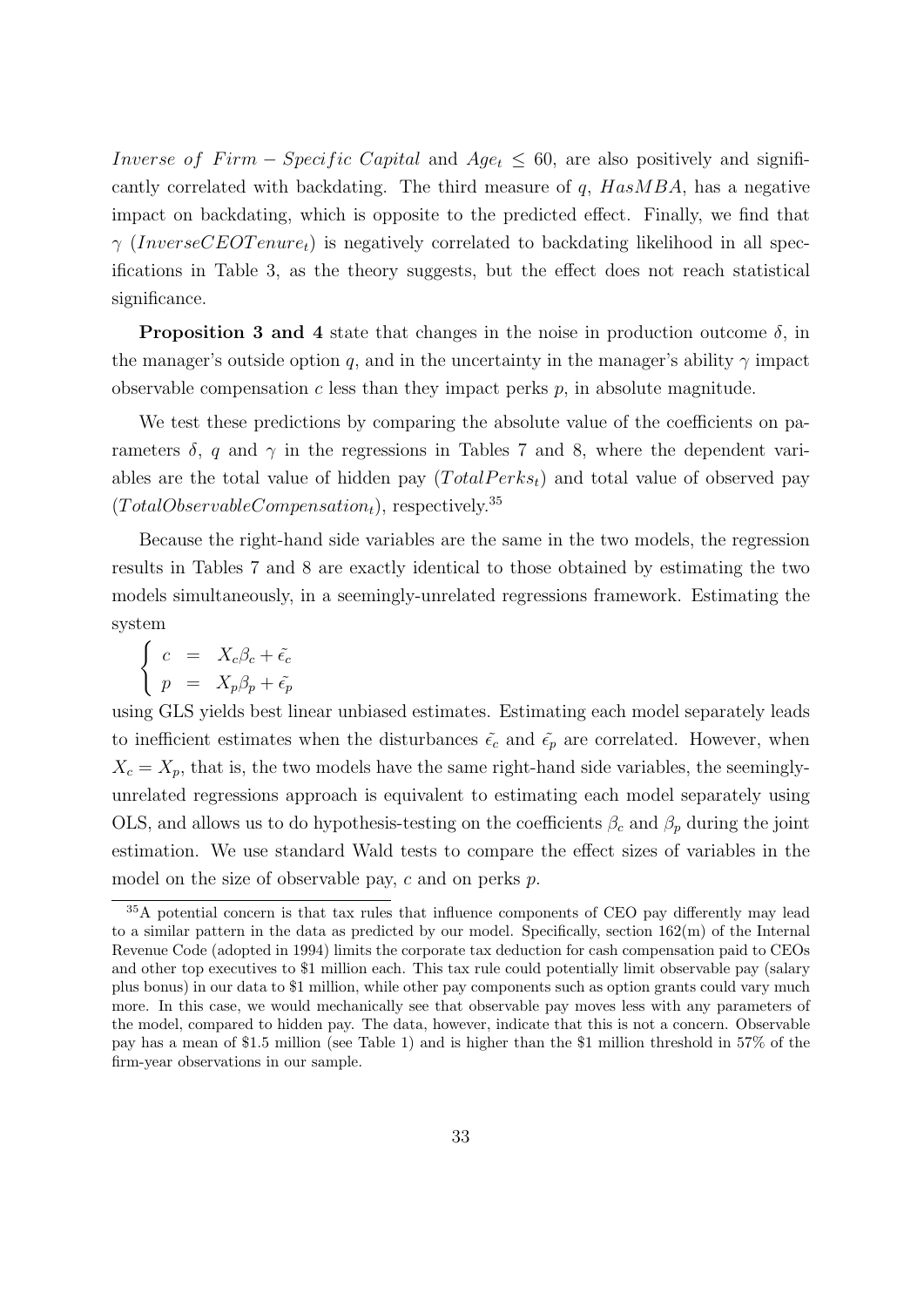The coefficient on  $\sigma(ROA_{i,t} - ROA_{IND,t})$  ( $\delta$ ) in Table 8 is not significantly different from zero in any specification, and therefore  $\delta$  does not affect observable pay. As noted above,  $\delta$  is a positive and significant predictor of total perks: the coefficient on  $\sigma(ROA_{i,t}$ −  $ROA_{IND,t}$ ) in table 7 is 32.22, with a t-statistic of 3.84 (Panel B, similar values in the other specifications). Hence, we are able to confirm the prediction of proposition 4 that the noise in the production process  $\delta$  has more impact in absolute terms on perks than on observable pay.

We also match the predictions of Proposition 4 regarding the differential impact of the CEO's outside option *q* on observable compensation and on hidden pay. Our first proxy for *q*, *Inverse of Firm* − *Specific Capital*, is not related to observable pay (the coefficients on this variable in Panels A and B of table 8 are not significantly different from zero), but it is a significant and positive predictor of hidden pay (Panels A and B of Table 7). Thus, the prediction of Proposition 4 regarding *q* is met in the data, for this proxy of *q*. We also confirm the prediction using  $HasMBA$  and  $Age_t \leq 60$  as proxies for *q*. The coefficient on *HasMBA* is 508.12 (t-stat=2.61) in the total perks regression in Table 7, and 118.35 (t-stat=1.98) in the total observable pay regression in Table 8. A Wald test performed on these two coefficients shows that we can reject the hypothesis that they are equal  $(Chi-squared(1) = 5.03, p=0.02)$ . Similarly, the coefficient on  $Age_t \leq 60$  is 367.85 (t-stat=2.36) in the total perks regression in Table 7, and -171.81 (t-stat=-3.22) in the total observable pay regression in Table 8. The hypothesis that the two coefficients are equal can also be rejected, as indicated by the corresponding Wald test statistic  $(Chi-squared(1) =15.31, p < 0.01)$ .

Finally, we also match the predictions of Proposition 4 regarding the higher absolute value impact of  $\gamma$  on perks compared to observable pay. This holds for all specifications in Tables 7 and 8. For instance, using the specification in Panel D of these tables, the coefficient on our proxy for  $\gamma$ , *InverseCEOT enure<sub>t</sub>*, is -1328.87 (t-stat=-2.48) in the total perks regression in Table 7 and  $-399.27$  (t-stat  $=-2.49$ ) in the total observable pay regression in Table 8. A Wald test peformed on these two coefficients allows us to reject the hypothesis that they are the same  $(Chi-squared(1) = 3.79, p=0.05)$ .

**Proposition 5** states that managerial observable pay *c* increases with inferred ability *µ* and entrenchment *s*.

We find strong evidence to support this prediction. As shown in the pooled OLS regressions in Tables 8, 9 and 10 total observed CEO compensation (salary plus bonus), and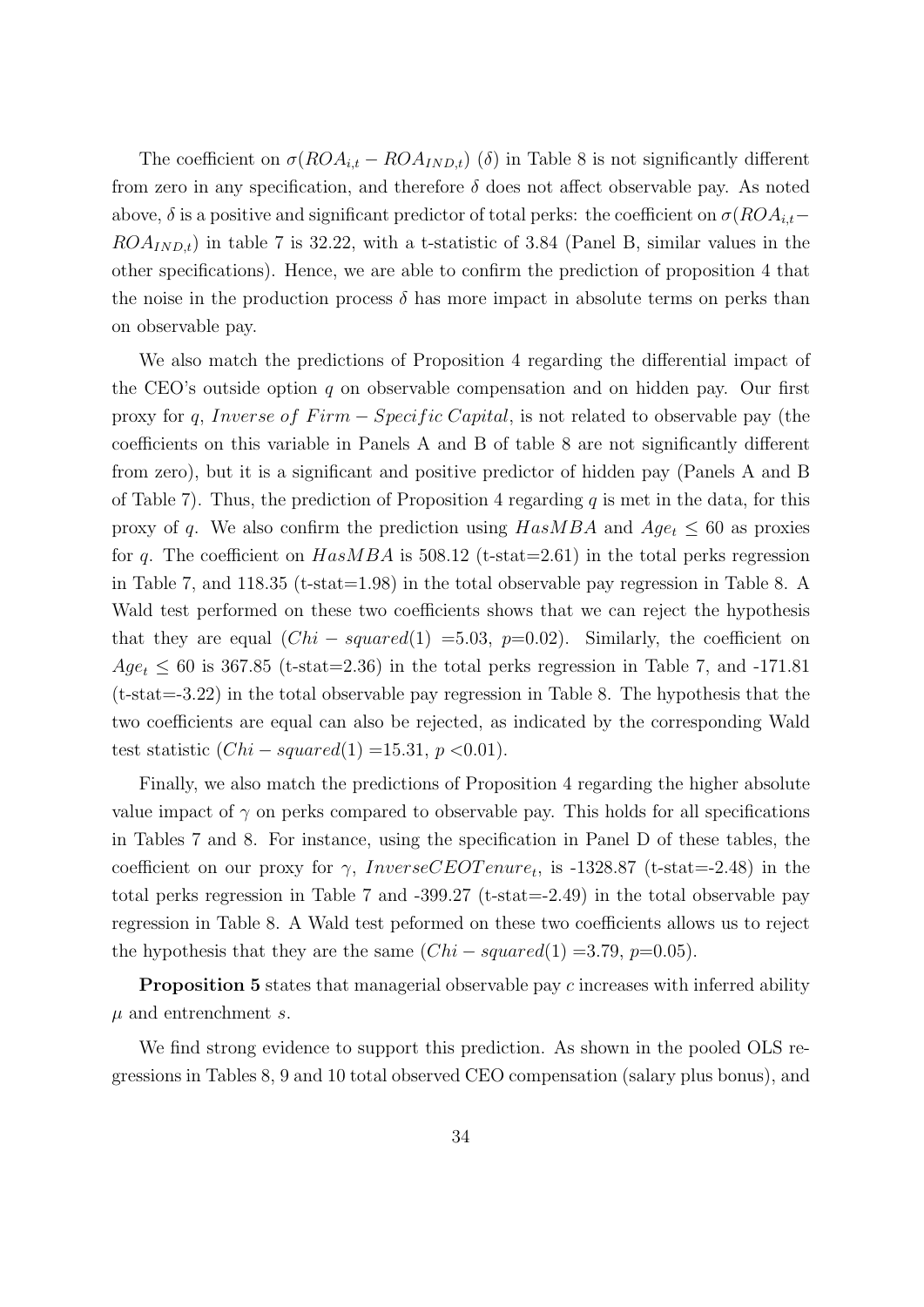the values of the bonus and salary separately, are positively correlated with both measures of inferred ability, and the effect is statistically significant at conventional levels for the *MeanInferredAbility*<sup>*RET*</sup></sup> proxy for  $\mu$ , which measures ability based on stock returns. Increasing that measure by one standard deviation increases *T otalObservableCompensation<sup>t</sup>* by \$0.1 million, *Salary<sup>t</sup>* by \$0.01 million and *Bonus<sup>t</sup>* by \$0.09 million (Panel B in Tables 8, 9 and 10, similar effects for the specifications in Panels C and D.) When we measure inferred ability  $\mu$  using performance based on company ROA, the statistical significance of these effects diminishes (Panel A in Tables 8, 9 and 10).

The predicted positive link between entrenchment *s* and observable pay is also strongly supported by the data. In Tables 8, 9 and 10 our proxy for *s*, *Entrenchment<sup>t</sup>* , is a positive and significant predictor of total observable compensation, and of each of its components, salary and bonus. Increasing *Entrenchment<sup>s</sup>* by one standard deviation corresponds to an increase of \$0.15 million in *T otalObservableCompensation<sup>t</sup>* , \$0.06 million in *Salary<sup>t</sup>* and of \$0.09 million in *Bonus<sup>t</sup>* (Panel B of Tables 8, 9 and 10, similar effects in all other specifications). These effects are large, on the order of 10% of the average values of total observable pay, salary and bonus (\$1.55 million, \$0.70 million, and \$0.85 million, respectively, as shown in Table 1).

We find that our control variable that should proxy for industry growth opportunities  $(\mu (ROA)^{Industry})$  is positively correlated with the value of observed compensation, but not related to most types of perks. Moreover, in all empirical specifications we match the findings in the extant literature regarding the link between firm complexity (as proxied by *Sales<sup>t</sup>−*<sup>1</sup>) and CEO pay. Thus, executives of larger firms, and of firms in industries that have experienced higher returns on assets during our sample period (1993-2005) have enjoyed significantly higher compensation.

To summarize, we find empirical evidence in support of the predictions of our model. Certain variables  $(\delta, q \text{ and } \gamma)$  affect perks much more than observable compensation, and others  $(\mu, s)$  impact observable pay. The effects we find are of significant magnitude in light of the average value of compensation for the CEOs in our sample.

While all the empirical results documented here are predicted by our model, alternative explanations exist for subsets of these results. For instance, it could be argued that using option grant value as a proxy of perks simply leads us to document empirically the drivers of variable versus fixed pay, instead of hidden versus observed pay, which is the focus of our model. This could explain the positive relationship between the noise in the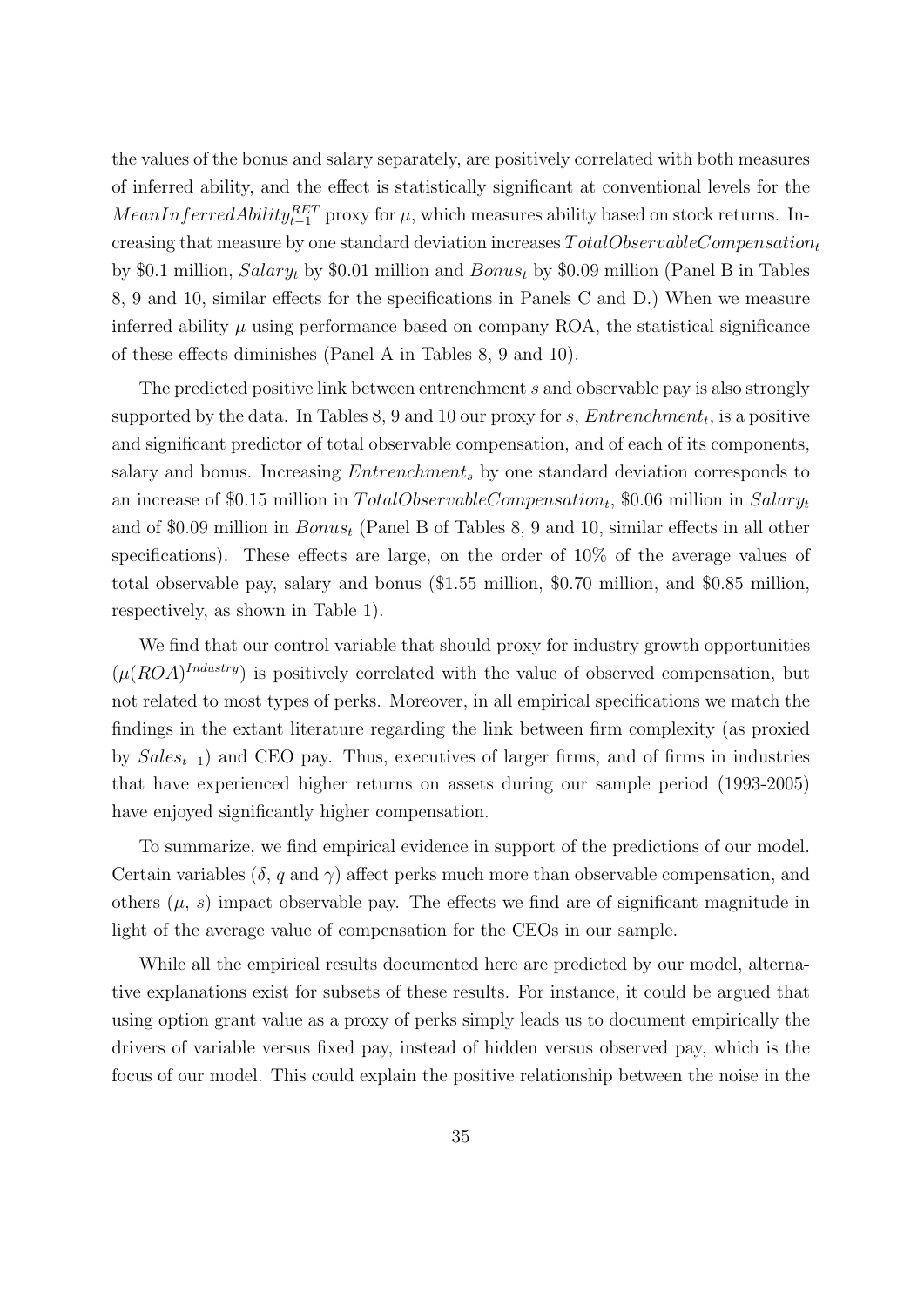production process  $\delta$  and the value of option grants received by the CEO, since  $\delta$  may correlate with stock return volatily, which in turn is a positive driver of option value. Note, however, that we use other proxies of perks also, some of which are not measures of variable pay. Specifically, the amount of backdating gains is not mechanically positively related to  $\delta$  (i.e. through the Black Scholes formula), since it is given by the difference between two option values. Also, models of variable pay would predict that a manager's outside option determines the fixed component of pay, and not the variable component, since the fixed pay is set by shareholders such that the manager's participation constraint is met. The data, however, indicate that the outside option  $q$  has a significantly stronger effect on hidden pay relative to salary or bonus, consistent with our model.

The positive relationship between measures of inferred ability  $\mu$  and observable pay *c* can be generated by any model of managerial pay where CEO ability influences firm value (e.g. Gabaix and Landier (2008)). Similarly, the positive relationship between entrenchment *s* and observable pay *c* could be predicted by a model such as the one in Hermalin and Weisbach (1998) where high ability managers negotiate both high pay and weak governance. Also, a positive relationship between perks and noise in the production process  $\delta$  can be obtained in a setting where there are complementarities between employee effort and perks received from the firm, as in Marino and Zabojnik (2008). While each of these alternative models could explain some of the patterns we document in the data, the theoretical framework we propose here is able to account for all the empirical results, in a parsimonious way.

## **6 Discussion**

### **6.1 The Magnitude of Executive Compensation**

A central question addressed by much recent research on executive compensation has been why has this compensation risen so sharply in recent years.<sup>36</sup> For example, explanations include higher pay as a manner of better incentives(Holmstrom and Kaplan (2001) and Inderest and Mueller (2005)), the increased importance of general skills (Frydman (2005) and Murphy and Zabojnik (2004)), changes in communication technology (Garicano and

<sup>36</sup>Frydman and Saks (2005) find an increase in CEO pay that is about 8-fold over the last 25 years. Jensen, Murphy, and Wruck (2004) and Murphy (1999) document similar increases in pay.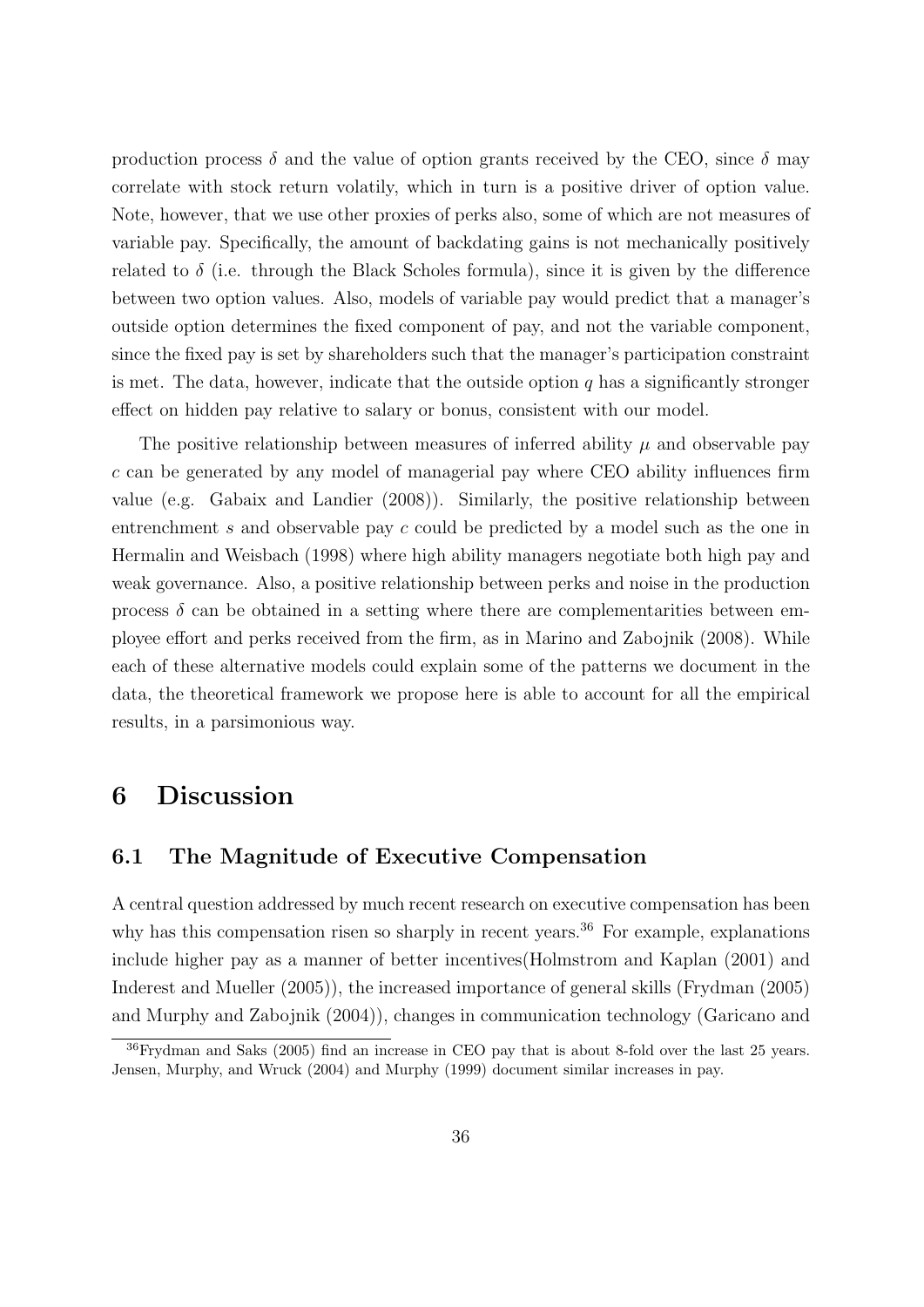Rossi-Hansberg (2006)), increased entrenchment (Bebchuk and Fried (2003) and Bebchuk and Fried (2004)) and increased value due to rising firm size (Gabaix and Landier (2008)). While this question is not the primary motivation of our work, it is worth discussing the explanations our model can give for this rise in pay.

Our model offers two different possible explanations a rise in overall compensation. The first explanation, an increase in entrenchment, is familiar to other stories where managers have some influence over their own pay (Bebchuk and Fried (2004)). One objection to such explanations is that managerial firings have increased concurrent with the rise in executive pay, seemingly contradicting the premise of increased entrenchment.<sup>37</sup> However, as our model demonstrates, in a setting where managers are choosing their own pay subject to partial entrenchment, the relationship between entrenchment and firings is ambiguous. In our model, a manager extracts rents from greater entrenchment by paying himself more, which in turn increases the likelihood of firing. In effect, the extra leeway that a manager would obtain from an exogenous increase in entrenchment can be consumed in either increased salary or less firing, and in equilibrium in our model, the manager generally chooses the former. Consequently, more entrenchment yields a significant increase in salary, which having little or no effect on firing probability.<sup>38</sup>

A second explanation offered by our model for the rise in executive pay differs from familiar explanations. In particular, if the magnitude of feasible hidden compensation  $\bar{p}$  increases in our model, so does overall compensation. This is not simply an obvious consequence of relaxing a constraint; indeed, for almost all managers, the constraint of  $\bar{p}$  may not even be binding.<sup>39</sup> Furthermore, in a standard framework where observable and hidden pay serve as alternative means of compensation that are substitutes for one another, a greater ability to hide compensation should not generally increase overall managerial pay. Rather, any additional pay that is given through hidden channels should in turn lead to a commensurate reduction in observable pay, as the overall compensation

 $37$ See Kaplan and Holmstrom (2003) and Kaplan and Minton (2006) for examples of this argument. Huson, Parrino, and Starks (2001), Kaplan and Minton (2006), and Murphy and Zabonjik (2007) provide evidence or increased CEO firings.

<sup>38</sup>To be precise, in the model above in Sections 2 and 3, firing is deterministic: all managers above a threshold pay themselves as much as they can without triggering a firing, so the only the worst performing managers get fired, and changing entrenchment does not change this firing relationship besides for altering this threshold. More interesting implications for firings follow from adding noise to the level of entrenchment  $E_t$ , thereby making firing stochastic. This extension is discussed immediately below in subsection 6.2.

<sup>39</sup>That is, not binding on first period compensation, on which we focus.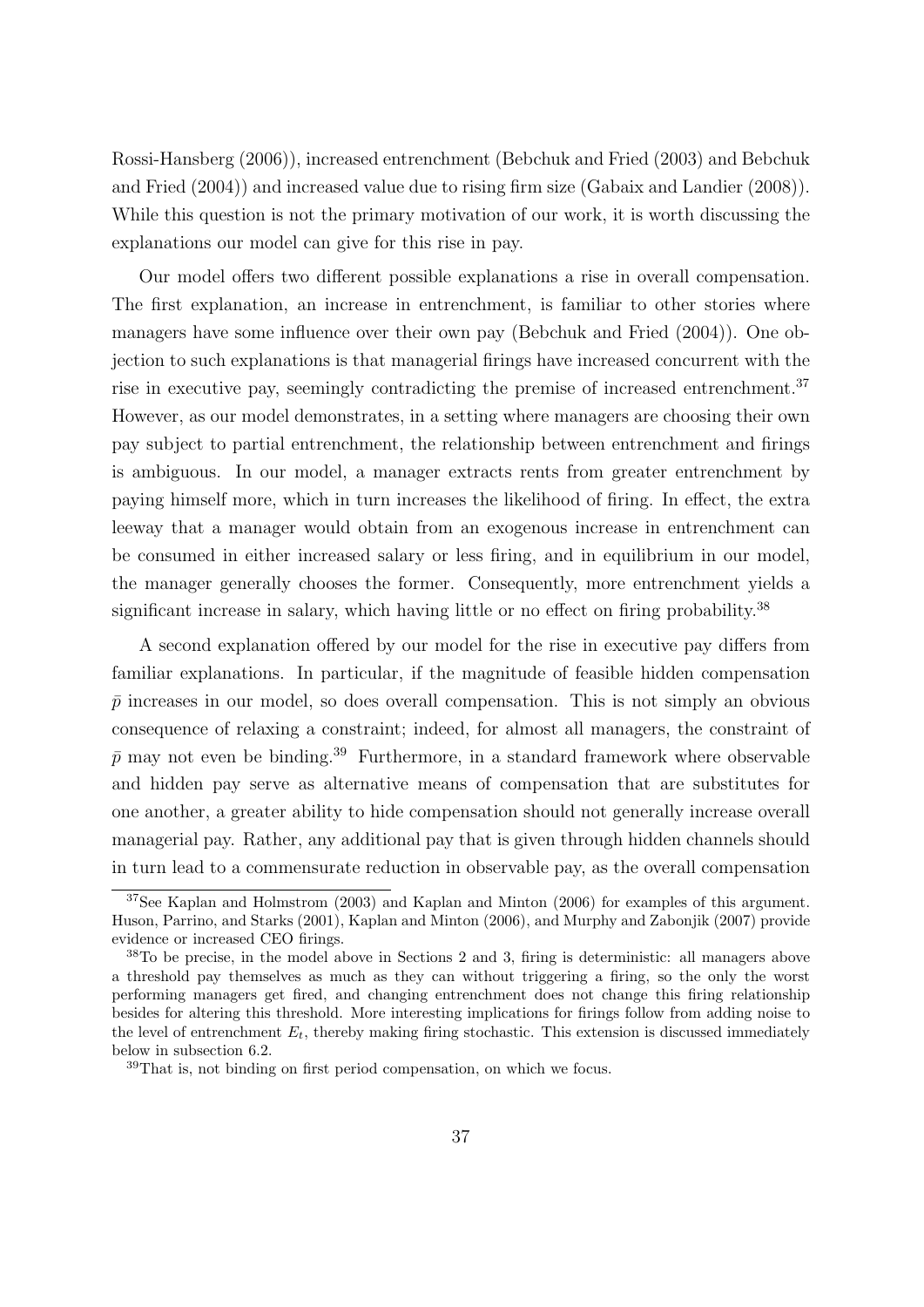is determined by the manager's binding IR constraint. $40$ 

In our model, an increase in  $\bar{p}$  instead yields greater overall managerial compensation because it makes the incumbent look better relative to a potential replacement. In particular, while  $\bar{p}$  may not be binding for most managers, it is binding for the replacement manager of type 0. Thus, when  $\bar{p}$  increases, the replacement manager obtains higher overall compensation in equilibrium. The compensation that other managers realize increases in turn due to the increased compensation for the replacement manager, as compensation for any manager is determined relative to the outside option of a potential replacement. This increase in compensation should be realized as an increase in both observable and hidden pay. Intuitively, when  $\bar{p}$  increases, the potential replacement manager obtains more compensation, and consequently, all other managers have greater leeway to extract more pay (of both types) without being replaced. If replacement managers will be able to extract a lot, a firm has less scope to restrict it's incumbent manager's pay.<sup>41</sup>

To complete this explanation, one must argue that the scope for hidden managerial compensation has increased significantly over the last couple of decades. Here our argument is anecdotal at best. Suppose, however, that corporate boards, while mainly captured by management, are still reluctant to approve pay that may be subject to a future legal challenge. As such, boards might be reluctant to give compensation in a form that is not well accepted or well-justified, under the legal doctrine of the prudent man rule. The widespread acceptance and adoption of various forms of incentive pay over the last 20 years, however, has made certain forms of hidden pay more acceptable, and has left managers with much greater scope to propose hidden pay that is acceptable to the board. $42$ 

 $^{40}$ An exception is if hidden compensation is preferable to the firm, but less preferred by management, thereby requiring additional overall pay to compensate the manager for this less desirable manner of pay. For example, the firm might like options for incentive purposes, while management dislikes the additional risk this imposes, and requires additional pay to compensate for bearing this increase in risk (see, Cunat and Guadalupe (2009). Similarly, Hermalin (2005) and Hermalin and Weisbach (2008) consider a setting where a CEO will have to receive additional pay to compensate for disutility that follows from additional board monitoring.

<sup>&</sup>lt;sup>41</sup>Our model differs from others here due to the fact that managerial pay is related to the pay of a potential replacement rather than to a fixed individual rationality constraint. And while in many other settings this IR constraint is envisioned as being linked to the pay of others through a labor market that determines the outside option, this outside option is not typically thought to vary with the composition of pay that a replacement manager receives, as it does in our model.

 $^{42}$ For example, a number of board members have defended their firms' practices of backdating options by noting that such activity was commonplace and widely accepted.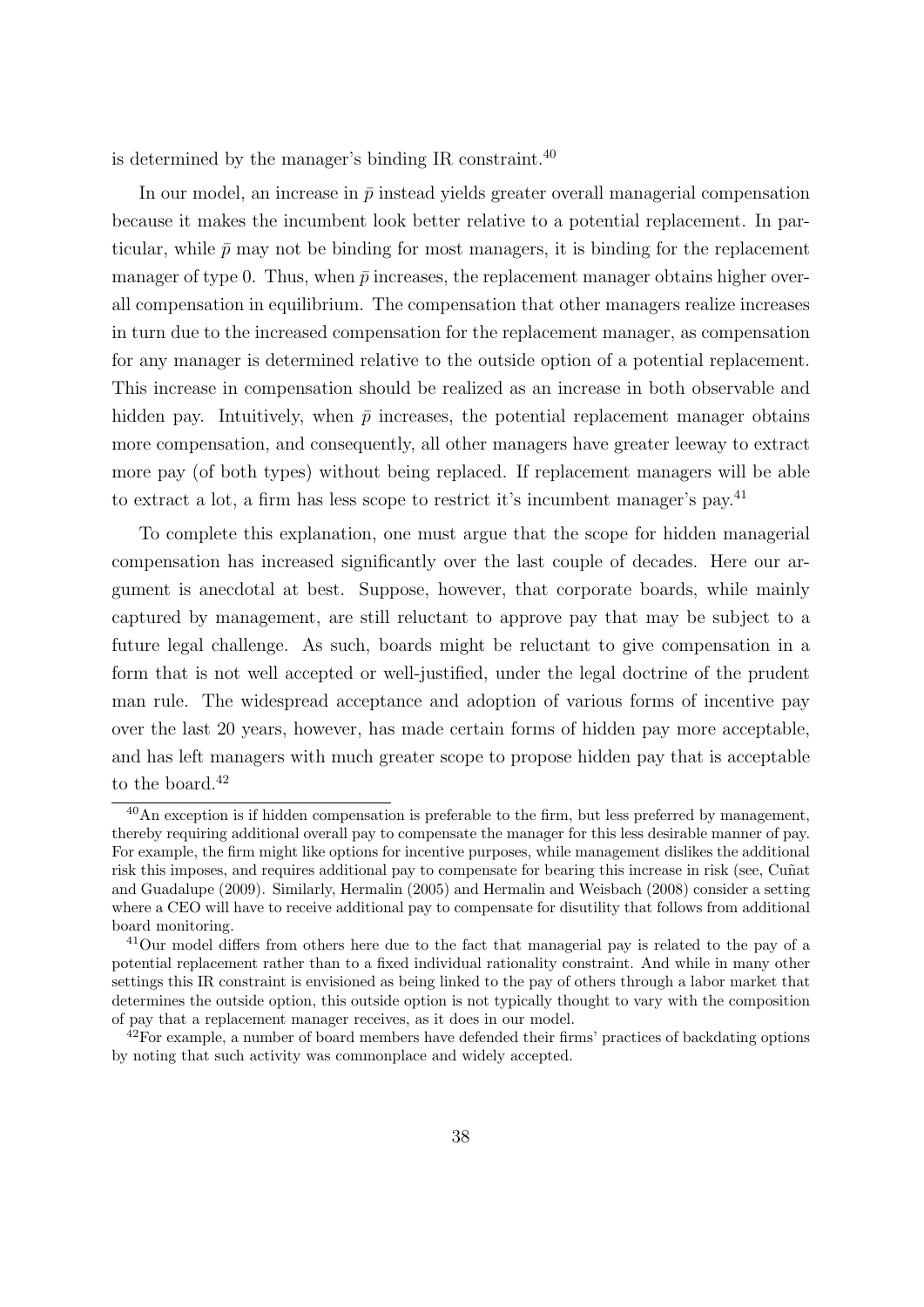#### **6.2 Managerial Firings**

In the model where managerial entrenchment is deterministic, unexpected firings do not occur. Managers below a threshold of inferred ability cannot prevent a firing, and all other managers make sure to keep their compensation to a level where they will not be fired. However, if some noise is added to the retention decision, for example, through the level of entrenchment, our model also yields interesting implications on firings.

Let entrenchment now be given by

$$
E_t = s_t - \beta c_t + \tilde{\epsilon}_t. \tag{17}
$$

The new term  $\tilde{\epsilon}_t$  is a random noise distributed as  $\tilde{\epsilon}_t \sim N(0,\xi^2)$ , independent across time and with other noise terms in the model. The realization of this noise term is unknown to both the manager and shareholders when the manager sets  $c_t$ , and is observed by both prior to the shareholders' replacement decision. This shock in entrenchment allows for the possibility that managers will be surprised by shareholders' replacement decisions, and consequently, unexpected firings will occur at times.

The implications for such added noise on executive compensation and on firings is straightforward. Consider first the second period. Without any noise, managers set salary according to equation (3), which was the highest salary they could pay themselves without triggering a firing. Adding the noise term  $\tilde{\epsilon}_t$  to entrenchment makes managers more cautious; now any increase in pay increases the probability they will be fired. In the final period, a manager loses his salary and perks from this period alone if fired. This cost is increasing in the manager's type. Furthermore, the benefit of raising salary  $c_2$ more is the same for all types, and the increased probability of falling below the threshold is the same for all managers for an equivalent increase above the salary given by equation (3). Consequently, since higher types have more to lose, they will be more cautious with salary  $s_2$ , and will therefore be fired less in the second period.

Similarly, the same effect will be present in period 1. Now even more so than in period 2, higher type managers have more to lose from being fired. Hence when choosing the optimal level *s*1, they will be more cautious about the possibility of getting a bad draw of  $\tilde{\epsilon}_t$ , and will therefore be more cautious in setting first period salary. Once again, this will lead to less variation is salary across types than when entrenchment is deterministic, and firings that decrease in managerial type. The overall pattern of firings predicted by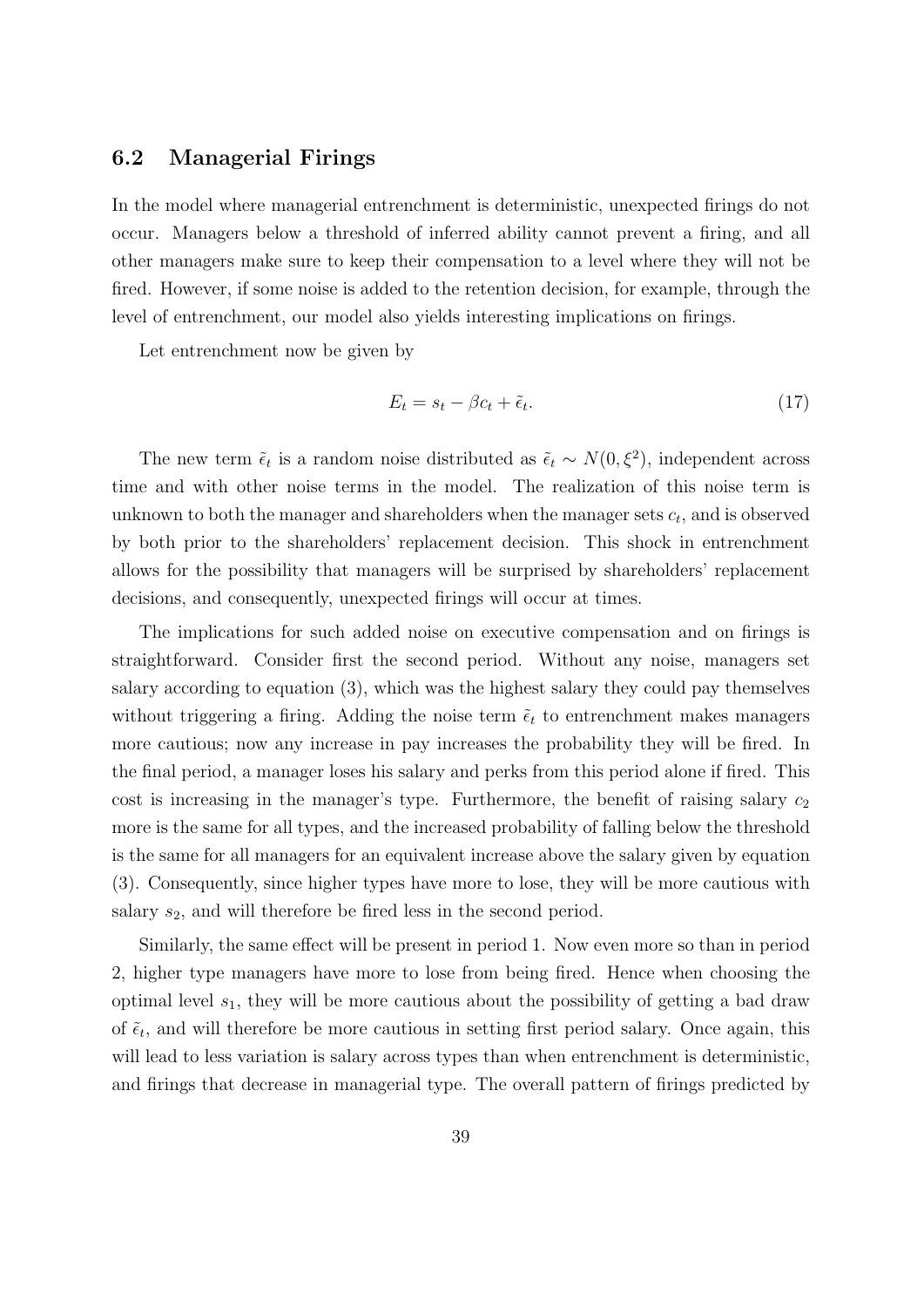the model would then be that all managers whose inferred types are below a threshold that is well below the average replacement manager are fired, and above this level, there is some probability that any manager will be fired, but this probability decreases in type. Translated to recent performance, we would then expect to see a strong negative relationship between firing and performance at the very bottom tail of the performance distribution, and a weak negative relationship above this bottom tail.<sup>43</sup> This seems to match well prior evidence on CEO firings (Warner, Watts, and Wruck (1988)).

### **7 Conclusion**

We develop a new framework for considering executive compensation, based on the notion of partially entrenched managers setting their own pay subject to shareholder constraints, rather than shareholders setting such pay subject to informational constraints. Top management would like to pay themselves as much as possible, but are constrained by the need to ensure sufficient efficiency to avoid replacement. Shareholders can remove a manager, but only at a cost, and will therefore only do so if the anticipated future value of the manager (given by anticipated future performance net of future compensation) falls short of that of a replacement by this cost. We consider these issues in a dynamic career concerns setting: shareholders learn about managers' abilities over time through performance, and this inference determines the value shareholders ascribe to a manager relative to a replacement.

In this setting a manager faces different constraints when considering observable and hidden pay. Observable pay is limited by how a manager's current inferred ability compares to a replacement, together with the cost of replacing this manager. Hidden pay faces no such limitation, since it is not directly observable. However, since hidden pay affects outcome, it also affects inferences of managerial ability. Hidden pay is therefore limited by the deleterious impact it has on future inferred managerial ability, which affects future firing and future compensation. As such, this "managerial optimal" perspective can both rationalize the importance of hidden pay and its limitations.

Since observable and hidden pay face different constraints for the manager, they

 $^{43}$ It is worth emphasizing that this discussion relies heavily on the assumption of a fixed outside option for all managers. If higher ability managers also had equivalently higher outside options, then they would no longer have more to lose from firings, and these results would not follow.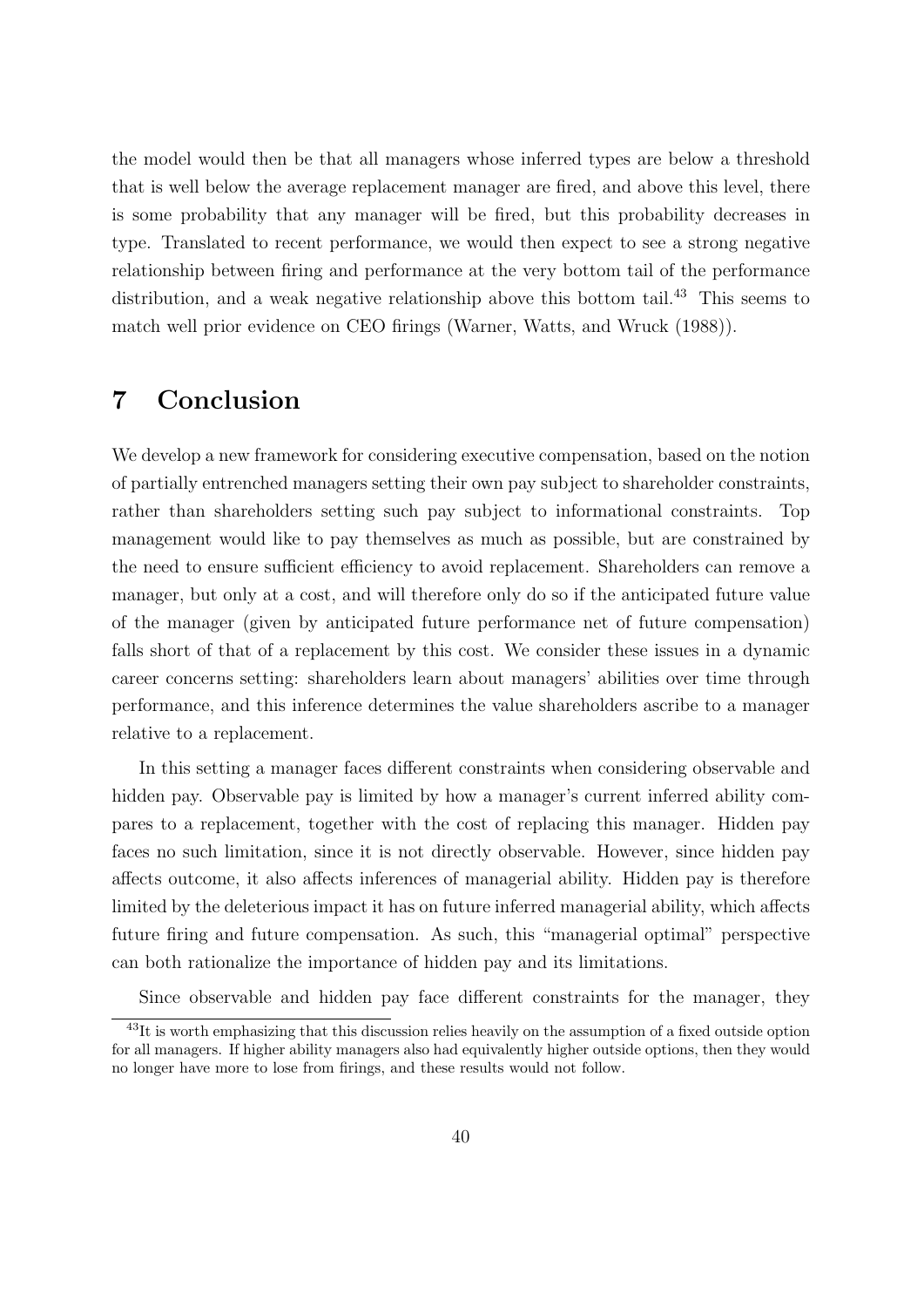vary in different manners with exogenous variables. Loosely speaking, variables that direct affect current managerial entrenchment (current inferred managerial ability, cost of replacing a manager, etc.) affect observable pay more, while variables that affect the precision of inferences made about a manager and the value of this reputation (noise in production, precision in the inference of the manager, etc.) affect hidden pay more. Many of our new empirical implications follow from this distinction.

Our empirical analysis, conducted for a large sample of companies during 1993-2005, finds support for most of the predictions of the model. We find that our measurements of hidden pay are increasing in proxies for production noise and are decreasing in our proxies for precision of the manager's ability. We also find that these variables affect most of our measures for hidden pay more than for observable pay as predicted. Observable pay, in turn, increases with inferred ability and entrenchment, also as predicted.

Our model here can be seen as part of a more general program exploring the consequences of a managerial-optimal perspective. This perspective formulates certain corporate decisions as controlled and chosen by the manager, in a manner that maximizes the manager's own utility, subject to the constraint that the manager cannot deviating too far from an optimal policy or he will be replaced. This contrasts with choosing the same variables in a manner that maximizes ex-ante corporate value, subject to adverse selection and moral hazard with the manager. In this paper we make a first attempt to develop and test a formal model to explore some of the different implications from applying this alternative perspective to compensation decisions. This clearly represents only an initial step in this direction, as well as a small step in the more general program of analyzing the consequences of a managerial optimal perspective.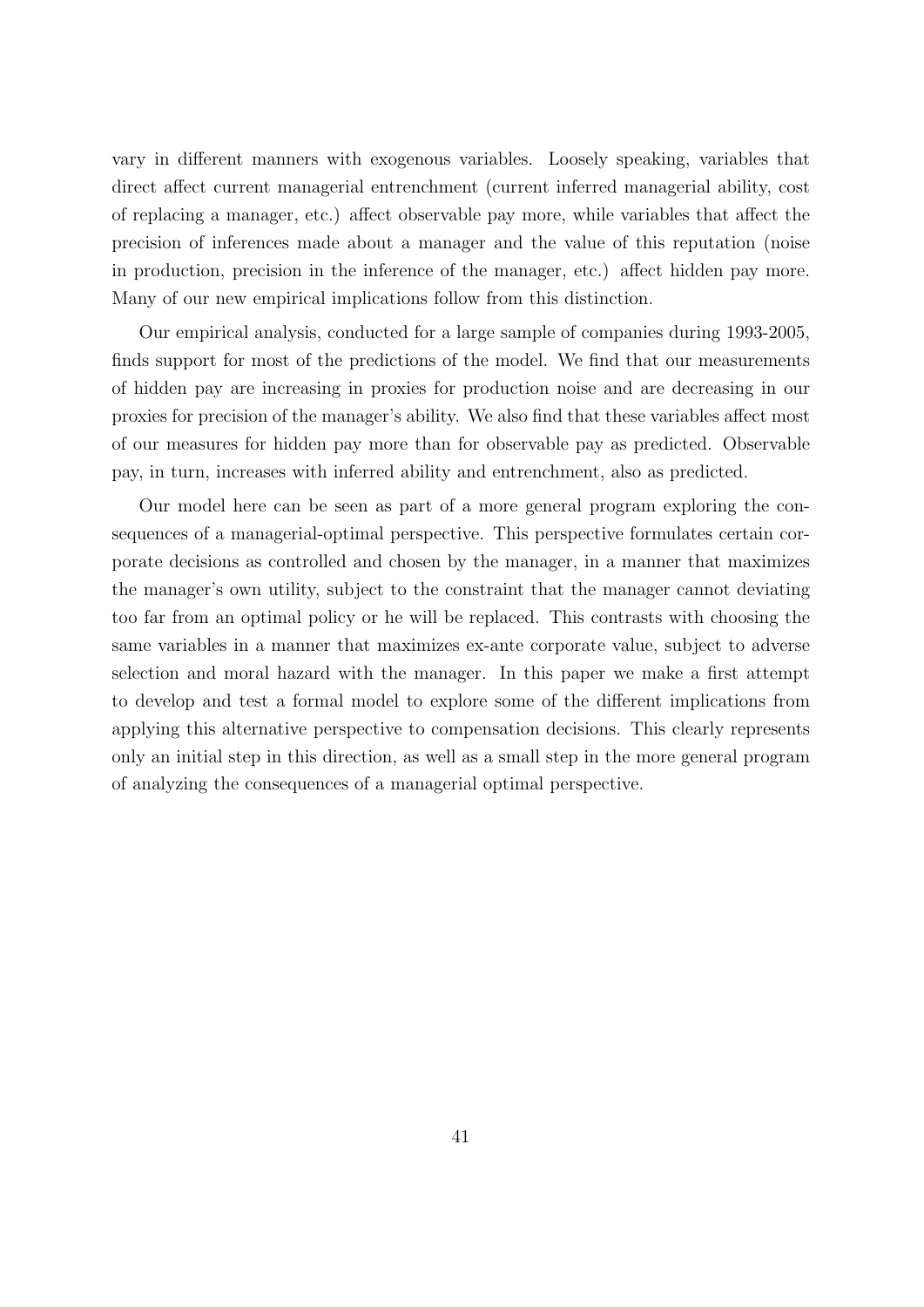# **8 Appendix**

**Proof to Proposition 2:** If first period perk consumption has an interior solution, then p satisfies equation  $(12)$ . It is immediate to see that the right hand side of  $(12)$  decreases in  $\beta$  and  $q$  and increasing in  $\bar{p}$ , and consequently, equilibrium  $p$  increases in  $\beta$  and  $q$  and decreases in  $\bar{p}$  since *V* is concave.

Showing the result for  $\delta$  and  $\gamma$  takes more work, given the dependence of  $\sigma$  on  $\delta$  and *γ*. In showing these results, we make use of the fact that types  $\mu$  < −*s* will be fired at the beginning of period 1.<sup>44</sup>

We must show that the right hand side of equation  $(12)$  is decreasing in  $\delta$ . Note first that

$$
\frac{d\sigma}{d\delta} = \frac{\frac{1}{2}(\delta^2 + \gamma^2)^{-\frac{1}{2}} 2\delta \gamma^2}{\gamma^2 + \delta^2} = -\frac{\delta \gamma^2}{(\delta^2 + \gamma^2)^{\frac{3}{2}}} < 0.
$$
\n(18)

Differentiating the right hand side of  $(12)$  with respect to  $\delta$  yields:

$$
\frac{d\sigma}{d\delta} \left[ \frac{1}{\gamma^2} (V(\bar{p}) - q) \phi \left( \frac{-s - \mu}{\sigma} \right) + \frac{1}{\gamma^2} \left( \frac{-s - \mu}{\sigma} \right)^2 \right] \n- \frac{1}{1 + \beta} \left[ 2\delta \frac{\gamma^2}{\delta^2 + \gamma^2} \left( 1 - \Phi \left( \frac{-s - \mu}{\sigma} \right) \right) - \frac{\gamma^2}{\delta^2 + \gamma^2} \phi \left( \frac{-s - \mu}{\sigma} \right) \frac{s + u}{\sigma^2} \frac{d\sigma}{d\delta} \right];
$$

which equals

$$
= \frac{d\sigma}{d\delta} \left[ \frac{1}{\gamma^2} (V(\bar{p}) - q) \phi \left( \frac{-s - \mu}{\sigma} \right) \right] \left[ 1 + \frac{(s + \mu)^2}{\sigma^2} \right] - \frac{\delta \gamma^2}{(1 + \beta)(\delta^2 + \gamma^2)^2} \left[ 2 \left( 1 - \Phi \left( \frac{-s - \mu}{\sigma} \right) \right) + \left( \frac{-s - \mu}{\sigma} \right) \phi \left( \frac{-s - \mu}{\sigma} \right) \right].
$$
\n(19)

The first line of (19) is negative, since both bracketed terms are positive (recall that  $V(\bar{p}) > q$ , and (18) indicates that  $\frac{d\sigma}{d\delta}$  is negative. The second line of (19) is also negative, since the function  $r(x) \equiv (1 - \Phi(x)) + x\phi(x)$  is greater than 0 for all  $x^{0.45}$  Consequently,

<sup>44</sup>This follows from straightforward, albeit tedious, calculations not included here. The intuition for this result is straightforward. Recall that this result holds (and is trivial to show) in period 2. Given this, it is not surprising that this also holds in period 1: the incentive to fire are greater in period 1 given there are two periods of performance that remain, and firing costs are the same as before. In fact, the firing threshold in period 1 is greater than that in period 2, but we will only need the fact that it exceeds *−s*.

<sup>&</sup>lt;sup>45</sup>This can be seen immediately by noting that  $\lim_{x\to-\infty} r(x) = 1$ ,  $\lim_{x\to\infty} r(x) = 0$ , and  $r'(x) = 0$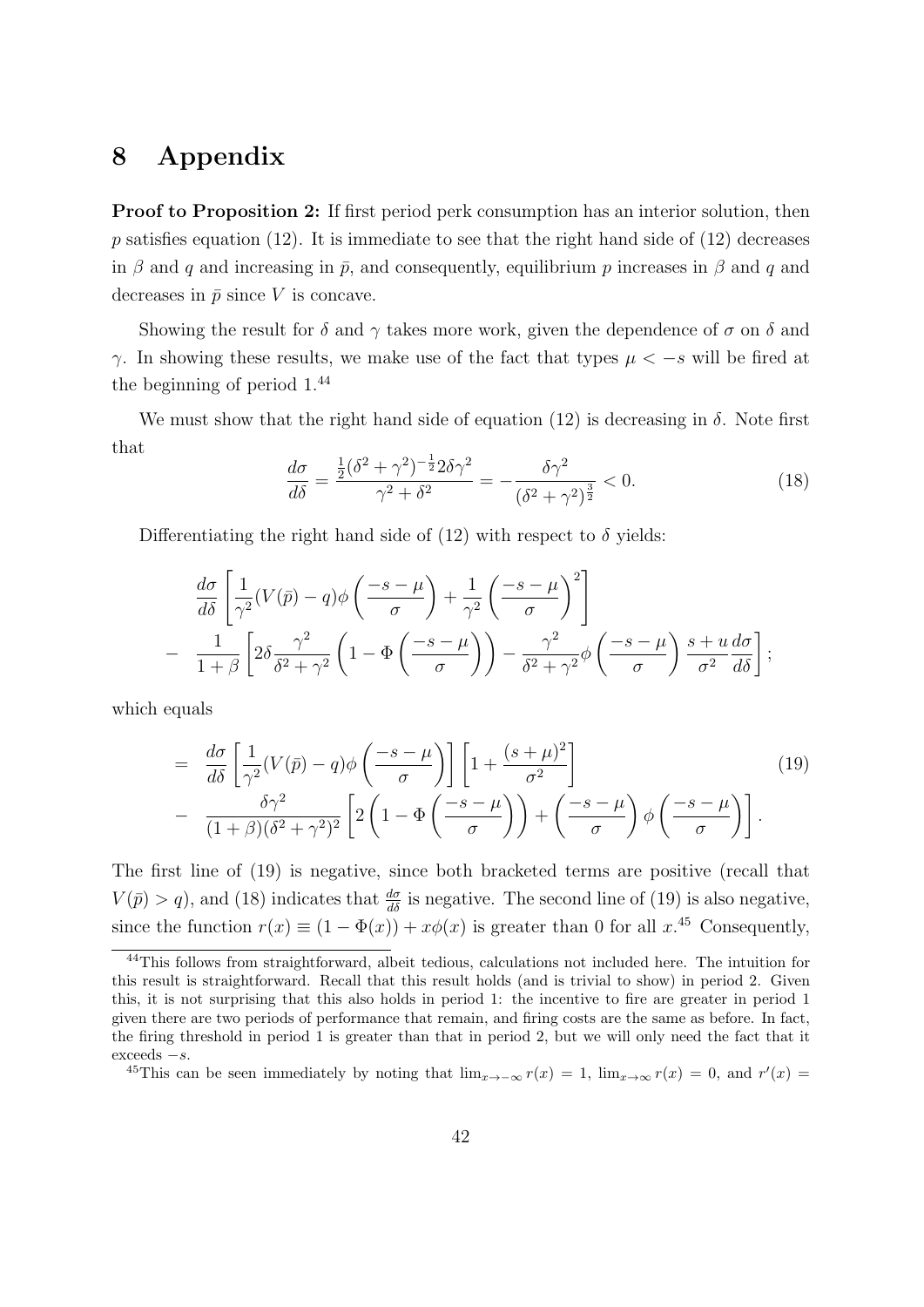the right hand side of (12) is decreasing in  $\delta$ , and therefore, perks are increasing in  $\delta$ .

A similar argument shows the desired relationship for *γ*.

If instead perks are given by a corner solution, it follows trivially that perks may remain unchanged (at 0 or  $\bar{p}$ ) with changes in any of these variable. And if  $p = \bar{p}$  is binding, it also follows trivially that relaxing this constraint will lead to an increase in *p*.  $\Box$ 

**Proof to Proposition 4:** Using equation (14) and letting x represent and of the variables  $\delta$ ,  $\gamma$ , *q*, and  $\bar{p}$ , it follows that: all affect equilibrium salary of type  $\mu$  only through their effects on the first period perks that this type will be anticipated to pay relative to those of a replacement manager; that is, through their effects on  $P_1(0) - P_1(\mu)$ . Hence for a change in any of these variables, the corresponding change in first period salary will be given by:

$$
\frac{dc}{dx} = \frac{1}{1+\beta} \left( \frac{dP_1(0)}{dx} - \frac{dP_1(\mu)}{dx} \right). \tag{20}
$$

Using Proposition 2, and also noting that this proposition indicates that  $P_1$  is monotonic in all four of the variables  $\delta$ ,  $\gamma$ ,  $q$ , and  $\bar{p}$ , part 1 and 2 of the proposition follow immediately.

We show part 3 of the proposition for  $q$  and  $\bar{p}$ . Results follow in a similar manner for *δ* and  $\gamma$  but only with tedious calculations that are omitted here. For *q*, equation (20) indicates that we must show that

$$
\frac{1}{1+\beta} \left( \frac{dP_1(0)}{dq} - \frac{dP_1(\mu)}{dq} \right) \le \frac{dP_1(\mu)}{dq};
$$
  

$$
\frac{dP_1(0)}{dq} \le (2+\beta) \frac{dP_1(\mu)}{dq}.
$$
 (21)

or

Using 
$$
(12)
$$
, it follows that

$$
\frac{dP_1(\mu)}{dq} = -\frac{1}{V''(p(\mu))} \frac{\gamma^2}{\delta^2 + \gamma^2} \frac{1}{\sigma} \phi \left( \frac{-s - \mu}{\sigma} \right).
$$

Since  $V''(p) < 0$ , and by assumption is constant in the proposition, equation (21) will be satisfied provided that

$$
\phi\left(\frac{-s}{\sigma}\right) \le (2+\beta)\phi\left(\frac{-s-\mu}{\sigma}\right);
$$
\n(22)

 $-x\phi^2(x) < 0.$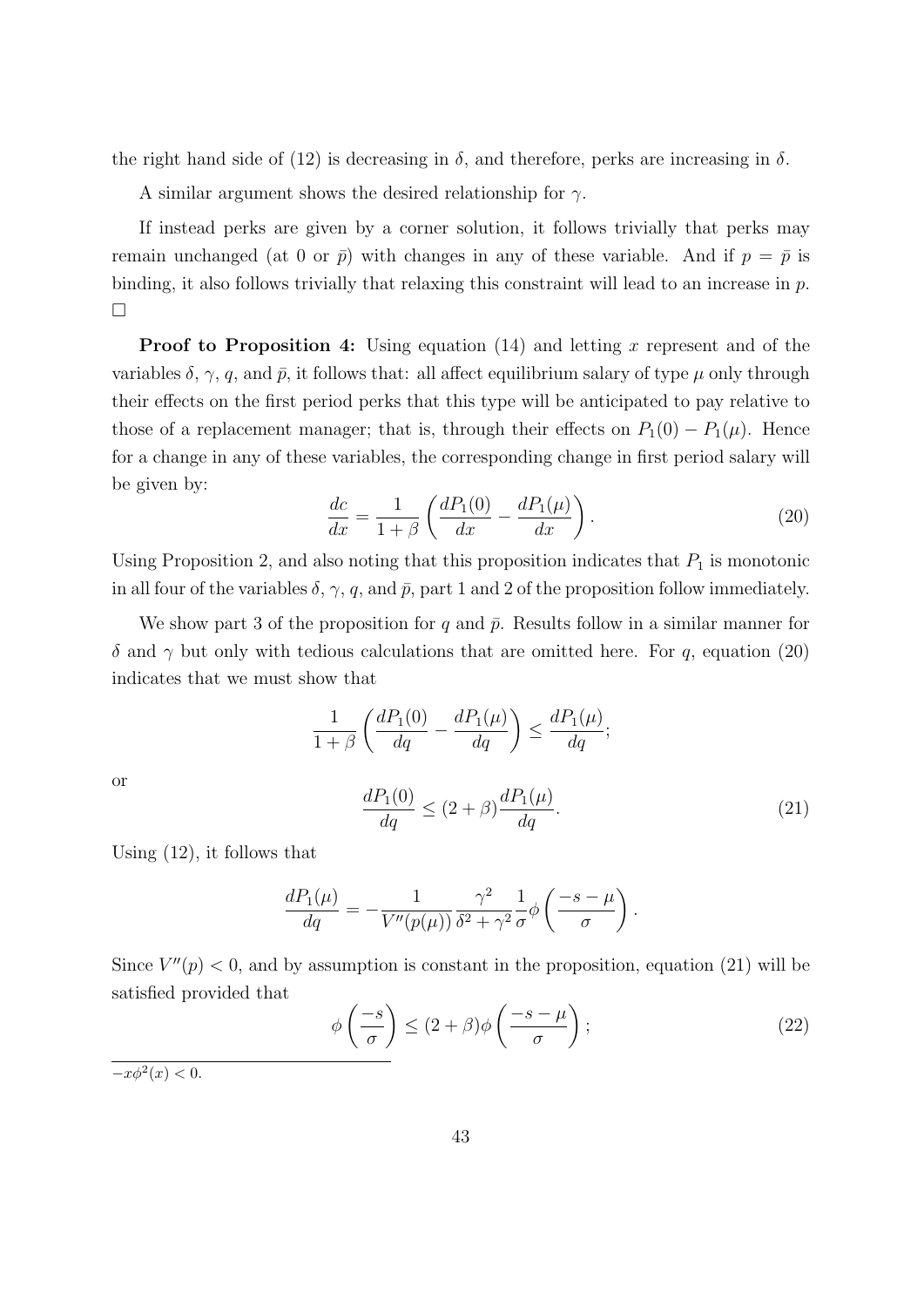as stated in the Proposition.

For  $\bar{p}$ , using (12), it follows that

$$
\frac{dP_1(\mu)}{d\bar{p}} = \frac{1}{V''(p(\mu))} \frac{\gamma^2}{\delta^2 + \gamma^2} \frac{1}{\sigma} \phi \left(\frac{-s - \mu}{\sigma}\right) V'(\bar{p}).\tag{23}
$$

Since  $p$  is decreasing in  $\bar{p}$ , (20) indicates that we must show that

$$
\frac{dP_1(0)}{d\bar{p}} \ge (2+\beta) \frac{dP_1(\mu)}{d\bar{p}},
$$

which follows from  $(23)$  if inequality  $(22)$  is satisfied.

Finally it is worth remarking that while the restriction on types in inequality (22) implies both a lower and an upper bound for  $\mu$ , the lower bound will not be relevant as types below this bound will be fired at the beginning of the first period. To see this, note that a manager will be fired in the first period if salary *c* as specified by equation (14) is negative. And since Proposition 5 indicates that  $P_1(0) - P_1(\mu) < 0$ , for all  $\mu < -s$ , it follows that all types  $\mu < -s$  will be below the first period firing threshold. Since the lower bound for inequality (22) is below *−s*, the desired result follows.

**Proof to Proposition 5:** Differentiating the first order condition (12) with respect to type  $\mu$  yields:

$$
\frac{dp}{d\mu} = \frac{1}{V''(p)} \frac{\gamma^2}{\delta^2 + \gamma^2} \left[ \frac{1}{\sigma^2} \phi \left( \frac{-s - \mu}{\sigma} \right) \left( \frac{-s - \mu}{\sigma} \right) (V(\bar{p}) - q) + \frac{1}{\sigma(1 + \beta)} \phi \left( \frac{-s - \mu}{\sigma} \right) \right]
$$
\n
$$
= -\frac{\phi \left( \frac{-s - \mu}{\sigma} \right)}{V''(p)\gamma^2} \left[ \left( \frac{s + \mu}{\sigma} \right) \frac{1}{\sigma} (V(\bar{p}) - q) - \frac{1}{1 + \beta} \right].
$$
\n(24)

It follows immediately from (24) that first period perks are increasing in type if and only if

$$
s + \mu \ge \frac{\sigma^2}{(1+\beta)(V(\bar{p}) - q)};
$$

as stated in the proposition. Note that the same is true for  $\frac{dp}{ds}$ , as *s* enters into equation (12) in the identical manner as  $\mu$ .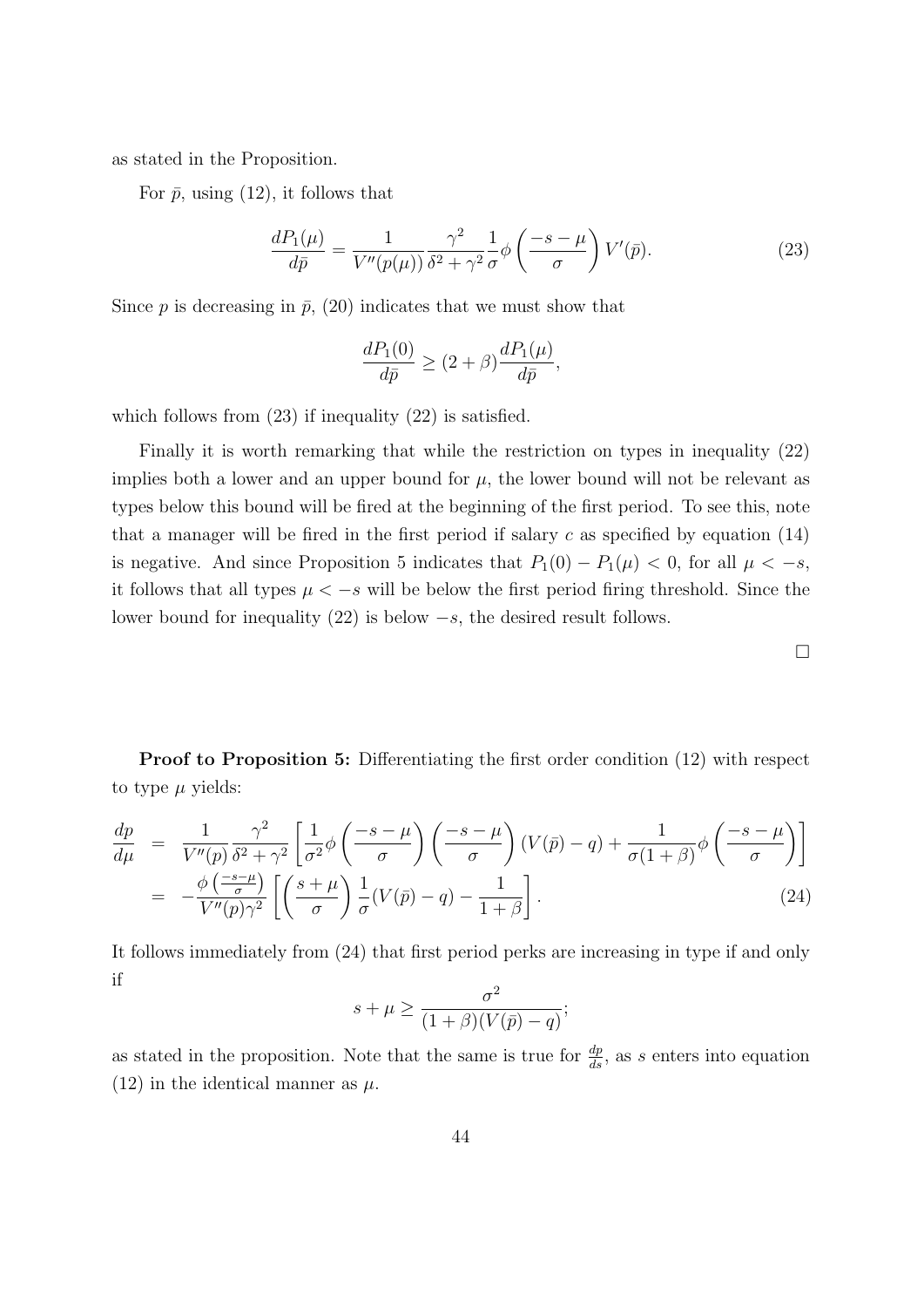From equation (14) it follows that

$$
\frac{dc}{ds} = 1 + \frac{dP_1(0)}{ds} - \frac{dP_1(\mu)}{ds},\tag{25}
$$

and

$$
\frac{dc}{d\mu} = \frac{1+2\beta}{1+\beta} + \frac{dP_1(0)}{d\mu} - \frac{dP_1(\mu)}{d\mu}.
$$
\n(26)

Now provided that  $\gamma$  is large enough, it follows from equation (24) and an equivalent equation for  $\frac{dp}{ds}$  that the terms  $\frac{dP_1(\mu)}{d\mu}$ ,  $\frac{dP_1(0)}{d\mu}$ ,  $\frac{dP_1(\mu)}{d\mu}$ , and  $\frac{dP_1(0)}{d\mu}$  can all be bounded below 1. (That is, when total managerial slack increases by 1, perks for any type of manager increase by no more than 1.) And then, the first terms on the right hand side of equations (25) and (26) dominate, ensuring that  $\frac{dc}{d\mu}$  and  $\frac{dc}{ds}$  are both positive.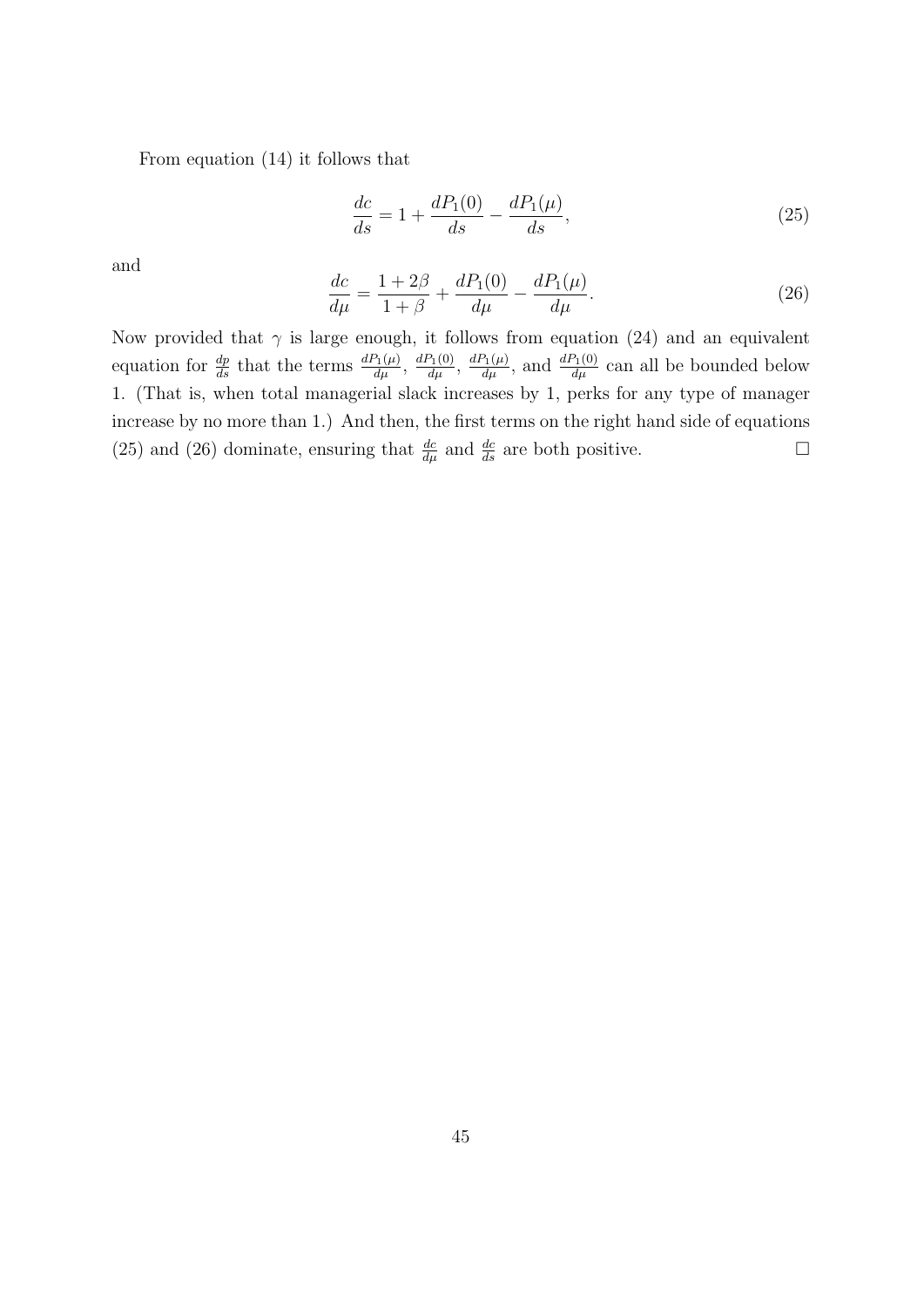# **References**

- Baker, G., M. Jensen, and K. J. Murphy (1988). Compensation and incentives: Practice vs. theory. *Journal of Finance 43* (3), 593–616.
- Bebchuk, L. and J. Fried (2003). Executive Compensation as an Agency Problem. *Journal of Economic Perspectives* **17(3)**, 71–92.
- Bebchuk, L. and J. Fried (2004). *Pay without Performance*. Cambridge, MA and London, England: Harvard University Press.
- Bebchuk, L. A. and R. J. Jackson (2005). Executive pensions. *Journal of Corporation Law*.
- Bizjak, J., M. Lemmon, and R. Whitby (2006, November). Options backdating and board interlocks. *Working paper* .
- Carter, M. and L. Lynch (2001). An examination of executive stock option repricing. *Journal of Financial Economics* (61), 207–225.
- Core, J., R. Holthausen, and D. Larcker (1999). Corporate governance, chief executive officer compensation, and firm performance. *Journal of Financial Economics*.
- Cuñat, V. and M. Guadalupe (2009). Executive Compensation and Competition in the Banking and Financial Sectors. *Journal of Banking and Finance* **33**, 495–504.
- DeGroot, M. H. (1970). *Optimal Statistical Decisions*. New York: McGraw Hill.
- Fisman, R., R. Khurana, and M. Rhodes-Kropf (2005). Governance and CEO turnover: Do something or do the right thing? *Working paper. Columbia University*.
- Frydman, C. (2005). Rising Through the Ranks. The Evolution of the Market for Corporate Executives, 1936-2003. *Harvard University, Working Paper* .
- Frydman, C. and R. Saks (2005). Historical Trends in Executive Compensation, 1936- 2003. *Harvard University, Working Paper* .
- Gabaix, X. and A. Landier (2008). Why Has CEO Pay Increased So Much? *Quarterly Journal of Economics 123* (1), 49–100.
- Garicano, L. and E. Rossi-Hansberg (2006). Organization and Inequality in a Knowledge Economy. *Quarterly Journal of Economics*.
- Garvey, G. and G. Hanka (1999). Capital Structure and Corporate Control: The Effect of State Antitakeover Laws on Firm Leverage. *Journal of Finance* **54**, 519–546.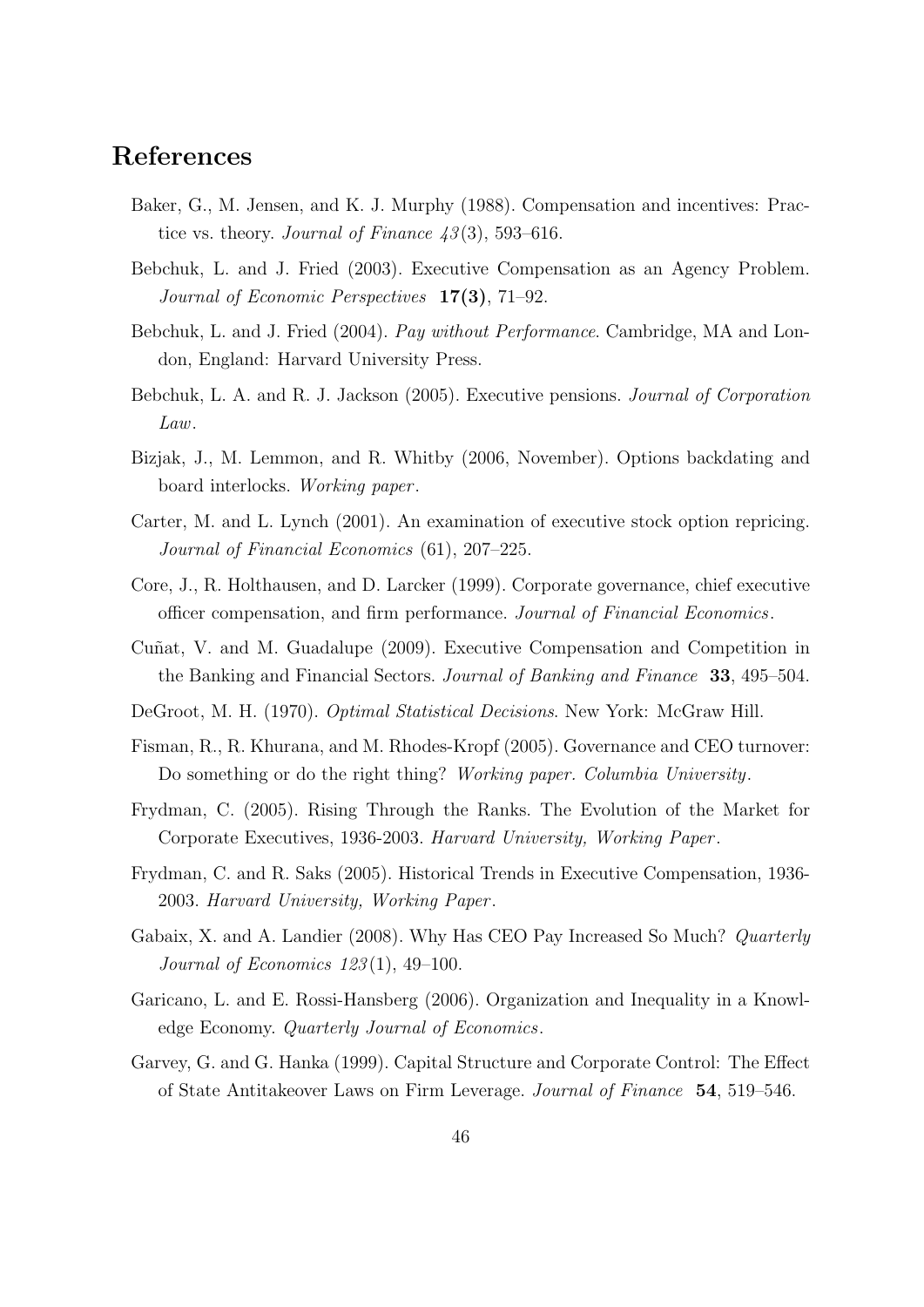- Gompers, P., J. Ishii, and A. Metrick (2003). Corporate governance and equity prices. *Quarterly Journal of Economics 118* (1), 107–155.
- Grossman, S. and O. Hart (1982). *The Economics of Information and Uncertainty*, Chapter "Corporate Financial Structure and Managerial Incentives". University of Chicago Press.
- Grossman, S. and O. Hart (1983). An Analysis of the Principal-Agent Problem. *Econometrica* **51**, 7–45.
- Hallock, K. F. (1997, September). Reciprocally interlocking boards of directors and executive compensation. *Journal of Financial and Quantitative Analysis 32* (3), 331–344.
- Hart, O. (2001). Financial Contracting. *Journal of Economic Literature* **34**, 1079– 1100.
- Hermalin, B. (2005). Trends in Corporate Governance. *Journal of Finance* **60**, 2351– 2384.
- Hermalin, B. E. and M. S. Weisbach (1998). Endogenously chosen boards of directors and their monitoring of the CEO. *The American Economic Review*, 96–118.
- Hermalin, B. E. and M. S. Weisbach (2003). Boards of Directors as an Endogenously Determined Institution: A survey of the Economic Literature. *Economic Policy Review* **9**, 7–26.
- Hermalin, B. E. and M. S. Weisbach (2008). Information Disclosure and Corporate Governance. *Working Paper* .
- Heron, R. A. and E. Lie (2007). Does backdating explain the stock price pattern around executive stock option grants? *Journal of Financial Economics* **83**, 271–295.
- Holmstrom, B. (1979). Moral Hazard and Observability. *The Bell Journal of Economics* **13**, 324–40.
- Holmstrom, B. (1982). *in Essays in Economics and Management in Honor of Lars Wahlbeck*, Chapter Mangerial incentive problems: A dynamic perspective. Helsinki, Finland. Republished in the Review of Economic Studies, 1999, 66, 169-182.
- Holmstrom, B. and S. Kaplan (2001). Corporate Governance and Merger Activity in the U.S. *Journal of Economic Perspectives* **15(2)**, 121–144.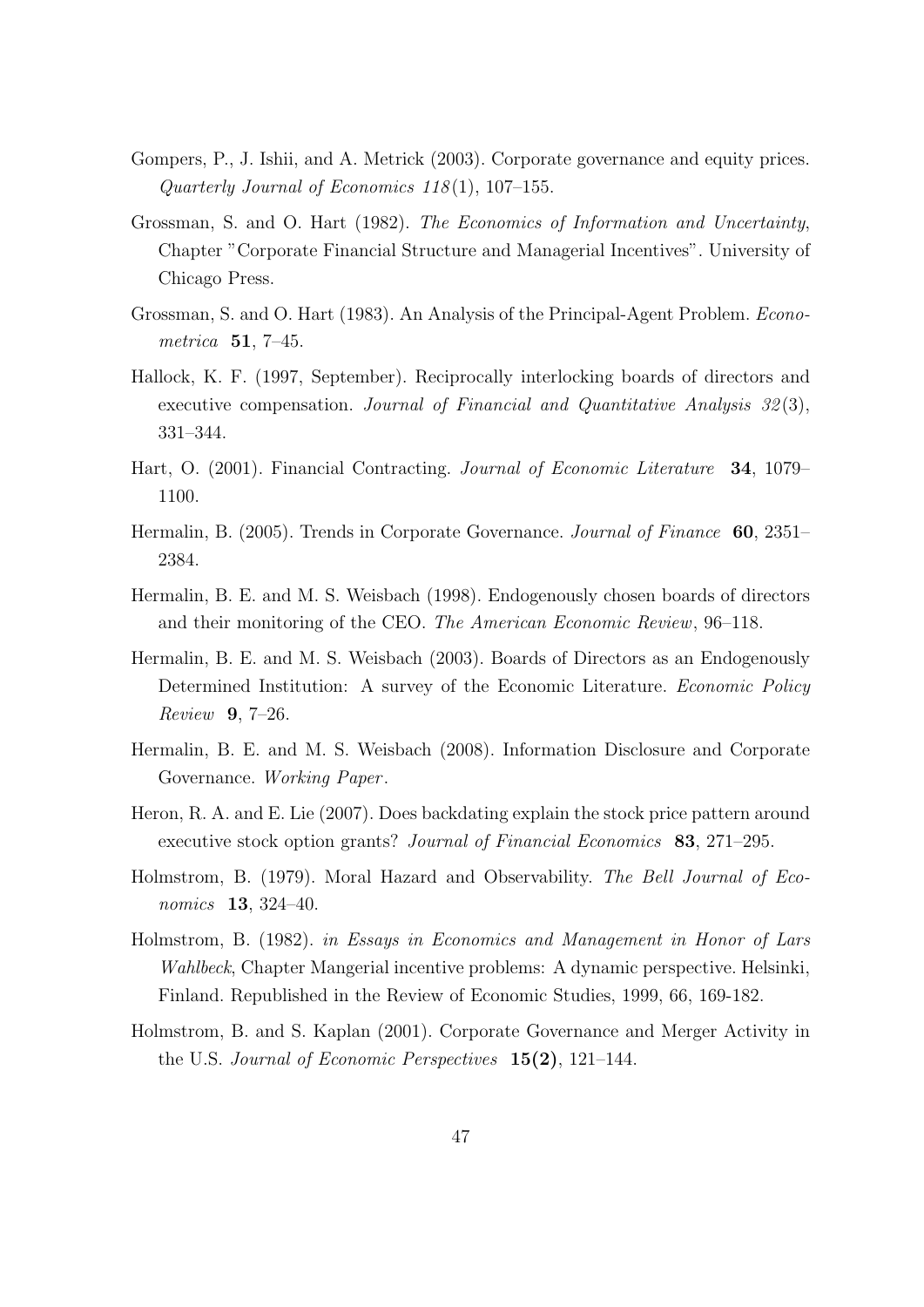- Holmstrom, B. and P. Milgrom (1987). Aggregation and Linearity in the Provision of Intertemporal Incentives. *Econometrica* **7**, 303–328.
- Holmstrom, B. and P. Milgrom (1991). Multitask principal-agent analyses: Incentive contracts, asset ownership, and job design. *Journal of Law, Economics and Organization* **7**, 24–52.
- Holmstrom, B. and J. Ricart i Costa (1986). Managerial Incentives and Capital Management. *Quarterly Journal of Economics* **101**, 835–860.
- Huson, M., R. Parrino, and L. Starks (2001). Internal Monitoring Mechanisms and CEO Turnover: A Long Term Perspective. *Journal of Finance* **56**, 2265–2297.
- Hutchens, R. M. (1988, October). Do job opportunities decline with age? *Industrial and Labor Relations Review 42* (1), 89–99.
- Inderest, R. and H. Mueller (2005). Keeping the Board in the Dark: CEO Compensation and Entrenchment. *Working Paper* .
- Jensen, M. (1986). Agency Costs of Free Cash Flow, Corporate Finance, and Takeovers. *American Economic Review* **76(2)**, 323–329.
- Jensen, M. and W. Meckling (1976). Theory of the Firm: Managerial Behavior, Agency Costs, and Ownership Structure. *Journal of Financial Economics* **3**, 360–395.
- Jensen, M., K. J. Murphy, and E. Wruck (2004). Remuneration: Where we've been, how we got to here, what are the problems, and how to fix them. *Unpublished Paper* .
- Kaplan, S. and B. Holmstrom (2003). The State of Corporate Governance. *Sloan Management Review*.
- Kaplan, S. and B. Minton (2006). How has CEO Turnover Changed? Increasingly Performance Sensitive Boards and Increasingly Uneasy CEOs. *Working Paper, University of Chicago*.
- Lazear, E. and S. Rosen (1981). Rank-Order Tourmanments as Optimum Labor Contracts. *The Journal of Political Economy* **89**, 841–862.
- Main, B., C. O'Reilly, and J. Wade (1995). The CEO, the Board of Directors , and Executive Compensation: Economic and Psychological Perspectives. *Industrial and Corporate Change* **95**, 292–332.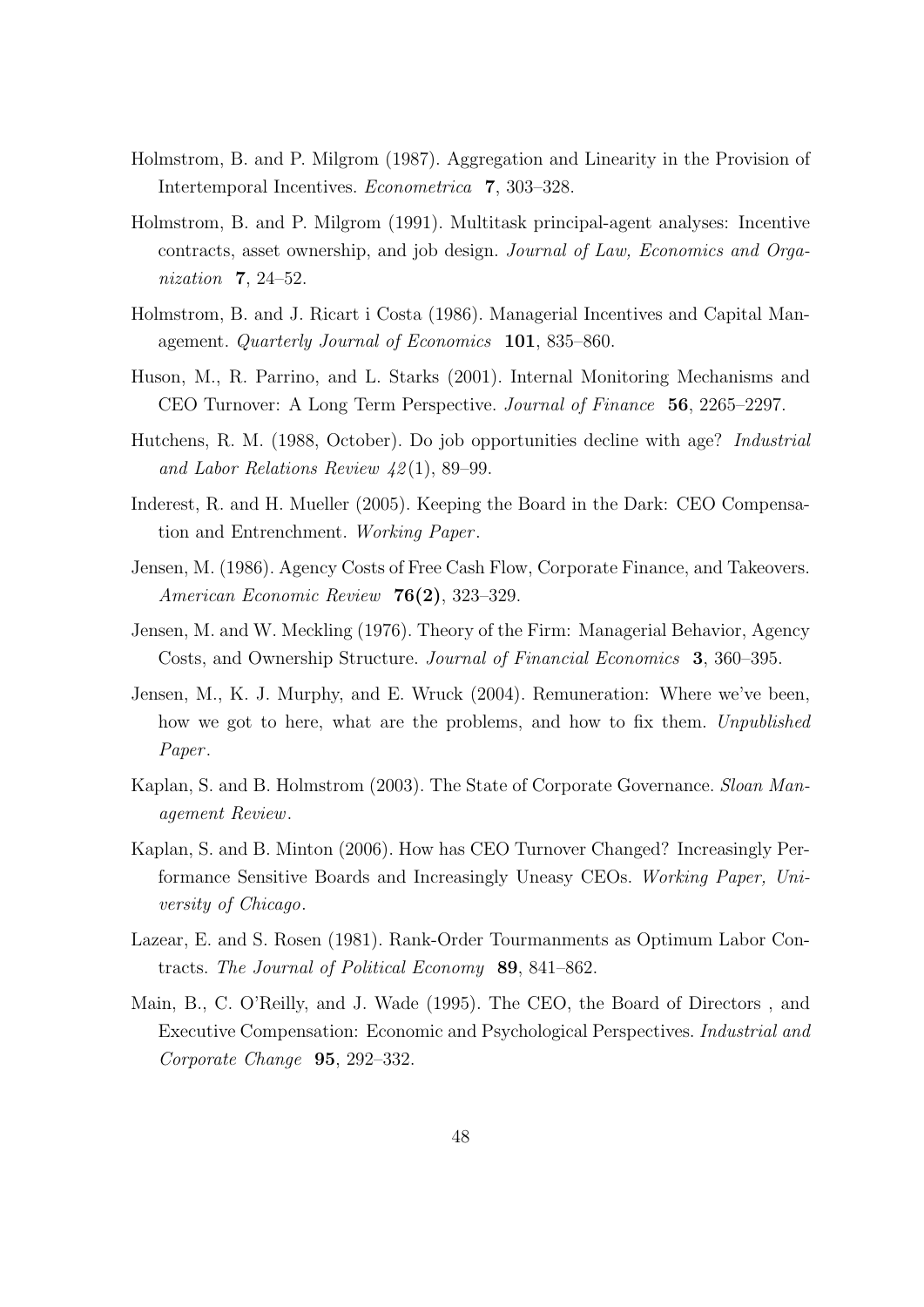- Marino, A. M. and J. Zabojnik (2008, Summer). Work-related perks, agency problems, and optimal incentive comtracts. *RAND Journal of Economics 39* (2), 565–585.
- Mirrlees, J. (1974). *in Notes on Welfare Economics, Information, and Uncertainty*, Chapter Essays on Economic Behavior Under Uncertainty. North Holland.
- Mirrlees, J. (1976). The Optimal Structure of Incentives and Authority Within an Organization. *Bell Journal of Economics* **7**, 105–131.
- Murphy, K. and J. Zabonjik (2007). Managerial Capital and the Market for CEOs. *Working Paper, USC* .
- Murphy, K. J. (1999). Executive Compensation. *Handbook of Labor Economics* **3**.
- Murphy, K. J. and J. Zabojnik (2004). CEO Pay and Appointments: A Market-based explanation for recent trends. *American Economic Review Papers and Proceedings* **94(2)**, 192–196.
- Novais, W. (2003). Capital Structure Choice When Managers Are in Control: Entrenchment versus Efficiency. *Journal of Business* **76**, 49–82.
- Prendergast, C. (1999, March). The Provision of Incentives in Firms. *Journal of Economic Literature* **37**, 7–62.
- Rajan, R. G. and J. Wulf (2006). Are perks purely managerial excess? *Journal of Financial Economics* **79**, 1–33.
- Rosen, S. (1992). *Contract Economics*, Chapter "Contracts and the market for executives". Backwell Publishers.
- The Journal of Corporation Law (2005). Symposium on Bebchuk & Fried's Pay Without Performance. *The Journal of Corporation Law* **30**, 647–900.
- Warner, J., R. Watts, and K. Wruck (1988). Stock prices and top management changes. *Journal of Financial Economics* **20**, 461–492.
- Yermack, D. (1997). Good timing: CEO stock option awards and company news announcements. *Journal of Finance* **52**, 449–476.
- Yermack, D. (2006a). Flights of fancy: Corporate jets, CEO perquisites, and inferior shareholder returns. *Journal of Financial Economics* **80**, 211–242.
- Yermack, D. (2006b). Golden handshakes: Separation pay for retired and dismissed CEOs. *Working paper, NYU* .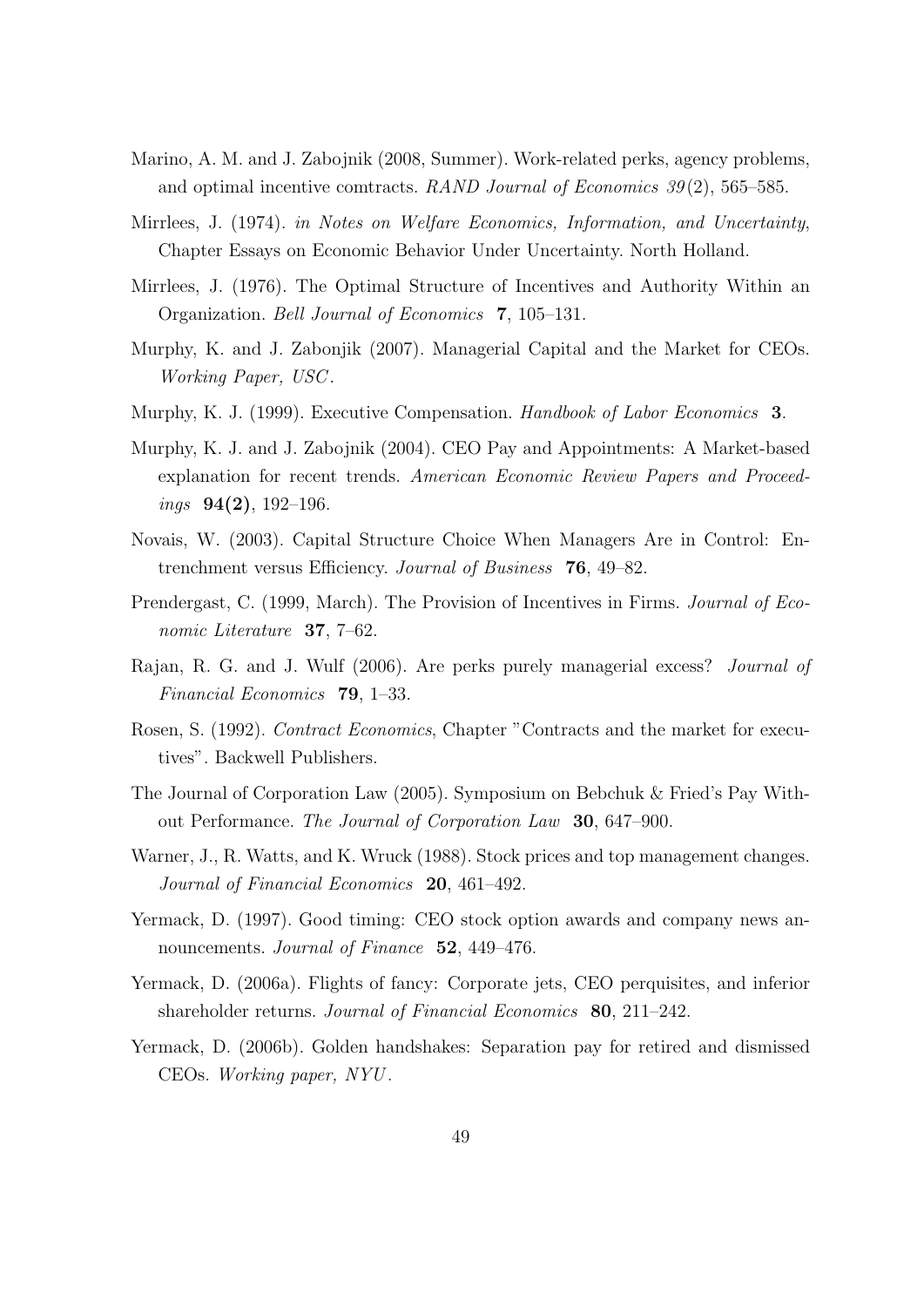Zwiebel, J. (1996). Dynamic Capital Structure under Managerial Entrenchment. *The American Economic Review* **86**, 1197–1215.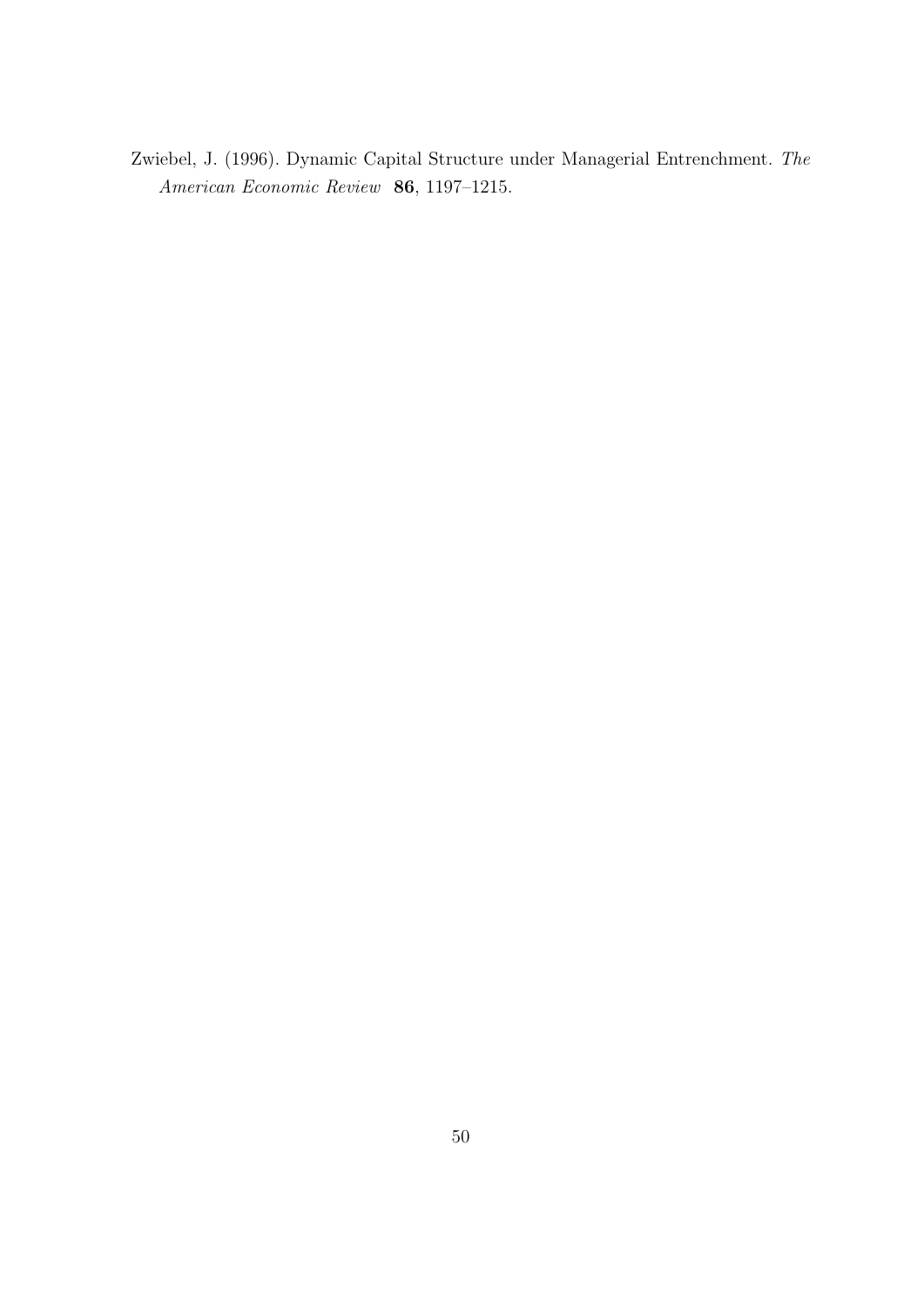| Options, is the aggregate value of the stock options granted to the executive during year $t$ (data item blk_valu). RestrictedStock, is the<br>of years the executive worked for the company before becoming its CEO. $HasMBA$ and $Age_t \leq 60$ are indicators equal to 1 for firm-year<br>Salary, and Bonus, are the salary and bonus paid to the CEO during year $t$ (data items salary and bonus in Execucomp).<br>$TotalObserved Compensation_t$ is the sum of Salaryt and Bonust. $TotalPerks_t$ is the sum of Optionst, RestrictedStockt and Other Annualt.<br>value of restricted stock granted during the year to the CEO (data item $r$ stkgrnt). Other Annual <sub>t</sub> is the value of other annual compensation<br>not classified as salary or bonus, and includes perquisites and personal benefits, as well as other gains such as above market earnings on stock<br>purchase plans (data item othann). Backdating Likelihood <sub>t</sub> is an indicator equal to 1 for firm-year observations (for 1996-2002 only) for which<br>options backdating is likely to have occured, according to Bizjak, Lemmon, and Whitby (2006). BackdatingAmount <sub>t</sub> is the estimated value<br>in \$ thousands and are windsorized at 99.5% at the upper tail. MeanInferredAbility <sub>i</sub> $^{ROA}$ and MeanInferredAbility <sub>i</sub> $^{REF}$ are the historical<br>averages up to t of the yearly ranking of a CEO's firm relative to its peers, in terms of ROA, and stock return, respectively. Entrenchment <sub>t</sub><br>observations where the CEO has an MBA degree, and where the CEO is younger than 60, respectively. InverseCEOTenure, is the inverse<br>of the # of years the executive has been the firm's CEO. $\sigma(ROA_{i,t} - ROA_{Ind,t})$ is the standard deviation of the firm's excess ROA relative<br>of additional compensation obtained by the CEO by backdating stock options granted during year t. Compensation variables are expressed<br>is the value of the Governance Index in Gompers, Ishii, and Metrick (2003). Inverse of Firm – Specific Capital is the inverse of the $#$<br>to the industry mean. Sales <sub>t</sub> is the firm's net annual sales (\$ millions). $\mu(ROA)^{Industry}$ is the industry-wide mean ROA |                    | Table 1: Summary statistics and variable definitions |       |           |                  |                |             |
|-----------------------------------------------------------------------------------------------------------------------------------------------------------------------------------------------------------------------------------------------------------------------------------------------------------------------------------------------------------------------------------------------------------------------------------------------------------------------------------------------------------------------------------------------------------------------------------------------------------------------------------------------------------------------------------------------------------------------------------------------------------------------------------------------------------------------------------------------------------------------------------------------------------------------------------------------------------------------------------------------------------------------------------------------------------------------------------------------------------------------------------------------------------------------------------------------------------------------------------------------------------------------------------------------------------------------------------------------------------------------------------------------------------------------------------------------------------------------------------------------------------------------------------------------------------------------------------------------------------------------------------------------------------------------------------------------------------------------------------------------------------------------------------------------------------------------------------------------------------------------------------------------------------------------------------------------------------------------------------------------------------------------------------------------------------------------------------------------------------------------------------------------------------------------------------------------------------------------------------------------------------------------------------------|--------------------|------------------------------------------------------|-------|-----------|------------------|----------------|-------------|
| Variable                                                                                                                                                                                                                                                                                                                                                                                                                                                                                                                                                                                                                                                                                                                                                                                                                                                                                                                                                                                                                                                                                                                                                                                                                                                                                                                                                                                                                                                                                                                                                                                                                                                                                                                                                                                                                                                                                                                                                                                                                                                                                                                                                                                                                                                                                | Proxy for          | Execucomp                                            | Obs.  | Mean      | ${\rm Standard}$ | Мin            | Max         |
|                                                                                                                                                                                                                                                                                                                                                                                                                                                                                                                                                                                                                                                                                                                                                                                                                                                                                                                                                                                                                                                                                                                                                                                                                                                                                                                                                                                                                                                                                                                                                                                                                                                                                                                                                                                                                                                                                                                                                                                                                                                                                                                                                                                                                                                                                         | parameter          | data item                                            |       |           | Deviation        |                |             |
| $Salary_t$                                                                                                                                                                                                                                                                                                                                                                                                                                                                                                                                                                                                                                                                                                                                                                                                                                                                                                                                                                                                                                                                                                                                                                                                                                                                                                                                                                                                                                                                                                                                                                                                                                                                                                                                                                                                                                                                                                                                                                                                                                                                                                                                                                                                                                                                              | C                  | $_{glass}$                                           | 10048 | 00.7698   | \$322.85         | ଛ              | \$2110.42   |
| $Bomus_t$                                                                                                                                                                                                                                                                                                                                                                                                                                                                                                                                                                                                                                                                                                                                                                                                                                                                                                                                                                                                                                                                                                                                                                                                                                                                                                                                                                                                                                                                                                                                                                                                                                                                                                                                                                                                                                                                                                                                                                                                                                                                                                                                                                                                                                                                               | ◡                  | bomus                                                | 10048 | \$847.92  | \$1227.71        | $\Omega$       | \$8500.00   |
| $\label{thm:total} Total Observed be Coulomb and its atom.$                                                                                                                                                                                                                                                                                                                                                                                                                                                                                                                                                                                                                                                                                                                                                                                                                                                                                                                                                                                                                                                                                                                                                                                                                                                                                                                                                                                                                                                                                                                                                                                                                                                                                                                                                                                                                                                                                                                                                                                                                                                                                                                                                                                                                             | $\mathcal{C}$      | tcc                                                  | 10048 | \$1550.92 | \$1430.04        | ⊕              | \$10000.00  |
| $TotalPerks_t$                                                                                                                                                                                                                                                                                                                                                                                                                                                                                                                                                                                                                                                                                                                                                                                                                                                                                                                                                                                                                                                                                                                                                                                                                                                                                                                                                                                                                                                                                                                                                                                                                                                                                                                                                                                                                                                                                                                                                                                                                                                                                                                                                                                                                                                                          | $\sigma$           |                                                      | 10004 | \$2791.51 | \$4855.37        | ₷              | \$47284.57  |
| $Other Annual_t$                                                                                                                                                                                                                                                                                                                                                                                                                                                                                                                                                                                                                                                                                                                                                                                                                                                                                                                                                                                                                                                                                                                                                                                                                                                                                                                                                                                                                                                                                                                                                                                                                                                                                                                                                                                                                                                                                                                                                                                                                                                                                                                                                                                                                                                                        | $\omega$           | othan                                                | 10048 | \$54.47   | \$162.03         | ₷              | \$1437.53   |
| $RestrictedStock_t$                                                                                                                                                                                                                                                                                                                                                                                                                                                                                                                                                                                                                                                                                                                                                                                                                                                                                                                                                                                                                                                                                                                                                                                                                                                                                                                                                                                                                                                                                                                                                                                                                                                                                                                                                                                                                                                                                                                                                                                                                                                                                                                                                                                                                                                                     | $\sigma$           | rstkgrnt                                             | 10048 | \$506.74  | \$1561.28        | $\mathfrak{S}$ | \$11695.10  |
| $Options_t$                                                                                                                                                                                                                                                                                                                                                                                                                                                                                                                                                                                                                                                                                                                                                                                                                                                                                                                                                                                                                                                                                                                                                                                                                                                                                                                                                                                                                                                                                                                                                                                                                                                                                                                                                                                                                                                                                                                                                                                                                                                                                                                                                                                                                                                                             | $\sigma$           | $blk\_value$                                         | 10004 | \$2229.73 | \$4345.51        | ⊕              | \$35589.46  |
| $Back dataing Likelihood_t$                                                                                                                                                                                                                                                                                                                                                                                                                                                                                                                                                                                                                                                                                                                                                                                                                                                                                                                                                                                                                                                                                                                                                                                                                                                                                                                                                                                                                                                                                                                                                                                                                                                                                                                                                                                                                                                                                                                                                                                                                                                                                                                                                                                                                                                             | $\sigma$           |                                                      | 5307  | 0.07      | 0.25             | $\circ$        | $1.00$      |
| $\label{eq:backd} Backdating Amount_t$                                                                                                                                                                                                                                                                                                                                                                                                                                                                                                                                                                                                                                                                                                                                                                                                                                                                                                                                                                                                                                                                                                                                                                                                                                                                                                                                                                                                                                                                                                                                                                                                                                                                                                                                                                                                                                                                                                                                                                                                                                                                                                                                                                                                                                                  | $\sigma$           |                                                      | 4087  | \$435.00  | \$1636.60        |                | \$16198.18  |
|                                                                                                                                                                                                                                                                                                                                                                                                                                                                                                                                                                                                                                                                                                                                                                                                                                                                                                                                                                                                                                                                                                                                                                                                                                                                                                                                                                                                                                                                                                                                                                                                                                                                                                                                                                                                                                                                                                                                                                                                                                                                                                                                                                                                                                                                                         | $\boldsymbol{\mu}$ |                                                      | 10007 | 0.54      | 0.24             | Ş              | 1.00        |
| $MeanInferred Ability^{\tiny{RO}}_{t-1} \ MeanInferred Ability^{\tiny{LO}}_{t-1} \$                                                                                                                                                                                                                                                                                                                                                                                                                                                                                                                                                                                                                                                                                                                                                                                                                                                                                                                                                                                                                                                                                                                                                                                                                                                                                                                                                                                                                                                                                                                                                                                                                                                                                                                                                                                                                                                                                                                                                                                                                                                                                                                                                                                                     | ユ                  |                                                      | 10048 | 0.52      | 0.18             | Б.             | $1.00$      |
| $Entrenchment_t$                                                                                                                                                                                                                                                                                                                                                                                                                                                                                                                                                                                                                                                                                                                                                                                                                                                                                                                                                                                                                                                                                                                                                                                                                                                                                                                                                                                                                                                                                                                                                                                                                                                                                                                                                                                                                                                                                                                                                                                                                                                                                                                                                                                                                                                                        | S                  |                                                      | 10048 | 9.52      | 2.62             | 2.00           | $17.00\,$   |
| $Inverse of Firm-Specific Capital (q)$                                                                                                                                                                                                                                                                                                                                                                                                                                                                                                                                                                                                                                                                                                                                                                                                                                                                                                                                                                                                                                                                                                                                                                                                                                                                                                                                                                                                                                                                                                                                                                                                                                                                                                                                                                                                                                                                                                                                                                                                                                                                                                                                                                                                                                                  | P                  |                                                      | 5848  | $0.40\,$  | 0.42             | 0.02           | 1.00        |
| $H\alpha sMBA$                                                                                                                                                                                                                                                                                                                                                                                                                                                                                                                                                                                                                                                                                                                                                                                                                                                                                                                                                                                                                                                                                                                                                                                                                                                                                                                                                                                                                                                                                                                                                                                                                                                                                                                                                                                                                                                                                                                                                                                                                                                                                                                                                                                                                                                                          | P                  |                                                      | 10048 | 0.27      | 0.44             | $\Rightarrow$  | 1.00        |
| $Age_t \leq 60$                                                                                                                                                                                                                                                                                                                                                                                                                                                                                                                                                                                                                                                                                                                                                                                                                                                                                                                                                                                                                                                                                                                                                                                                                                                                                                                                                                                                                                                                                                                                                                                                                                                                                                                                                                                                                                                                                                                                                                                                                                                                                                                                                                                                                                                                         | P                  |                                                      | 10048 | 0.65      | 0.48             | $\circ$        | 1.00        |
| $\label{eq:1} Inverse CEOTermer_t$                                                                                                                                                                                                                                                                                                                                                                                                                                                                                                                                                                                                                                                                                                                                                                                                                                                                                                                                                                                                                                                                                                                                                                                                                                                                                                                                                                                                                                                                                                                                                                                                                                                                                                                                                                                                                                                                                                                                                                                                                                                                                                                                                                                                                                                      | ≧                  |                                                      | 10048 | 0.20      | 0.13             | 0.04           | 0.50        |
| $\sigma(ROA_{i,t} - ROA_{Ind,t})$                                                                                                                                                                                                                                                                                                                                                                                                                                                                                                                                                                                                                                                                                                                                                                                                                                                                                                                                                                                                                                                                                                                                                                                                                                                                                                                                                                                                                                                                                                                                                                                                                                                                                                                                                                                                                                                                                                                                                                                                                                                                                                                                                                                                                                                       | $\sim$             |                                                      | 10048 | 15.73     | $14.71$          |                | 52.99       |
| $Sales_{t-1}$                                                                                                                                                                                                                                                                                                                                                                                                                                                                                                                                                                                                                                                                                                                                                                                                                                                                                                                                                                                                                                                                                                                                                                                                                                                                                                                                                                                                                                                                                                                                                                                                                                                                                                                                                                                                                                                                                                                                                                                                                                                                                                                                                                                                                                                                           | control            | sales                                                | 10048 | \$5503.99 | \$13780.08       | \$0.10         | \$263989.00 |

*σ*(*ROAi,t − ROAInd,t*) *δ* - 10048 15.73 14.71 0 52.99 *Salest−*1 control *sales* 10048 \$5503.99 \$13780.08 \$0.10 \$263989.00 *µ*(*ROA*)*Industry* control - 10048 2.69 2.71 -5.41 19.10

 $\frac{Sales_{t-1}}{\mu (ROA)^{Industry}}$ 

> $\mbox{control}$ control

19.10

 $-5.41$ 

2.69

10048

 $\overline{1}$ 

\$13780.08 2.71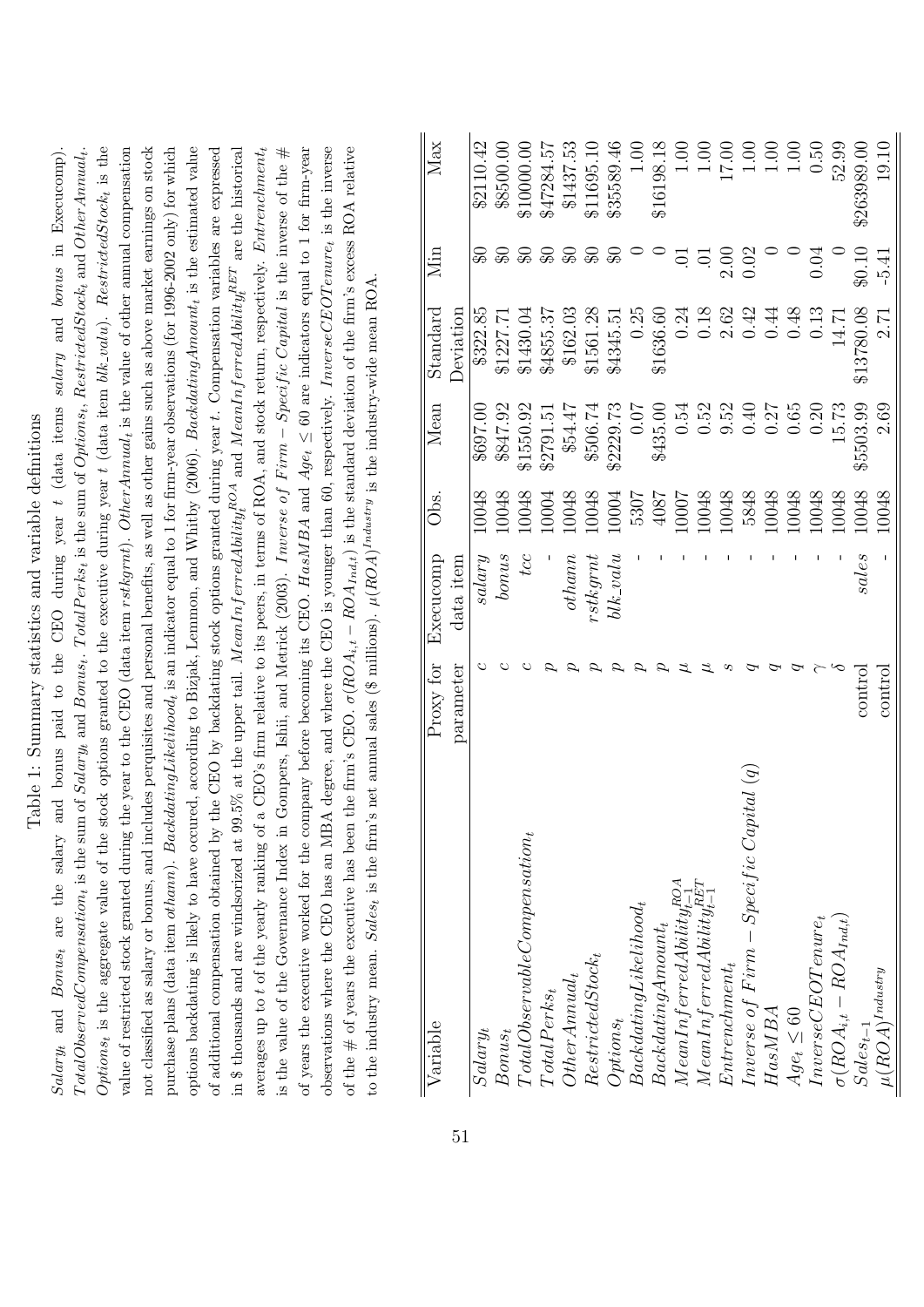#### Table 2: Predictors of Options Granted

The dependent variable, *Optionst*, is the aggregate value of the stock options granted to the executive during year *t* calculated using using the S&P Black Scholes method (data item *blk\_valu* in Execucomp). All independent variables are defined in table 1. Years covered are 1993-2005. T-statistics in parentheses.

| Dependent variable                      |              | Options <sub>t</sub>                     |                           |              |
|-----------------------------------------|--------------|------------------------------------------|---------------------------|--------------|
|                                         | Panel A      | Panel B                                  | Panel C                   | Panel D      |
| $MeanInferredAbility_{t-1}^{RET}$ (µ)   |              | 1984.09                                  | 1976.87                   | 2008.67      |
|                                         |              |                                          | $(4.12)$ *** $(5.36)$ *** | $(5.40)$ *** |
| $MeanInferredAibility_{t-1}^{ROA}(\mu)$ | 1353.30      |                                          |                           |              |
|                                         | $(3.56)$ *** |                                          |                           |              |
| $Entrenchment_t(s)$                     | 8.83         | $-5.27$                                  | $-23.41$                  | $-16.33$     |
|                                         | (.27)        | $(-.16)$                                 | $(-.87)$                  | $(-.61)$     |
| Inverse of $Firm - Specific Capital(q)$ | 769.85       | 719.52                                   |                           |              |
|                                         | $(3.14)$ *** | $(2.95)$ ***                             |                           |              |
| HasMBA(q)                               |              |                                          | 395.23                    |              |
|                                         |              |                                          | $(2.26)$ <sup>**</sup>    |              |
| $Age_t \leq 60$ (q)                     |              |                                          |                           | 359.84       |
|                                         |              |                                          |                           | $(2.54)$ **  |
| $InverseCEOTenure_t(\gamma)$            | $-1519.24$   | $-1537.83$                               | $-972.58$                 | $-1200.15$   |
|                                         |              | $(-2.73)$ *** $(-2.71)$ *** $(-2.07)$ ** |                           | $(-2.44)$ ** |
| $\sigma(ROA_{i,t} - ROA_{IND,t})$ (δ)   | 32.39        | 33.93                                    | 35.46                     | 35.28        |
|                                         | $(3.73)$ *** | $(4.55)$ ***                             | $(5.48)$ ***              | $(5.46)$ *** |
| $\mu (ROA)^{Industry}$                  | $-42.06$     | $-40.91$                                 | $-66.04$                  | $-65.65$     |
|                                         | $(-1.06)$    | $(-1.07)$                                | $(-2.09)$ **              | $(-2.08)$ ** |
| $Sales_{t-1}$                           | .06          | .06                                      | .07                       | .07          |
|                                         | $(4.68)$ *** | $(4.82)$ ***                             | $(5.53)$ ***              | $(5.57)$ *** |
| Adj. $R^2$                              | .10          | .10                                      | .10                       | .10          |
| No. of obs                              | 6856         | 6760                                     | 10004                     | 10004        |

Included: year FEs

*∗ p ≤ .*10, *∗∗ p ≤ .*05, *∗∗∗ p ≤ .*01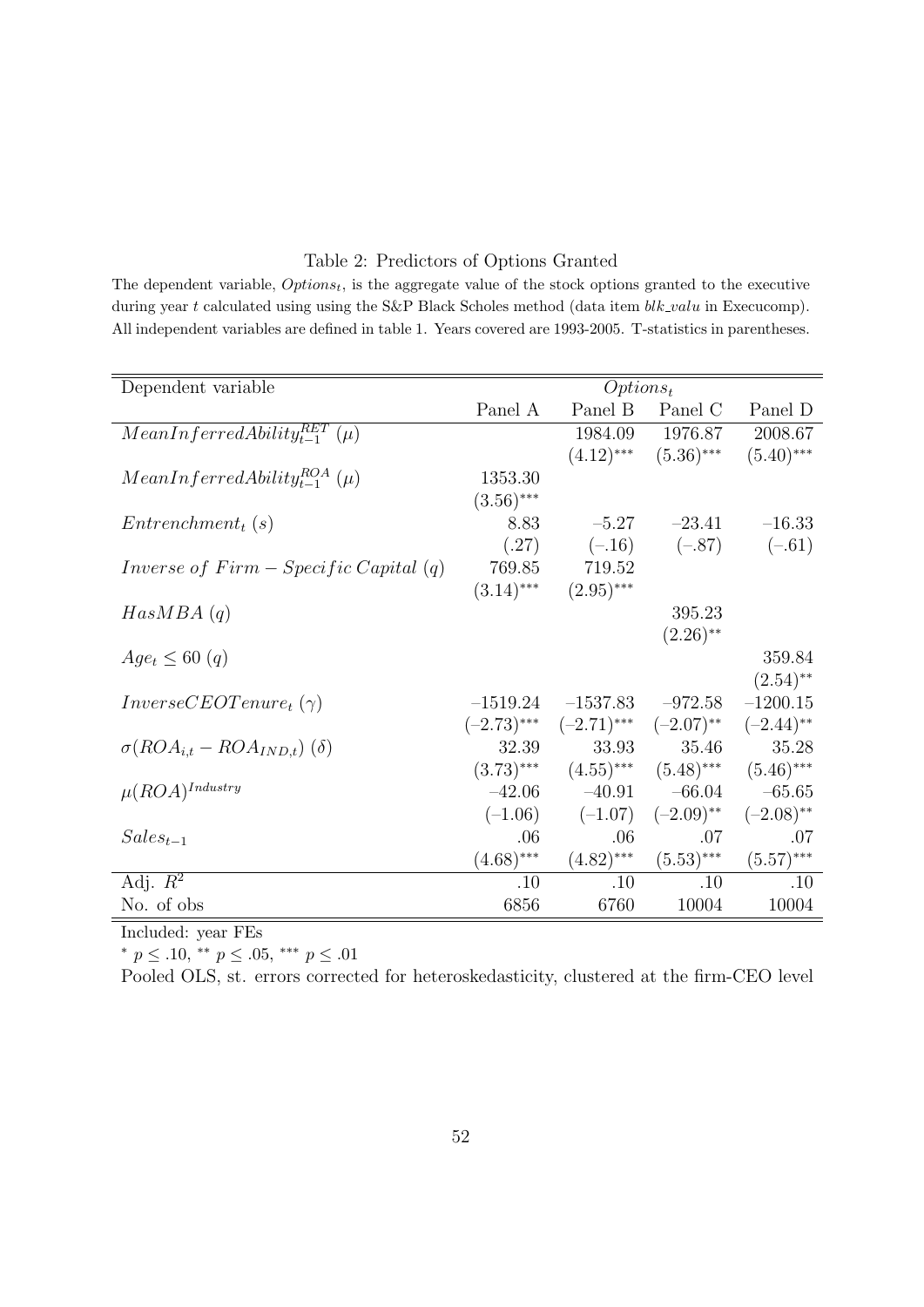#### Table 3: Predictors of Options Backdating

Logit model for the likelihood of options backdating. Dependent variable is a dummy equal to 1 for firmyear observations for which the firm is likely to have engaged in backdating, according to the algorithm in Bizjak, Lemmon, and Whitby (2006). Years covered by backdating data are 1996-2002. All independent variables are defined in Table 1. T-statistics in parentheses.

| Dependent variable                        |              |                           | $Back dating_t$                                                                             |                         |
|-------------------------------------------|--------------|---------------------------|---------------------------------------------------------------------------------------------|-------------------------|
|                                           | Panel A      | Panel B                   | Panel C                                                                                     | Panel D                 |
| $MeanInferred Abilityt-1RET(\mu)$         |              | .01                       | $-.11$                                                                                      | $-.11$                  |
|                                           |              |                           | $(.03)$ $(-.31)$                                                                            | $(-.30)$                |
| $MeanInferredAbility_{t-1}^{ROA}(\mu)$    | $-.57$       |                           |                                                                                             |                         |
|                                           | $(-1.73)^*$  |                           |                                                                                             |                         |
| $Entrenchment_t(s)$                       |              | $-.07$ $-.06$             | $-.09$                                                                                      | $-.09$                  |
|                                           |              |                           | $(-2.25)$ ** $(-2.10)$ ** $(-3.92)$ *** $(-4.04)$ ***                                       |                         |
| Inverse of $Firm - Specific Capital(q)$   | .50          | .53                       |                                                                                             |                         |
|                                           |              | $(2.83)$ *** $(3.00)$ *** |                                                                                             |                         |
| HasMBA(q)                                 |              |                           | $-.44$                                                                                      |                         |
|                                           |              |                           | $(-2.93)$ ***                                                                               |                         |
| $Age_t \leq 60$ (q)                       |              |                           |                                                                                             | .33                     |
|                                           |              |                           |                                                                                             | $(2.38)$ **             |
| $InverseCEOTenure_t(\gamma)$              |              | $-.41$ $-.29$             | $-.04$                                                                                      | $-.29$                  |
|                                           |              |                           | $(-.66)$ $(-.47)$ $(-.08)$ $(-.59)$                                                         |                         |
| $\sigma(ROA_{i,t} - ROA_{IND,t})$ (δ)     | .01          | .01                       | .01                                                                                         | .01                     |
|                                           |              |                           | $(2.04)$ <sup>**</sup> $(2.10)$ <sup>**</sup> $(2.33)$ <sup>**</sup> $(2.10)$ <sup>**</sup> |                         |
| $\mu (ROA)^{Industry}$                    | $-.00$       | .00.                      | $-.03$                                                                                      | $-.03$                  |
|                                           | $(-.00)$     |                           | $(.16)$ $(-1.04)$ $(-1.35)$                                                                 |                         |
| $Sales_{t-1} \ X \ 10^{-3}$               | $-.02$       | $-.02$                    | $-.02$                                                                                      | $-.02$                  |
|                                           |              | $(-2.24)$ ** $(-2.24)$ ** | $(-2.17)$ **                                                                                | $(-2.15)$ <sup>**</sup> |
| Options <sub>t</sub> $X$ 10 <sup>-3</sup> | .03          | .03                       | .04                                                                                         | .04                     |
|                                           | $(3.38)$ *** | $(3.46)$ ***              | $(4.80)$ ***                                                                                | $(4.36)$ ***            |
| Pseudo $R^2$                              | .09          | $.09\,$                   | .09                                                                                         | .09                     |
| No. of obs                                | 2820         | 2790                      | 4928                                                                                        | 4928                    |

Included: year FEs

*∗ p ≤ .*10, *∗∗ p ≤ .*05, *∗∗∗ p ≤ .*01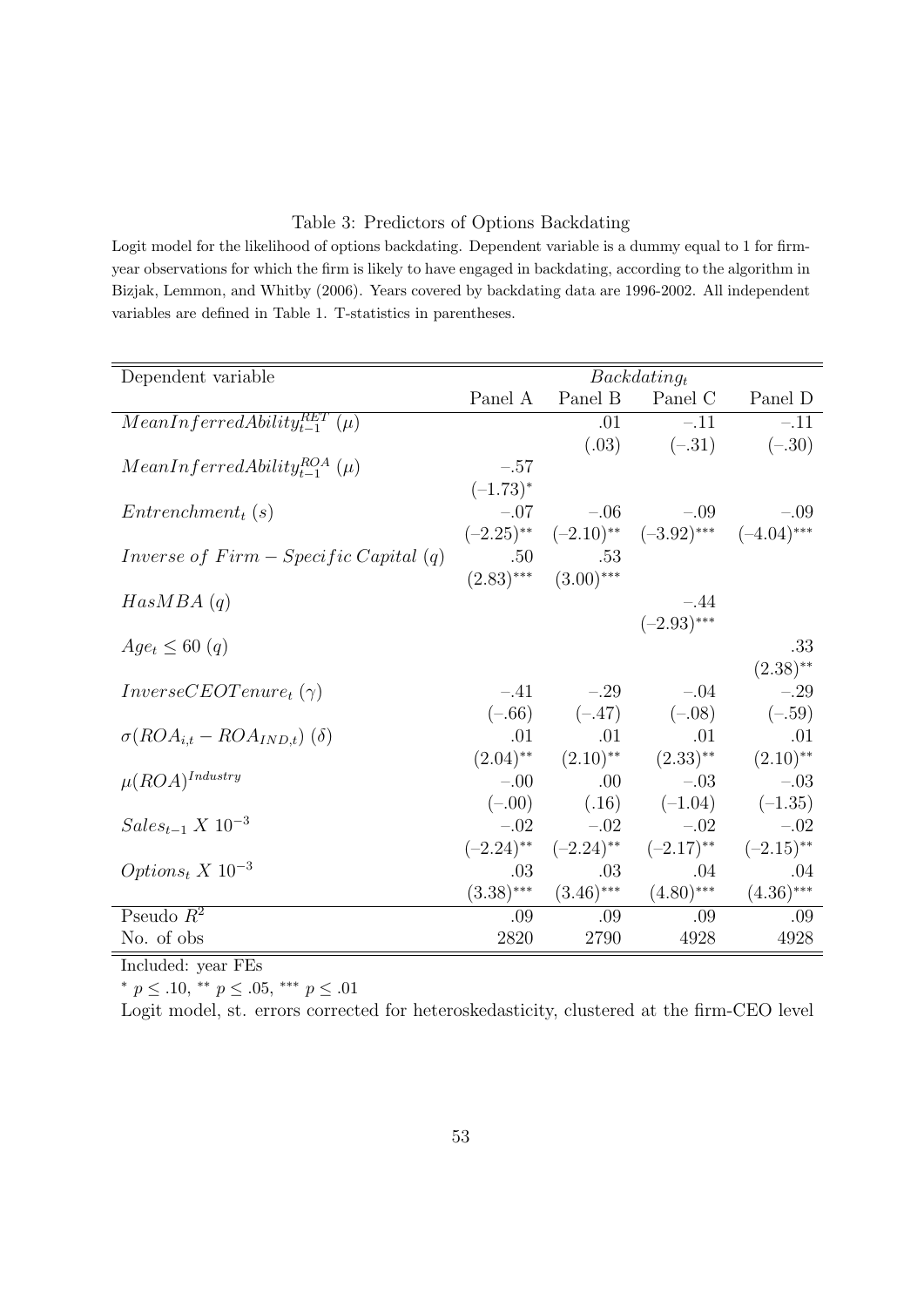#### Table 4: Predictors of Amount of Backdating

The dependent variable, *BackdatingAmountt*, is the estimated value of additional compensation obtained by the CEO by backdating stock options granted during year *t*. For each grant received by the CEO during year *t* we calculate *Blkvalu\_TranDate<sub>t</sub>*, the Black Scholes value of the grant assuming that it was made on the declared transaction date as listed in Thompson Financial Insider Filings Database. We also calculate *Blkvalu SecDatet*, the Black Scholes value of the grant assuming that the CEO actually received the options on the day the company disclosed the grant to the SEC, but used as strike the share price on the declared (and earlier) transaction date. To calculate both  $Blkvalu$  *TranDate<sub>t</sub>* and  $Blkvalu$   $SecDate_t$  we use the annual estimates for the firm's volatility and dividend yield as found in Execucomp (data items *bs volatility* and *bs yield*), as well as the annual risk free rates used by Execucomp to calculate their own values for executive option grants. The amount of compensation gained by the executive by backdating is defined as:  $Back datingAmount_t = (Blkvalu\_SecDate_t - Blkvalu\_TranDate_t)*1_{Blkvalu\_SecDate_t > Blkvalu\_TranDate_t}$ where we winsorize the top 0.05% of values to eliminate the effect of outliers. All independent variables are defined in table 1. Years covered are 1996-2005. T-statistics in parentheses.

| Dependent variable                      |                        |                        | $Back datingAmount_t$     |              |
|-----------------------------------------|------------------------|------------------------|---------------------------|--------------|
|                                         | Panel A                |                        | Panel B Panel C           | Panel D      |
| $MeanInferredAbility_{t-1}^{RET}(\mu)$  |                        | 701.15                 | 517.03                    | 523.08       |
|                                         |                        |                        | $(2.79)$ *** $(2.60)$ *** | $(2.62)$ *** |
| $MeanInferredAibility_{t-1}^{ROA}(\mu)$ | 378.26                 |                        |                           |              |
|                                         | $(2.22)$ <sup>**</sup> |                        |                           |              |
| $Entrenchment_t(s)$                     | $-7.48$                | $-12.91$               | $-18.50$                  | $-16.06$     |
|                                         |                        | $(-.48)$ $(-.82)$      | $(-1.30)$                 | $(-1.13)$    |
| Inverse of $Firm - Specific Capital(q)$ | 263.32                 | 235.79                 |                           |              |
|                                         | $(2.51)$ **            | $(2.26)$ <sup>**</sup> |                           |              |
| HasMBA(q)                               |                        |                        | 88.66                     |              |
|                                         |                        |                        | (1.20)                    |              |
| $Age_t \leq 60$ (q)                     |                        |                        |                           | 133.51       |
|                                         |                        |                        |                           | $(2.09)$ **  |
| $InverseCEOTenure_t(\gamma)$            | $-435.63$              | $-445.74$              | $-389.82$                 | $-484.75$    |
|                                         |                        | $(-1.46)$ $(-1.48)$    | $(-1.67)^{*}$             | $(-1.97)$ ** |
| $\sigma(ROA_{i,t} - ROA_{IND,t})$ (δ)   | 14.68                  | 14.81                  | 11.41                     | 11.45        |
|                                         | $(2.81)$ ***           | $(3.11)$ ***           | $(3.12)$ ***              | $(3.13)$ *** |
| $\mu (ROA)^{Industry}$                  | 20.22                  | 16.40                  | $-5.27$                   | $-3.49$      |
|                                         | (.86)                  | (.77)                  | $(-.35)$                  | $(-.23)$     |
| $Sales_{t-1}$                           | .01                    | .01                    | .01                       | .01          |
|                                         | $(1.90)^{*}$           | $(1.85)^*$             | $(1.98)$ **               | $(2.24)$ **  |
| Adj. $R^2$                              | .06                    | .06                    | .05                       | .05          |
| No. of obs                              | 2686                   | 2648                   | 4103                      | 4103         |

Included: year FEs

*∗ p ≤ .*10, *∗∗ p ≤ .*05, *∗∗∗ p ≤ .*01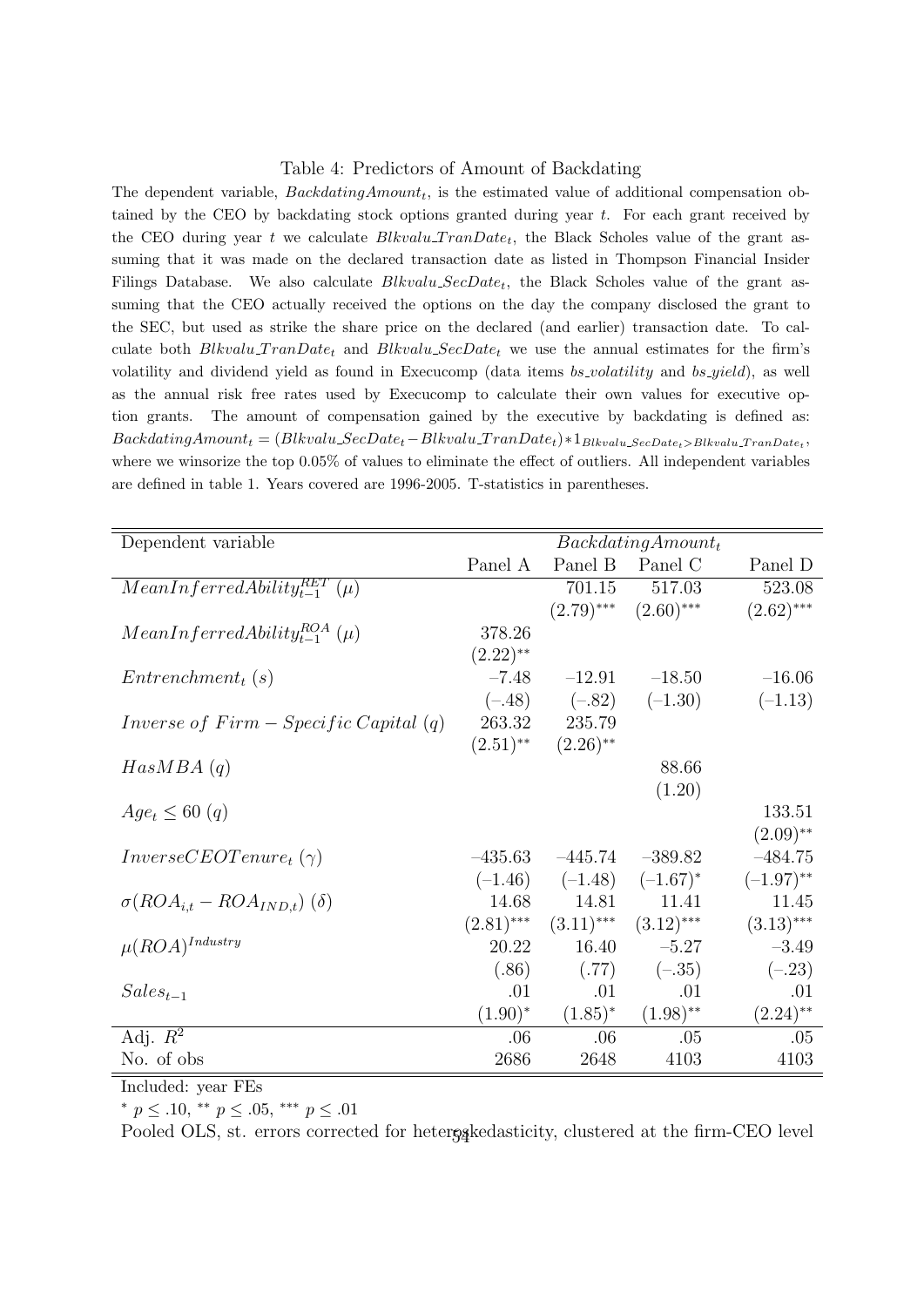Table 5: Predictors of Restricted Stock Grant Compensation The dependent variable, *RestrictedStockt*, captures the dollar value of restricted stock granted during the year to the CEO (data item *rstkgrnt* in Execucomp). All independent variables are defined in Table 1. Years covered are 1993-2005. T-statistics in parentheses.

| Dependent variable                      |              |                       | $RestrictedStock_t$ |              |
|-----------------------------------------|--------------|-----------------------|---------------------|--------------|
|                                         | Panel A      | Panel B               | Panel C             | Panel D      |
| $MeanInferredAbility_{t-1}^{RET}$ (µ)   |              | 89.85                 | 95.97               | 103.13       |
|                                         |              | (.80)                 | (.85)               | (.91)        |
| $MeanInferred Ability_{t-1}^{ROA}(\mu)$ | 3.58         |                       |                     |              |
|                                         | (.03)        |                       |                     |              |
| $Entrenchment_t(s)$                     | 31.86        | 30.10                 | 10.87               | 12.11        |
|                                         | $(3.64)$ *** | $(3.52)$ ***          | (1.38)              | (1.53)       |
| Inverse of $Firm - Specific Capital(q)$ | 82.18        | 80.42                 |                     |              |
|                                         | (1.03)       | (1.02)                |                     |              |
| HasMBA(q)                               |              |                       | 107.23              |              |
|                                         |              |                       | (1.62)              |              |
| $Age_t \leq 60$ (q)                     |              |                       |                     | 24.57        |
|                                         |              |                       |                     | (.48)        |
| $InverseCEOTenure_t(\gamma)$            | $-206.26$    | $-242.50$             | $-111.73$           | $-122.57$    |
|                                         | $(-.94)$     | $(-1.13)$ $(-.63)$    |                     | $(-.71)$     |
| $\sigma(ROA_{i,t} - ROA_{IND,t})$ (δ)   |              | $-2.83$ $-2.23$ $-15$ |                     | $-.08$       |
|                                         | $(-1.25)$    | $(-.96)$              | $(-.07)$            | $(-.04)$     |
| $\mu (ROA)^{Industry}$                  | 6.70         | 8.07                  | 15.36               | 15.72        |
|                                         | (.52)        | (.58)                 | (1.07)              | (1.10)       |
| $Sales_{t-1}$                           | .03          | .03                   | .03                 | .03          |
|                                         | $(4.53)$ *** | $(4.49)$ ***          | $(5.63)$ ***        | $(5.71)$ *** |
| Adj. $R^2$                              | .10          | .10                   | .10                 | .10          |
| No. of obs                              | 6889         | 6793                  | 10048               | 10048        |

Included: year FEs

*∗ p ≤ .*10, *∗∗ p ≤ .*05, *∗∗∗ p ≤ .*01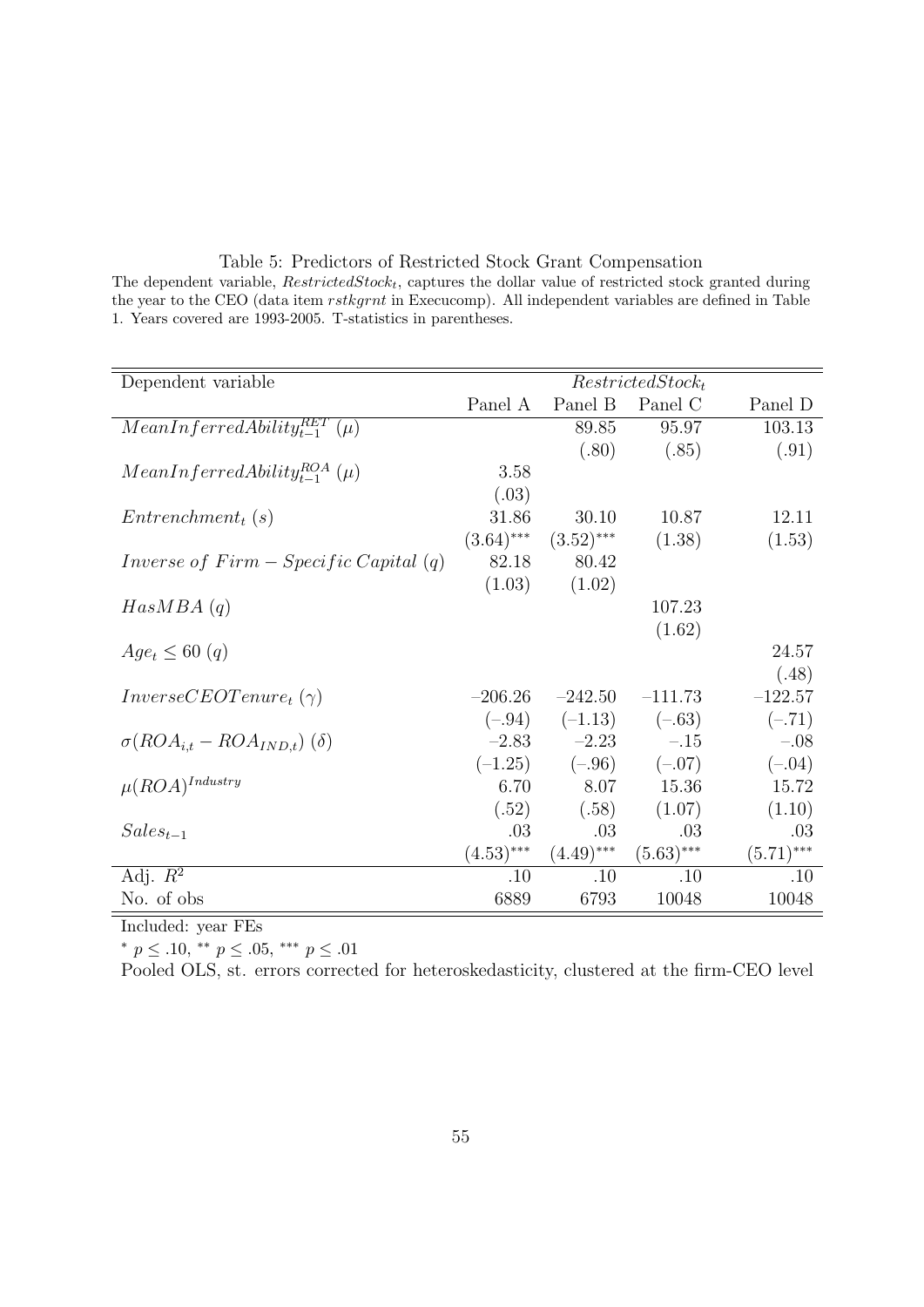#### Table 6: Predictors of Other Annual Compensation

The dependent variable, *OtherAnnualt*, captures the dollar value of other annual compensation not classified as salary or bonus, and includes items such as perquisites and personal benefits, above market earnings on restricted stock, options or deferred compensation paid during the year but deferred by the CEO. It also includes tax reimbursements, and the value of the difference between the price paid by the CEO for company stock and the actual market price of the stock under a stock purchase plan not available to shareholders or employees of the company (data item *othann* in Execucomp). All independent variables are defined in Table 1. Years covered are 1993-2005. T-statistics in parentheses.

| Dependent variable                      |                        |                        | $Other Annual_t$       |               |
|-----------------------------------------|------------------------|------------------------|------------------------|---------------|
|                                         | Panel A                | Panel B                | Panel C                | Panel D       |
| $MeanInferredAbility_{t-1}^{RET}$ (µ)   |                        | $-13.56$               | $-16.55$               | $-16.43$      |
|                                         |                        |                        | $(-.93)$ $(-1.47)$     | $(-1.47)$     |
| $MeanInferred Ability_{t-1}^{ROA}(\mu)$ | $-2.63$                |                        |                        |               |
|                                         | $(-.17)$               |                        |                        |               |
| $Entrenchment_t(s)$                     | 3.35                   | 3.33                   | 1.52                   | 1.43          |
|                                         | $(2.20)$ <sup>**</sup> | $(2.16)$ <sup>**</sup> | (1.37)                 | (1.29)        |
| Inverse of $Firm - Specific Capital(q)$ | 7.86                   | 7.38                   |                        |               |
|                                         | (.81)                  | (.73)                  |                        |               |
| HasMBA(q)                               |                        |                        | 6.14                   |               |
|                                         |                        |                        | (.86)                  |               |
| $Age_t \leq 60$ (q)                     |                        |                        |                        | $-15.66$      |
|                                         |                        |                        |                        | $(-2.85)$ *** |
| $InverseCEOTenure_t(\gamma)$            | $-22.76$               | $-23.03$               | $-20.72$               | $-9.42$       |
|                                         |                        | $(-.93)$ $(-.94)$      | $(-1.12)$              | $(-.52)$      |
| $\sigma(ROA_{i,t} - ROA_{IND,t})$ (δ)   | .36                    | .48                    | .44                    | .47           |
|                                         | (.84)                  | (1.10)                 | (1.41)                 | (1.51)        |
| $\mu (ROA)^{Industry}$                  | 2.87                   | 3.39                   | 3.63                   | 3.72          |
|                                         | (1.49)                 | $(1.65)^*$             | $(2.46)$ <sup>**</sup> | $(2.54)$ **   |
| $Sales_{t-1}$                           | .00                    | .00.                   | .00.                   | .00           |
|                                         | $(3.56)$ ***           | $(3.55)$ ***           | $(4.21)$ ***           | $(4.18)$ ***  |
| Adj. $R^2$                              | .04                    | .04                    | .04                    | .05           |
| No. of obs                              | 6889                   | 6793                   | 10048                  | 10048         |

Included: year FEs

*∗ p ≤ .*10, *∗∗ p ≤ .*05, *∗∗∗ p ≤ .*01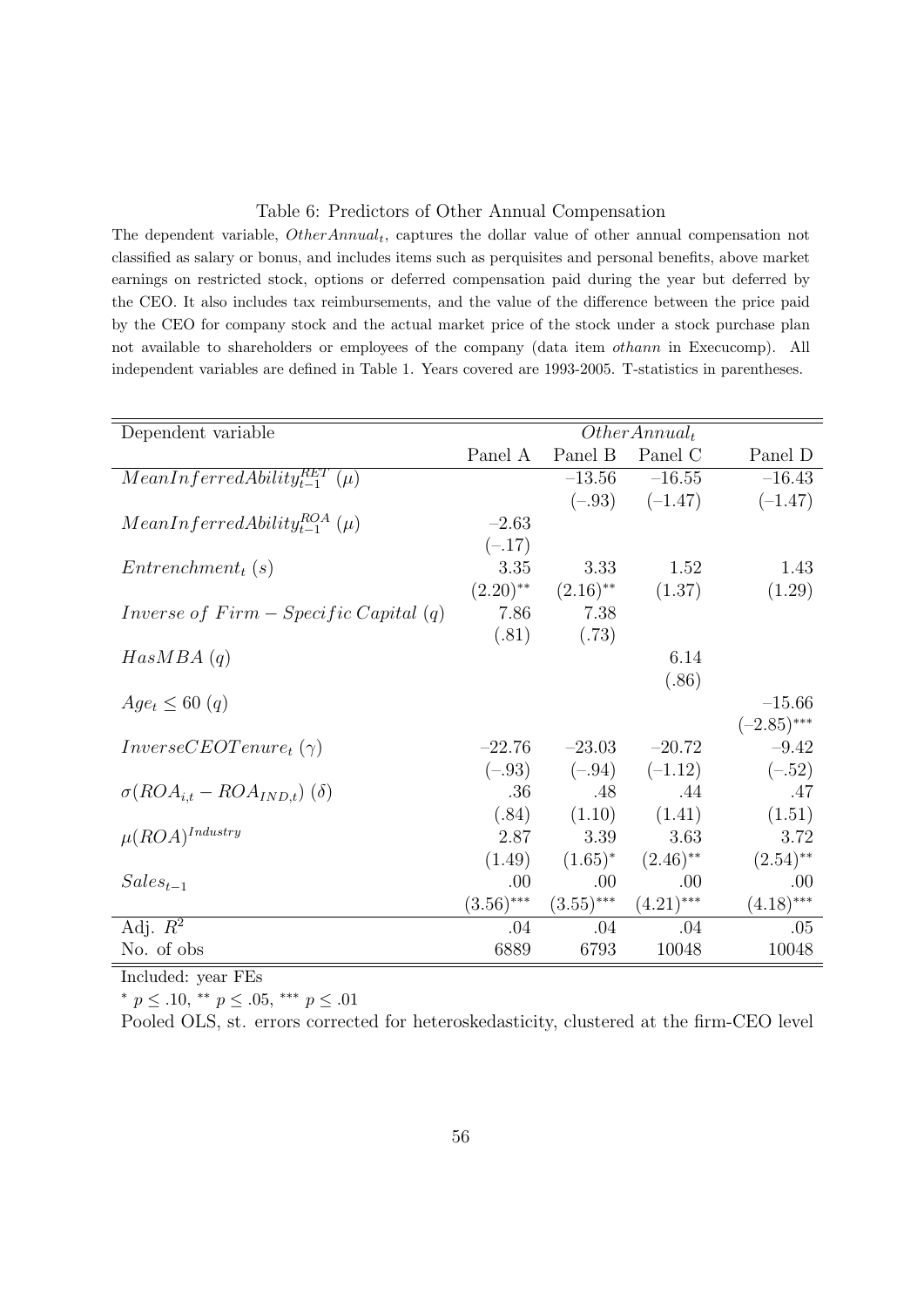Table 7: Predictors of Total Hidden Compensation The dependent variable, *T otalP erkst*, is the sum of *Optionst*, *RestrictedStock<sup>t</sup>* and *OtherAnnualt*. All independent variables are defined in Table 1. Years covered are 1993-2005. T-statistics in parentheses.

| Dependent variable                      |               | $TotalPerks_t$ |                            |                         |
|-----------------------------------------|---------------|----------------|----------------------------|-------------------------|
|                                         | Panel A       | Panel B        | Panel C                    | Panel D                 |
| $MeanInferredAbility_{t-1}^{RET}$ (µ)   |               | 2073.24        | 2061.88                    | 2101.01                 |
|                                         |               |                | $(4.04)$ *** $(5.17)$ ***  | $(5.23)$ ***            |
| $MeanInferred Ability_{t-1}^{ROA}(\mu)$ | 1363.51       |                |                            |                         |
|                                         | $(3.20)$ ***  |                |                            |                         |
| $Entrenchment_t(s)$                     | 43.20         | 27.19          | $-11.56$                   | $-3.36$                 |
|                                         | (1.25)        | (.76)          | $(-.40)$                   | $(-.12)$                |
| Inverse of $Firm - Specific Capital(q)$ | 860.93        | 807.84         |                            |                         |
|                                         | $(3.17)$ ***  | $(3.00)$ ***   |                            |                         |
| HasMBA(q)                               |               |                | 508.12                     |                         |
|                                         |               |                | $(2.61)$ ***               |                         |
| $Age_t \leq 60$ (q)                     |               |                |                            | 367.85                  |
|                                         |               |                |                            | $(2.36)$ **             |
| $InverseCEOTenure_t(\gamma)$            | $-1751.65$    | $-1808.54$     | $-1102.32$                 | $-1328.87$              |
|                                         | $(-2.77)$ *** |                | $(-2.84)$ *** $(-2.13)$ ** | $(-2.48)$ <sup>**</sup> |
| $\sigma(ROA_{i,t} - ROA_{IND,t})$ (δ)   | 29.94         | 32.22          | 35.75                      | 35.66                   |
|                                         | $(3.17)$ ***  | $(3.84)$ ***   | $(5.02)$ ***               | $(5.03)$ ***            |
| $\mu (ROA)^{Industry}$                  | $-32.22$      | $-29.19$       | $-47.51$                   | $-46.68$                |
|                                         | $(-.71)$      | $(-.64)$       | $(-1.29)$                  | $(-1.26)$               |
| $Sales_{t-1}$                           | .09           | .09            | .10                        | .10                     |
|                                         | $(6.78)$ ***  | $(6.90)$ ***   | $(7.68)$ ***               | $(7.68)$ ***            |
| Adj. $R^2$                              | .12           | .12            | .13                        | .12                     |
| No. of obs                              | 6856          | 6760           | 10004                      | 10004                   |

Included: year FEs

*∗ p ≤ .*10, *∗∗ p ≤ .*05, *∗∗∗ p ≤ .*01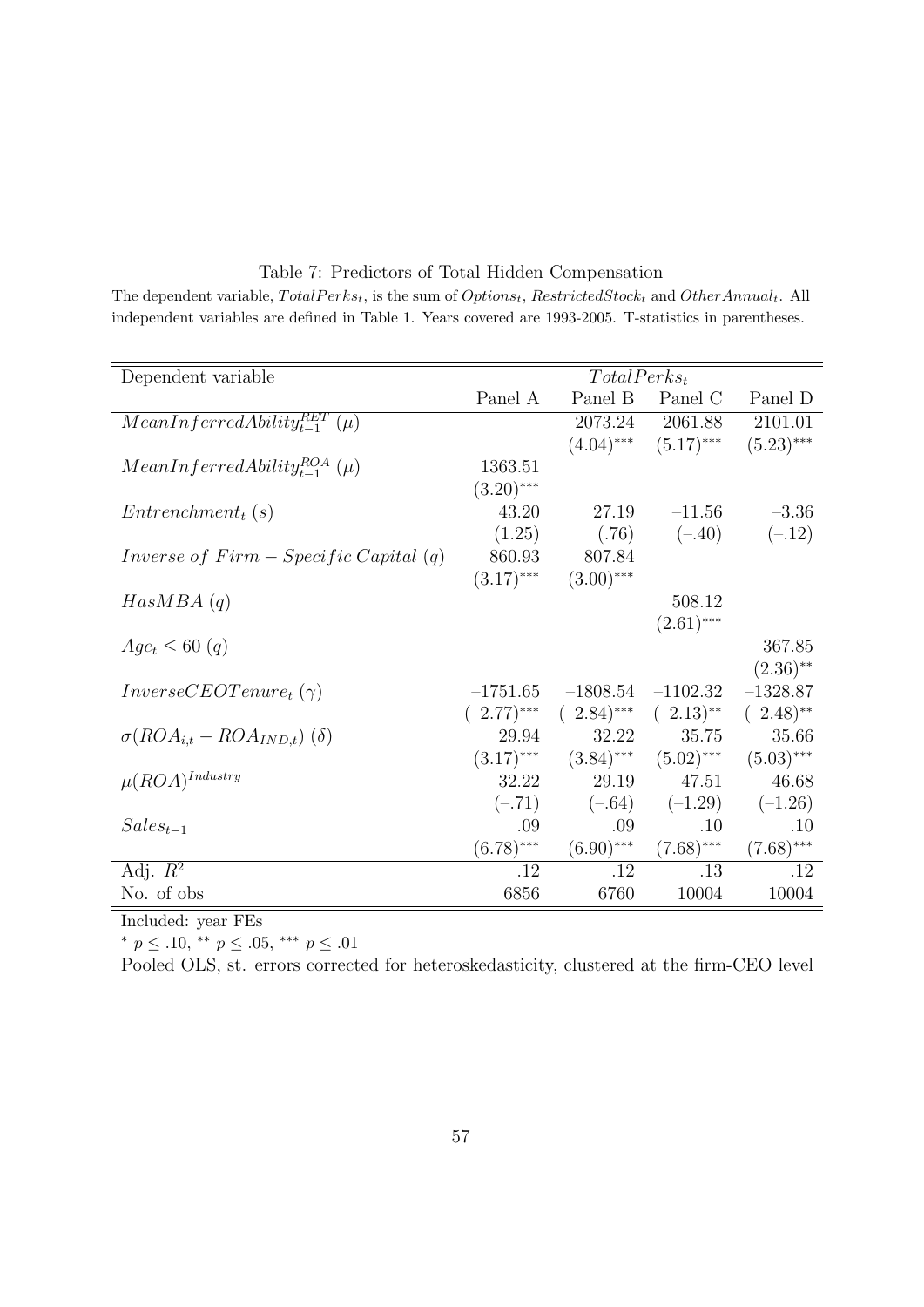#### Table 8: Predictors of Total Observable Compensation

The dependent variable, *T otalObservedCompensationt*, is the sum of the CEO's salary (*Salaryt*) and bonus (*Bonust*) in fiscal year *t* (data items *tcc*, *salary* and *bonus* in Execucomp, respectively). All independent variables are defined in table 1. Years covered are 1993-2005. T-statistics in parentheses.

| Dependent variable                      |               |               | $TotalObservableCompensation_t$ |                        |
|-----------------------------------------|---------------|---------------|---------------------------------|------------------------|
|                                         | Panel A       | Panel B       | Panel C                         | Panel D                |
| $MeanInferred Ability_{t-1}^{RET}$ (µ)  |               | 549.36        | 501.35                          | 505.89                 |
|                                         |               | $(4.95)$ ***  | $(4.82)$ ***                    | $(4.87)$ ***           |
| $MeanInferredAbility_{t-1}^{ROA}(\mu)$  | 183.59        |               |                                 |                        |
|                                         | (1.59)        |               |                                 |                        |
| $Entrenchment_t(s)$                     | 61.27         | 57.62         | 38.03                           | 37.47                  |
|                                         | $(5.15)$ ***  | $(4.79)$ ***  | $(3.89)$ ***                    | $(3.81)$ ***           |
| Inverse of $Firm - Specific Capital(q)$ | 60.91         | 43.71         |                                 |                        |
|                                         | (.70)         | (.51)         |                                 |                        |
| HasMBA(q)                               |               |               | 118.35                          |                        |
|                                         |               |               | $(1.98)$ **                     |                        |
| $Age_t \leq 60$ (q)                     |               |               |                                 | $-171.81$              |
|                                         |               |               |                                 | $(-3.22)$ ***          |
| $InverseCEOTenure_t(\gamma)$            | $-887.92$     | $-924.27$     | $-526.15$                       | $-399.27$              |
|                                         | $(-4.32)$ *** | $(-4.47)$ *** | $(-3.33)$ ***                   | $(-2.49)$ **           |
| $\sigma(ROA_{i,t} - ROA_{IND,t})$ (δ)   | .62           | 1.42          | 2.24                            | 2.61                   |
|                                         | (.17)         | (.36)         | (.75)                           | (.88)                  |
| $\mu (ROA)^{Industry}$                  | 35.79         | 35.18         | 37.72                           | 38.82                  |
|                                         | $(1.86)^*$    | $(1.71)^*$    | $(2.36)$ <sup>**</sup>          | $(2.45)$ <sup>**</sup> |
| $Sales_{t-1}$                           | .04           | .04           | .04                             | .04                    |
|                                         | $(6.74)$ ***  | $(6.80)$ ***  | $(7.22)$ ***                    | $(7.18)$ ***           |
| Adj. $R^2$                              | .24           | .24           | .22                             | .22                    |
| No. of obs                              | 6889          | 6793          | 10048                           | 10048                  |

Included: year FEs

*∗ p ≤ .*10, *∗∗ p ≤ .*05, *∗∗∗ p ≤ .*01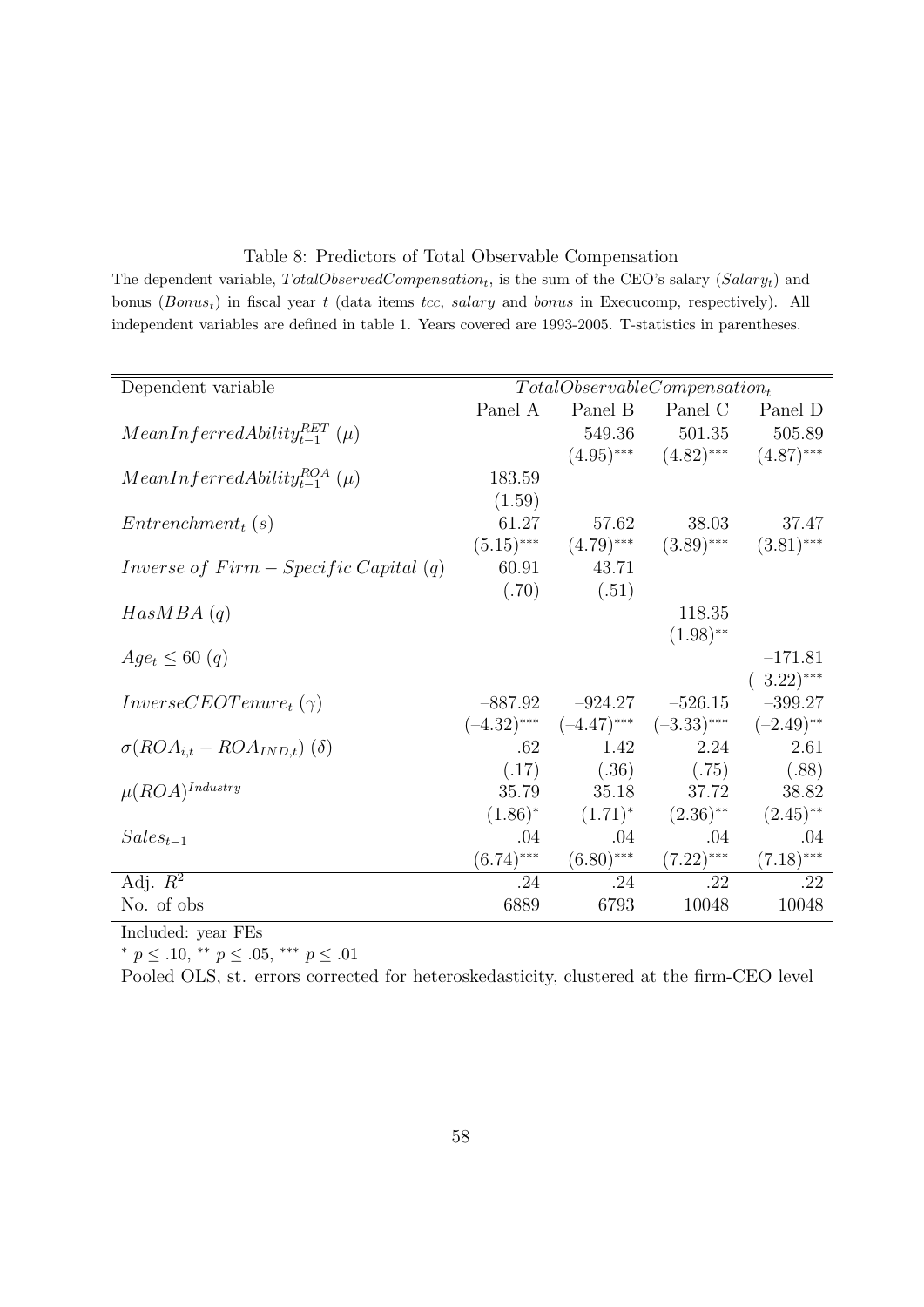#### Table 9: Predictors of Salary

The dependent variable, *Salaryt*, is the salary paid to the CEO during year *t* (data item *salary* in Execucomp). All independent variables are defined in Table 1. Years covered are 1993-2005. T-statistics in parentheses.

| Dependent variable                      |                        |                   | $Salary_t$                                |                        |
|-----------------------------------------|------------------------|-------------------|-------------------------------------------|------------------------|
|                                         | Panel A                |                   | Panel B Panel C                           | Panel D                |
| $MeanInferred Ability_{t-1}^{RET}(\mu)$ |                        | 76.01             | 75.50                                     | 76.10                  |
|                                         |                        |                   | $(2.36)$ ** $(2.82)$ ***                  | $(2.86)$ ***           |
| $MeanInferred Ability_{t-1}^{ROA}(\mu)$ | 3.90                   |                   |                                           |                        |
|                                         | (.12)                  |                   |                                           |                        |
| $Entrenchment_t(s)$                     | 23.82                  | 22.94             | 18.42                                     | 18.13                  |
|                                         | $(8.77)$ ***           | $(8.41)$ ***      | $(8.46)$ ***                              | $(8.36)$ ***           |
| Inverse of $Firm - Specific Capital(q)$ | $-32.75$               | $-34.22$          |                                           |                        |
|                                         | $(-1.67)^*$            | $(-1.75)^*$       |                                           |                        |
| HasMBA(q)                               |                        |                   | 23.72                                     |                        |
|                                         |                        |                   | $(1.73)^*$                                |                        |
| $Age_t \leq 60$ (q)                     |                        |                   |                                           | $-53.23$               |
|                                         |                        |                   |                                           | $(-4.36)$ ***          |
| $InverseCEOTenure_t(\gamma)$            | $-228.33$              | $-231.72$         | $-119.20$                                 | $-80.66$               |
|                                         |                        |                   | $(-5.03)$ *** $(-5.02)$ *** $(-3.30)$ *** | $(-2.15)$ **           |
| $\sigma(ROA_{i,t} - ROA_{IND,t})$ (δ)   |                        | $-.22$ $-.13$     | .42                                       | .53                    |
|                                         |                        | $(-.32)$ $(-.18)$ | (.78)                                     | (.98)                  |
| $\mu (ROA)^{Industry}$                  | 8.24                   | 7.84              | 6.54                                      | 6.83                   |
|                                         | $(2.11)$ <sup>**</sup> | $(1.83)^*$        | $(2.10)$ <sup>**</sup>                    | $(2.21)$ <sup>**</sup> |
| $Sales_{t-1}$                           | .01                    | .01               | .01                                       | .01                    |
|                                         | $(7.90)$ ***           | $(7.91)$ ***      | $(8.33)$ ***                              | $(8.30)$ ***           |
| Adj. $R^2$                              | .31                    | .31               | .27                                       | .27                    |
| No. of obs                              | 6889                   | 6793              | 10048                                     | 10048                  |

Included: year FEs

*∗ p ≤ .*10, *∗∗ p ≤ .*05, *∗∗∗ p ≤ .*01